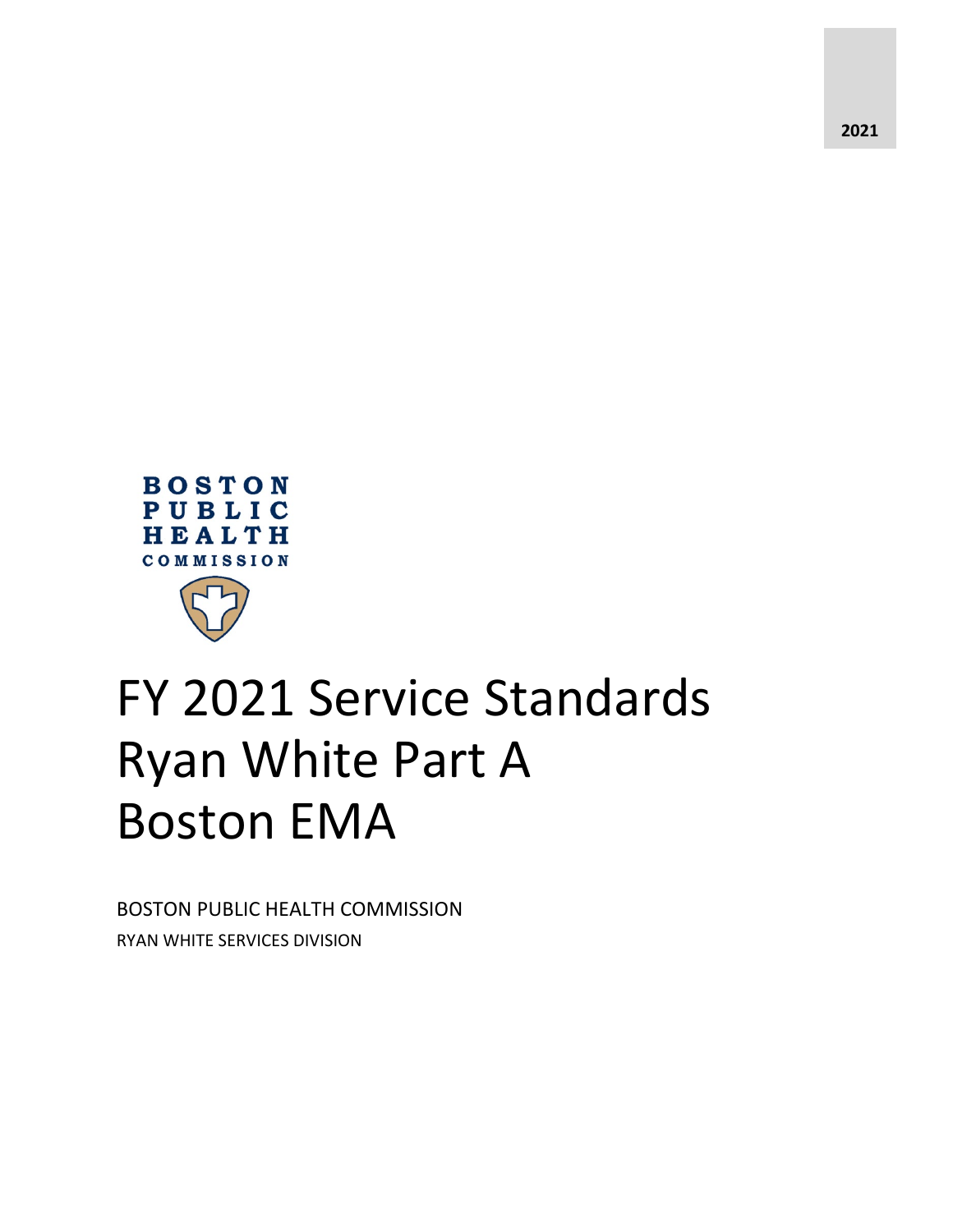## Contents

The Health Resources and Services Administration (HRSA) of the U.S. Department of Health and Human Services (HHS) provides funding for Ryan White Services in the Boston EMA. The contents of this manual are those of the Boston Public Health Commission Ryan White Services Division, developed to ensure compliance with the legislative and programmatic requirements of the RWHAP Part A program, and do not necessarily represent the official views of, nor an endorsement, by HRSA, HHS, or the U.S. Government.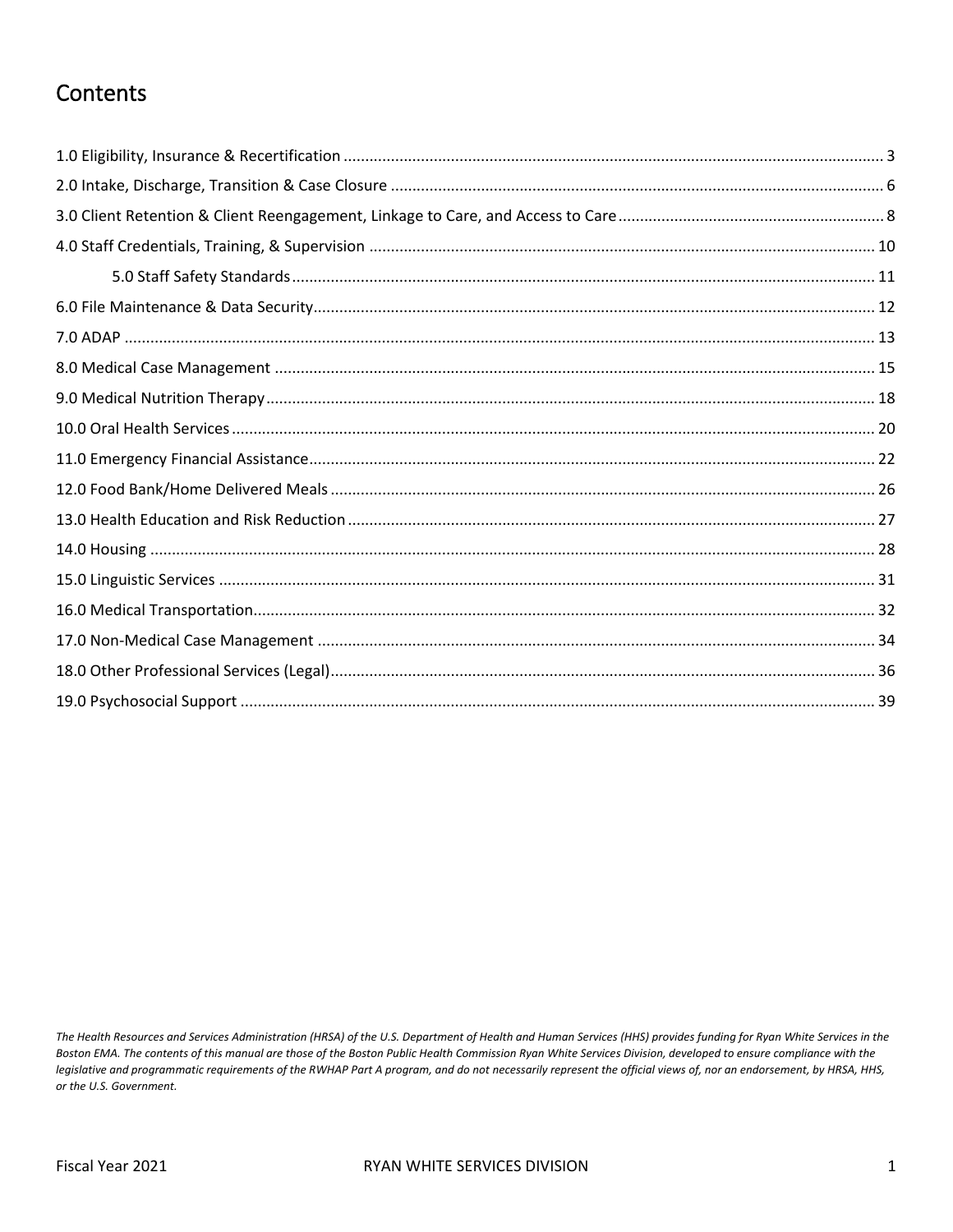## **Service Standards**

## Section I: Universal Standards

The Service Standards are the minimum requirements that programs are expected to meet when providing HIV services funded by Ryan White Part A. Subrecipients are encouraged to exceed these standards. The Service Standards ensure that agencies best meet the needs of their clients and are consumer-focused in the design and implementation of services. **Service Standards apply equally to services provided in-person and via telehealth.** The objective of the Universal Service Standards is to help achieve the goals of each service type by ensuring that programs:

- Have policies and procedures in place to protect clients' rights and ensure quality of care for both in person and telehealth services;
- Have Emergency Preparedness and Response Policies and Procedures services in place to guide service provision during emergencies such as the COVID-19 Public Health Emergency;
- Provide clients with access to the highest quality services through experienced, trained, and when appropriate, licensed staff;
- Provide services that are culturally and linguistically appropriate;
- Meet federal and state requirements regarding safety, sanitation, access, public health, and infection control;
- Guarantee client confidentiality, protect client autonomy, and ensure a fair process of grievance review and advocacy;
- Comprehensively inform clients of services, establish client eligibility, and collect and store client information through an established process;
- Effectively assess client needs and encourage informed and active client participation;
- Address client needs effectively through coordination of care with appropriate subrecipients and referrals to needed services;
- Are accessible to all people with HIV in the designated 10 counties that constitute the Boston EMA;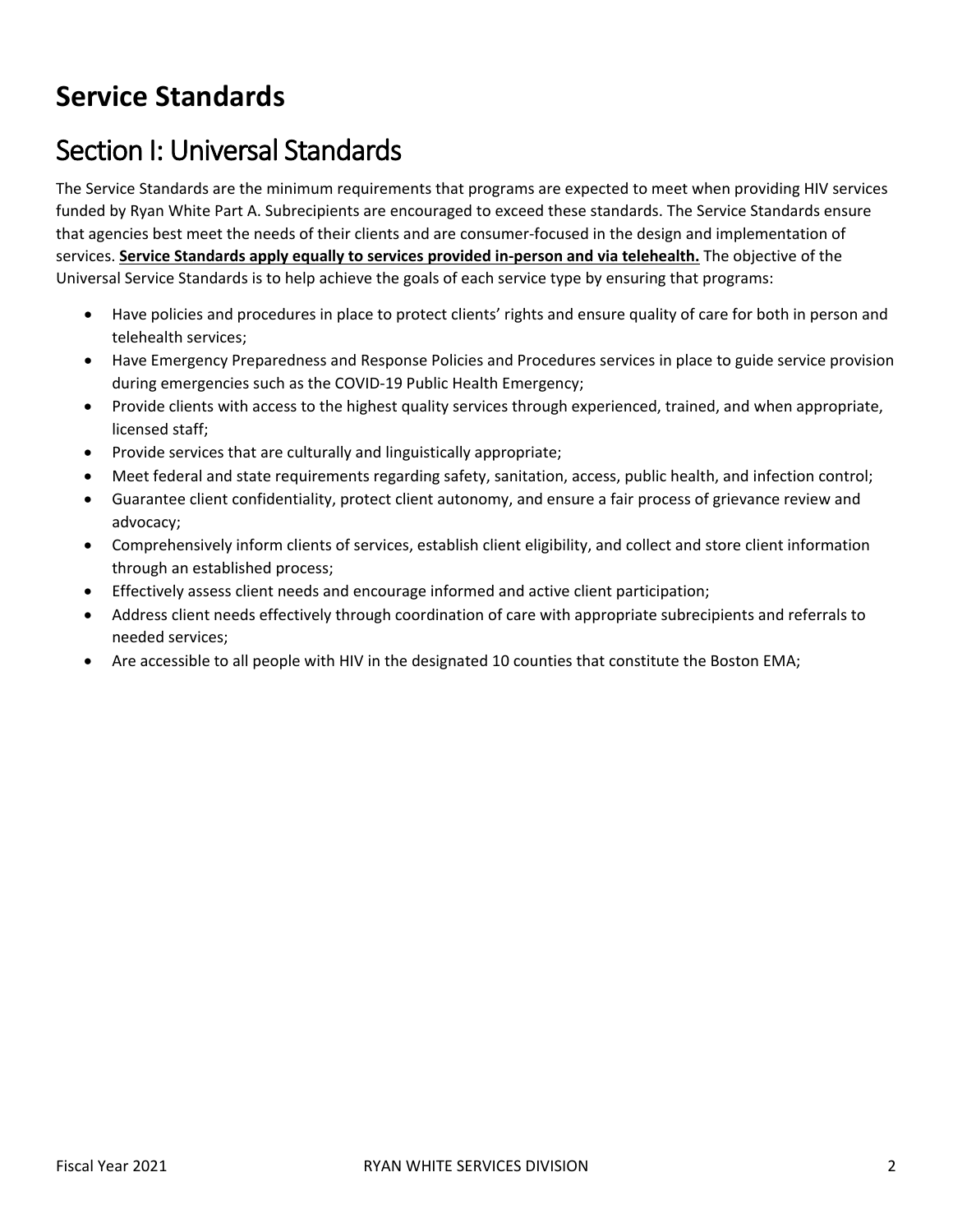## <span id="page-3-0"></span>1.0 Eligibility, Insurance & Recertification

#### **RWSD Description:**

Ryan White legislation requires that individuals receiving services through Ryan White Part A funding must have a diagnosis of HIV, reside in the Boston EMA and be low-income. Additionally, RWHAP funds may not be used for any item or service "for which payment has been made or can reasonably be expected to be made" by another payment source  $1$ . RWSD is required to check insurance to ensure that Part A funds remain the payor of last resort. RWSD will monitor procedures to ensure that all funded providers verify and document client eligibility and insurance status.

Clarifications on Ryan White Program Client Eligibility Determinations and Recertifications Requirements: PCN 16-02<https://hab.hrsa.gov/sites/default/files/hab/Global/pcn1302clienteligibility.pdf>

<span id="page-3-1"></span>

| <b>Standard</b>                                                                                                                                                                                                                                                                                                                                                                                                                                                                                    | <b>Measure</b>                                                                                                                                                                                                                                                                                                                           |
|----------------------------------------------------------------------------------------------------------------------------------------------------------------------------------------------------------------------------------------------------------------------------------------------------------------------------------------------------------------------------------------------------------------------------------------------------------------------------------------------------|------------------------------------------------------------------------------------------------------------------------------------------------------------------------------------------------------------------------------------------------------------------------------------------------------------------------------------------|
| 1.1 Eligibility<br>Agencies must establish eligibility of clients at intake and<br>recertify clients for eligibility every 6 months. Activities<br>include:<br>Complete an intake (See Standard 2.1 - Intake)<br>$\bullet$<br>Screen patients for eligibility<br>$\bullet$<br>Maintain intake and eligibility documentation in<br>$\bullet$<br>client file and e2Boston                                                                                                                            | Record of eligibility in the client file and e2Boston,<br>including:<br>Client name, home address and mailing address<br>$\bullet$<br><b>Documentation of HIV Status</b><br>$\bullet$<br>Proof of Boston EMA residency<br>$\bullet$<br>Verification of income eligibility<br>$\bullet$<br>Documentation of health insurance<br>$\bullet$ |
| 1.2 HIV Status<br>Documentation required for the initial eligibility<br>determination includes:<br>Diagnosis letter signed by a licensed physician on<br>$\bullet$<br><b>MD Stationary</b><br>Lab Test Results<br>$\bullet$<br>Positive test result from ELISA and/or Western<br>$\bullet$<br>Blot HIV test (not anonymous)                                                                                                                                                                        | Record of HIV status evident in client's file and e2Boston<br>Providers only need to collect this documentation one<br>time at the initial determination of eligibility and do not<br>need to update after initial submission.                                                                                                           |
| 1.3 Income                                                                                                                                                                                                                                                                                                                                                                                                                                                                                         | Client files and e2Boston must include:                                                                                                                                                                                                                                                                                                  |
| Must have an income under 500% of the most current<br>FPL. Documentation includes:<br>State/Federal Tax Return<br>$\bullet$<br>Current pay stub<br>$\bullet$<br>Bank statement indicating direct deposited<br>$\bullet$<br>income<br>Disability award letter<br>$\bullet$<br>Self-employment affidavit<br>٠<br>Support affidavit<br>$\bullet$<br>MassHealth Verification (i.e. screen shot of EHR<br>$\bullet$<br>face sheet or Virtual Gateway verification)<br>HDAP approval letter<br>$\bullet$ | 1) Updated documentation to verify income eligibility<br>once a year<br>And<br>2) Self-attestation of no change in income, signed by<br>client, for 6-month recertification of eligibility                                                                                                                                               |
| 1.4 Boston EMA Residency                                                                                                                                                                                                                                                                                                                                                                                                                                                                           | Client files and e2Boston must include:                                                                                                                                                                                                                                                                                                  |
| The client must reside within the 10 counties of the                                                                                                                                                                                                                                                                                                                                                                                                                                               |                                                                                                                                                                                                                                                                                                                                          |
| <b>Boston EMA. Documentation includes:</b><br><b>Utility Bill</b><br>$\bullet$                                                                                                                                                                                                                                                                                                                                                                                                                     | 1) Updated documentation to verify Boston EMA<br>residency for eligibility once a year                                                                                                                                                                                                                                                   |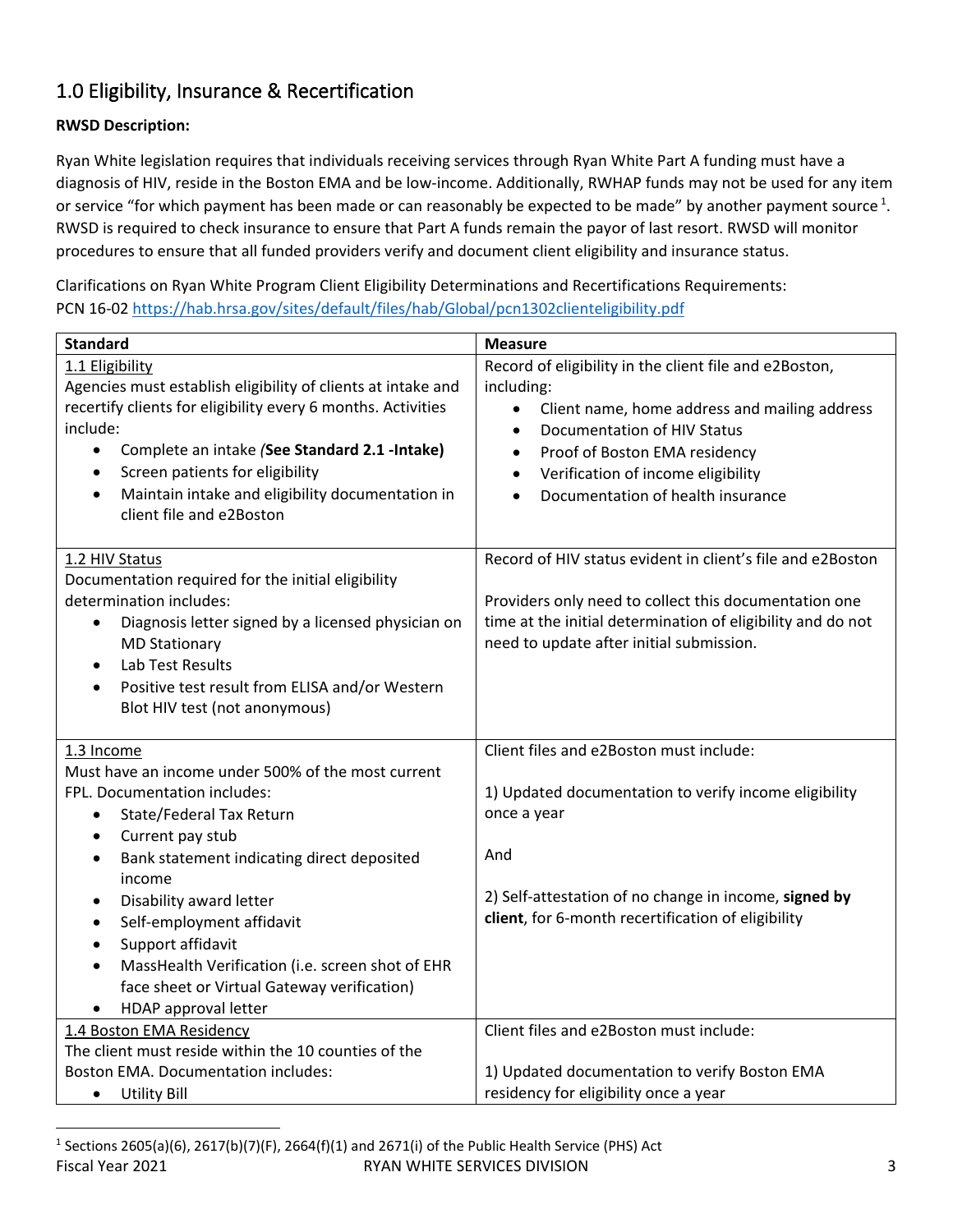| <b>Standard</b>                                                                                                                                                                                                                                                                                                                                                                                                                                                                                                                   | <b>Measure</b>                                                                                                                                                                                                                                                                                                                                                                                                                                                                           |
|-----------------------------------------------------------------------------------------------------------------------------------------------------------------------------------------------------------------------------------------------------------------------------------------------------------------------------------------------------------------------------------------------------------------------------------------------------------------------------------------------------------------------------------|------------------------------------------------------------------------------------------------------------------------------------------------------------------------------------------------------------------------------------------------------------------------------------------------------------------------------------------------------------------------------------------------------------------------------------------------------------------------------------------|
| Lease/Mortgage Statement<br>$\bullet$<br>Support affidavit<br>$\bullet$<br>Letter from Shelter<br>$\bullet$<br>MassHealth Verification (i.e. screen shot of HER<br>$\bullet$<br>face sheet or Virtual Gateway verification)                                                                                                                                                                                                                                                                                                       | And<br>2) Self-attestation of no change in Boston EMA residency,<br>signed by client, for 6-month recertification of eligibility                                                                                                                                                                                                                                                                                                                                                         |
| 1.5 Health Insurance<br>The client must be enrolled, or in the process of enrolling<br>into health insurance. Documentation includes:<br><b>Insurance Verification document</b><br>$\bullet$<br><b>Recent Explanation of Benefits</b><br>$\bullet$<br><b>Recent Explanation of Payment</b><br>$\bullet$<br><b>Recent Premium Bill</b><br>$\bullet$<br>MassHealth letter<br>$\bullet$<br>Patient Medical Information (PMI) Form<br>$\bullet$<br>HDAP approval letter<br>$\bullet$                                                  | Client files and e2Boston must include:<br>1) Updated documentation to verify insurance coverage<br>for eligibility once a year<br>And<br>2) Self-attestation of no change in insurance coverage,<br>signed by client, for 6-month recertification of eligibility                                                                                                                                                                                                                        |
| 1.6 Recertification<br>Providers must recertify Ryan White Part A eligibility<br>every 6 months.<br>A self-attestation of no change in EMA residency,<br>insurance coverage, and income, signed by the client, can<br>be submitted at the 6-month recertification. If the<br>attestation is provided verbally by the client, the provider<br>must document this but require the client to sign next<br>time they are in. A client may also fax or email a self-<br>attestation which does not need to be signed by the<br>client. | Self-attestation documents, signed by client, attesting to<br>Boston EMA residency, insurance, and income completed<br>6 months from the collection of all eligibility documents.<br>A fax or email from a client with all information can also<br>serve as a self-attestation and is not required to be<br>signed.<br>NOTE: All eligibility documentation must be collected at<br>least once annually. A self-attestation document can only<br>be used for the 6-month recertification. |
| 1.7 Electronic Tracking of Eligibility Status<br>Providers must enter client eligibility status and upload<br>the required back-up documentation, as listed above in<br>Standards 1.1-1.6, for all clients into e2Boston.                                                                                                                                                                                                                                                                                                         | Record of agency tracking client eligibility status and<br>back-up documentation in e2Boston                                                                                                                                                                                                                                                                                                                                                                                             |
| 1.8 Eligibility Data Sharing<br>When agencies refer a client to another Part A agency in<br>the Boston EMA, they must:<br>1. Ensure eligibility status is current and that<br>eligibility documentation is uploaded into<br>e2Boston (either full documentation or self-<br>attestation, whichever is most recent);<br>Upload completed client Consent to Receive<br>2.<br>Services Form, which is agency specific and<br>collected at intake (see Standard 2.1-Intake); and                                                      | Records in e2Boston of agency uploading consent forms<br>and sharing eligibility data with Part A agencies/services                                                                                                                                                                                                                                                                                                                                                                      |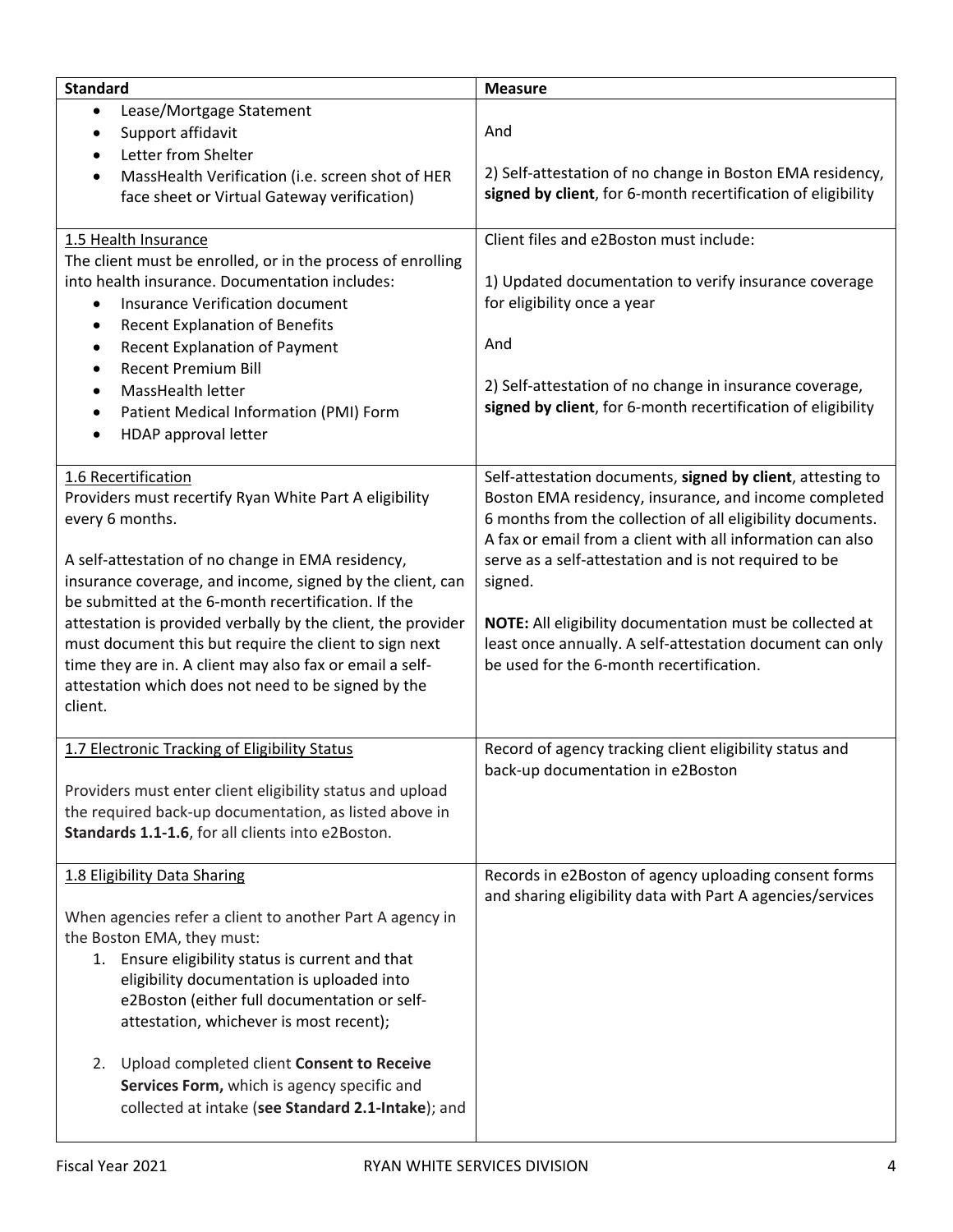| <b>Standard</b> |                                                    | <b>Measure</b> |
|-----------------|----------------------------------------------------|----------------|
| 3.              | Complete and upload the Consent and                |                |
|                 | <b>Authorization to Share Information Form</b>     |                |
|                 | developed for the Data Sharing and Eligibility     |                |
|                 | Module. Please note that if the client declines to |                |
|                 | authorize sharing, the information cannot be       |                |
|                 | shared, and each agency will have to verify        |                |
|                 | eligibility through a separate process or through  |                |
|                 | another method of information sharing.             |                |
|                 |                                                    |                |
| 4.              | The purpose of this Consent and Authorization      |                |
|                 | to Share Information Form is to allow the sharing  |                |
|                 | of individual data when seeking services at two or |                |
|                 | more agencies; or to revoke sharing of data if the |                |
|                 | client no longer wishes to share eligibility data  |                |
|                 | with those agencies. This consent will remain      |                |
|                 | valid for one year or until revoked by the client. |                |
|                 | If the client wishes to revoke their consent form, |                |
|                 | they must do so in writing and must resubmit the   |                |
|                 | consent form indicating their revocation to an     |                |
|                 | agency within the system.                          |                |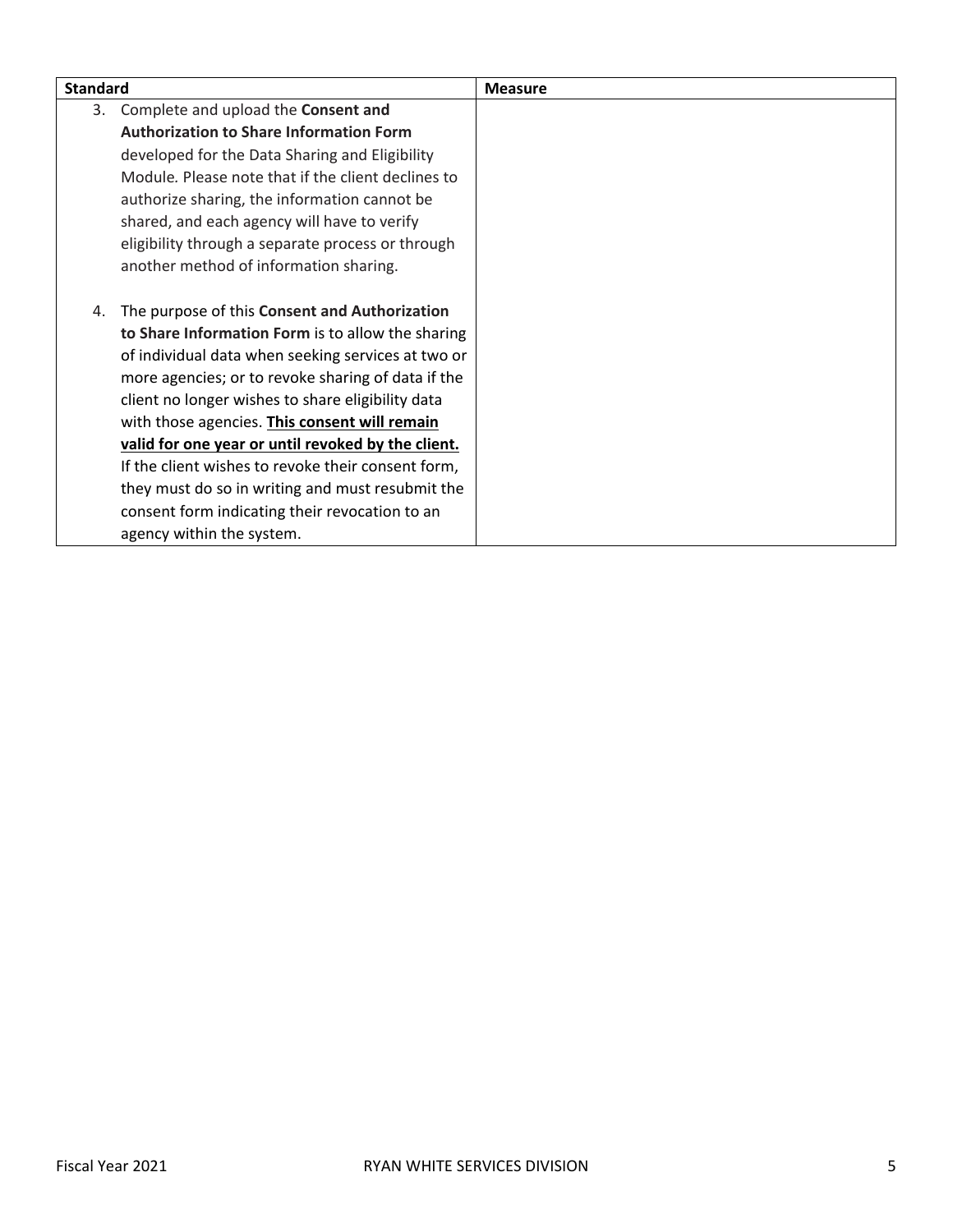## <span id="page-6-0"></span>2.0 Intake, Discharge, Transition & Case Closure

#### **RWSD Description:**

Providers are responsible for educating clients of their rights and responsibilities, confidentiality policies, and informing clients of the agency's grievance policy for all Ryan White Part A funded services at the time of intake and on an annual basis thereafter. Additionally, all clients must receive a general needs assessment 14 days from the initial engagement. If a client is discharged or a case closure occurs, the provider must reasonably attempt to contact the client to inform the client of their pending discharge/case closure.

| <b>Standard</b>                                                                                                       | <b>Measure</b>                                              |
|-----------------------------------------------------------------------------------------------------------------------|-------------------------------------------------------------|
| 2.1 Intake                                                                                                            | Record of intake completed, including all required          |
| Within 14 days of initial contact with a client, the agency                                                           | components, within 14 days of initial contact of the client |
| must perform an intake. Intakes must include the                                                                      |                                                             |
| collection of identifying information and the review and                                                              |                                                             |
| completion of the Confidentiality Policy and Patient                                                                  |                                                             |
| Grievance Procedures forms, the Patient Rights and                                                                    |                                                             |
| Responsibilities form, and the Consent to Receive                                                                     |                                                             |
| Services form. Intakes must also include an assessment of<br>client language needs and a plan to ensure client access |                                                             |
| to all services, materials, and communication in client's                                                             |                                                             |
| preferred language.                                                                                                   |                                                             |
|                                                                                                                       |                                                             |
| Agencies must work with clients to determine the best                                                                 |                                                             |
| mode of service delivery for the client, based on client                                                              |                                                             |
| preference, at the time of scheduling appointments. *If                                                               |                                                             |
| the agency does not offer in-person services in a given                                                               |                                                             |
| period due to an emergency, staff will work to support                                                                |                                                             |
| client access to services via alternative service modalities.                                                         |                                                             |
|                                                                                                                       |                                                             |
| 2.2 Confidentiality Policy                                                                                            | Release of Information policy reviewed, signed, and         |
| Confidentiality Policy and Release of Information will be                                                             | dated by client annually, and placed in file                |
| discussed and signed.                                                                                                 |                                                             |
| 2.3 Rights and Responsibilities and Grievance Policy                                                                  | Rights and Responsibilities and Grievance policy signed     |
| Client will be informed of their rights and responsibilities                                                          | and dated by client annually and placed in file             |
| and the grievance procedures. A copy will be provided to                                                              |                                                             |
| the client on an annual basis for review and the agency                                                               |                                                             |
| will post the grievance policy publicly to ensure that all                                                            |                                                             |
| clients are aware of how to file a grievance.                                                                         |                                                             |
|                                                                                                                       |                                                             |
| 2.4 Discharging, Transferring or Case Closures                                                                        | Record of discharge, transition and/or case closure within  |
| The agency must have policies and procedures in place to                                                              | the client file                                             |
| discharge, transition and/or close cases when the client:<br>Relocates out of the service area                        | Written policies and procedures about discharge process     |
|                                                                                                                       | on file at the agency                                       |
| Has no direct program contact in the past 6<br>$\bullet$<br>months (becomes inactive) despite provider                |                                                             |
| contact to engage in care.                                                                                            | Record of at least 3 attempts to contact clients before     |
| No longer needs the service<br>$\bullet$                                                                              | discharge and to communicate about case closures            |
| Discontinues from the services<br>$\bullet$                                                                           |                                                             |
| Is incarcerated long term<br>٠                                                                                        |                                                             |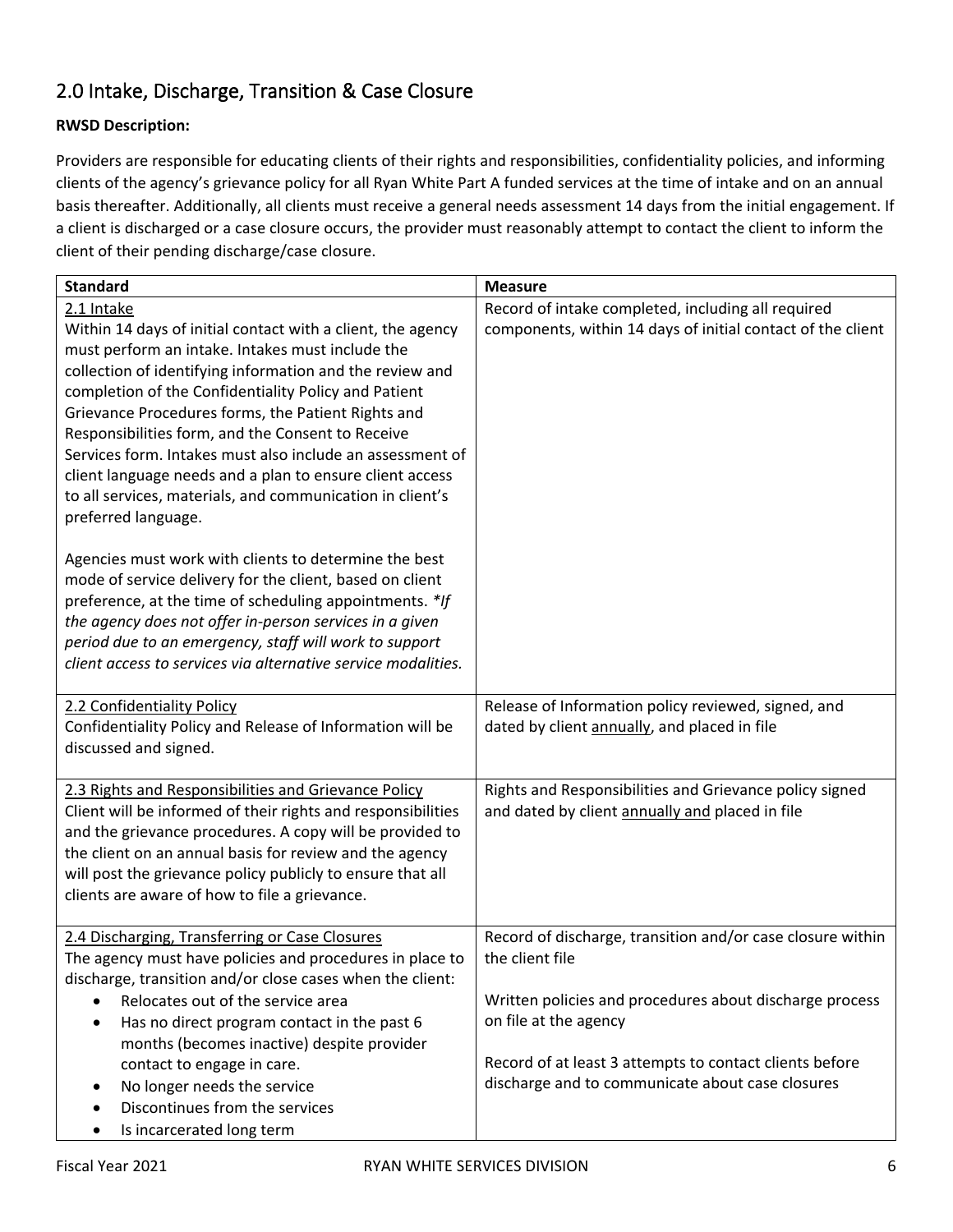| Exhibits threatening or violent behavior<br>Has died                                                                          |  |
|-------------------------------------------------------------------------------------------------------------------------------|--|
| Policies and procedures for discharge must include at<br>least 3 attempts to contact the client before discharge.             |  |
| Agency must inform the client of discharge with<br>information about how they can access services in the<br>future if needed. |  |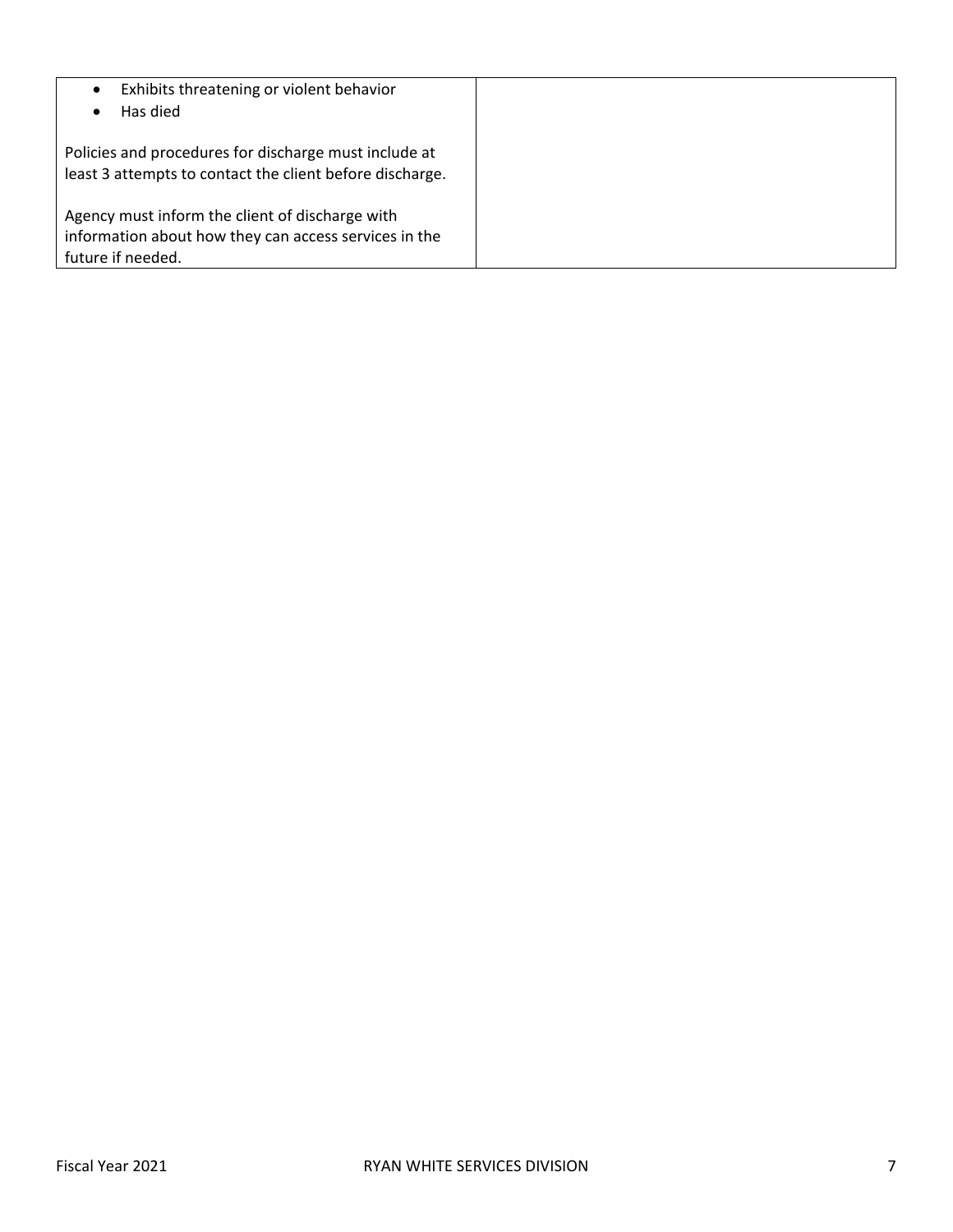## <span id="page-8-0"></span>3.0 Client Retention, Re-Engagement, and Linkage and Access to Care

#### **RWSD Description:**

Ryan White Part A funded agencies must have policies and procedures in place to promote client retention, reengagement, and linkage to care. Funded agencies should also have policies and procedures in place that ensure clients' access to care.

| <b>Standard</b>                                                                                                                                                                                   | <b>Measure</b>                                                                                                                       |
|---------------------------------------------------------------------------------------------------------------------------------------------------------------------------------------------------|--------------------------------------------------------------------------------------------------------------------------------------|
| 3.1 Client Retention and Re-Engagement Policies and                                                                                                                                               | Written policies on file at the provider's agency                                                                                    |
| <b>Procedures</b><br>Providers will develop and implement policies and<br>procedures to support retention of clients in care and re-<br>engagement if they fall out of care. These should include | Record of at least 3 attempts to re-engage clients that fall<br>out of care                                                          |
| staff protocols to follow-up with clients to determine and<br>mitigate barriers to accessing services and continuity of<br>care.                                                                  | Record of reason for individual falling out of care                                                                                  |
| Note: Service delivery models that are medium to large<br>group interventions must assess participation.                                                                                          |                                                                                                                                      |
| 3.2 Linkage to Care (referrals)<br>Providers must provide appropriate referrals to resources<br>and services to fully address client needs and mitigate                                           | Documentation of referrals evident in client file that<br>correspond to identified client needs                                      |
| barriers to continuity of care. Providers must follow<br>Standard 1.8 regarding eligibility data sharing, when<br>making referrals to another Part A funded service in the<br><b>Boston EMA</b>   | Records in e2Boston of agency uploading consent forms<br>and sharing eligibility data with Part A agencies/services<br>in Boston EMA |
| 3.3 Accessibility of Facility<br>Services at provider agency are accessible to clients<br>according to ADA requirements, and are equipped with<br>accessible elevators, ramps, TTY, etc.          | Observations made by RWSD staff upon visiting provider<br>sites                                                                      |
| 3.4 Accessibility of Setting to Low-Income Individuals<br>Services delivered by provider are available in settings<br>that are readily accessible to low income individuals.                      | Observations made by RWSD staff upon visiting provider<br>sites                                                                      |
|                                                                                                                                                                                                   | Interviews with staff                                                                                                                |
| 3.5 Service Delivery Space<br>Provider makes deliberate effort to ensure that facilities<br>are welcoming and comfortable to the populations                                                      | Observations made by RWSD staff upon visiting provider<br>sites                                                                      |
| served.                                                                                                                                                                                           | Interviews with staff                                                                                                                |
| Provider must configure physical spaces and                                                                                                                                                       |                                                                                                                                      |
| establish/follow protocols that ensure services provided                                                                                                                                          |                                                                                                                                      |
| are private, whether in-person or telehealth modalities.<br>3.5 Collection & Utilization of Client Input                                                                                          | Written policies and procedures on file at the provider's                                                                            |
| Provider develops and implements policies and                                                                                                                                                     | agency                                                                                                                               |
| procedures to regularly obtain client input and utilize the                                                                                                                                       |                                                                                                                                      |
| input to inform service delivery.                                                                                                                                                                 | Documentation that indicates utilization of client input                                                                             |
|                                                                                                                                                                                                   | Interviews with staff                                                                                                                |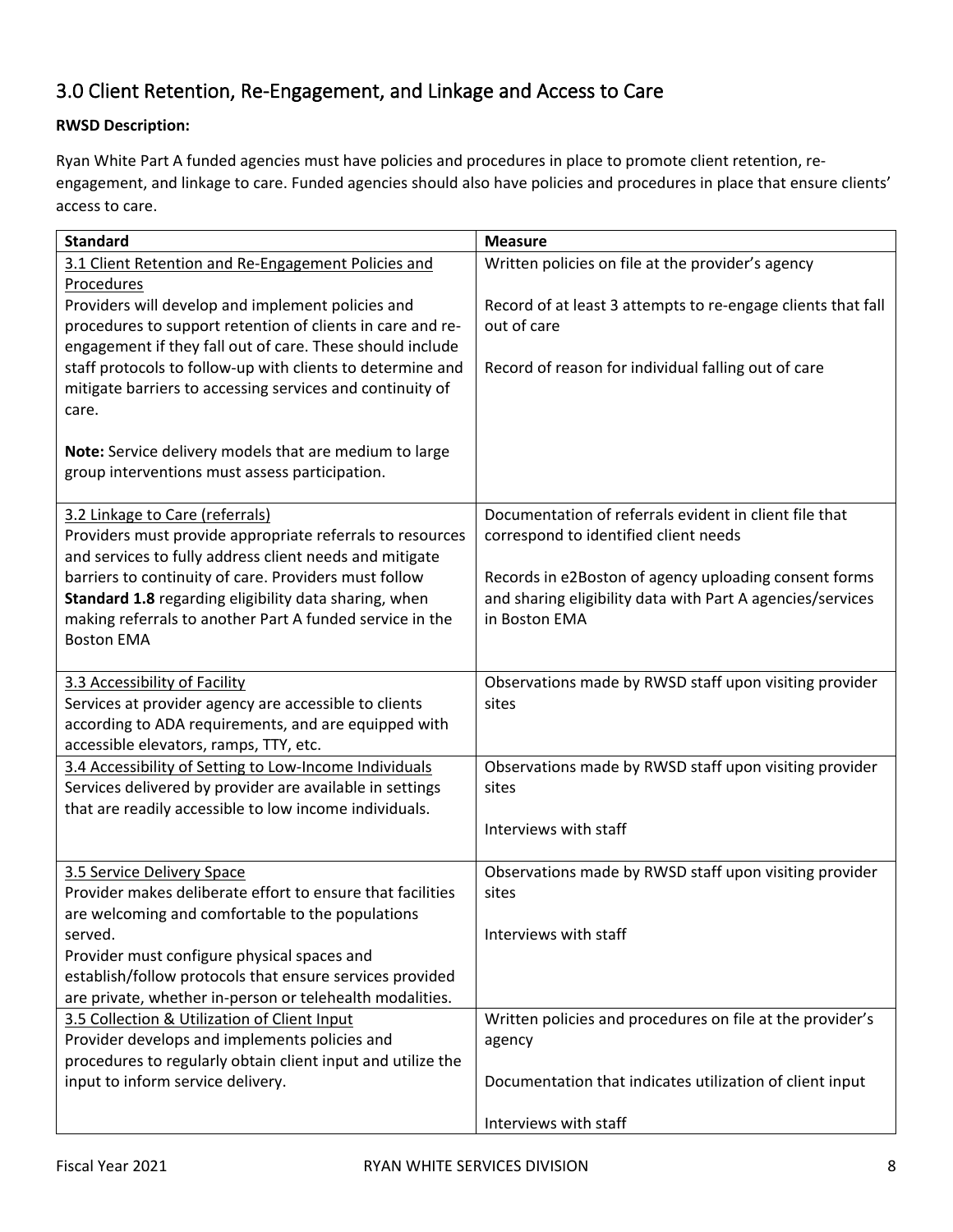| <b>Standard</b>                                        | <b>Measure</b>                                                                                |
|--------------------------------------------------------|-----------------------------------------------------------------------------------------------|
| 3.6 Refusal of Services Policies & Procedures          | Written policies and procedures on file at the provider's                                     |
| Provider has policies and procedures in place for      | agency                                                                                        |
| documenting clients who have been refused a service.   |                                                                                               |
|                                                        | Documentation of each client that has been refused a<br>service with the rational for refusal |
| 3.7 Engagement of Low-Income Clients                   | Interviews with staff                                                                         |
| Provider conducts specific activities and/or maintains |                                                                                               |
| promotional materials that are used to engage low-     | Review of the percentage of provider's clients that are                                       |
| income clients and to promote awareness of Ryan White  | low income                                                                                    |
| services.                                              |                                                                                               |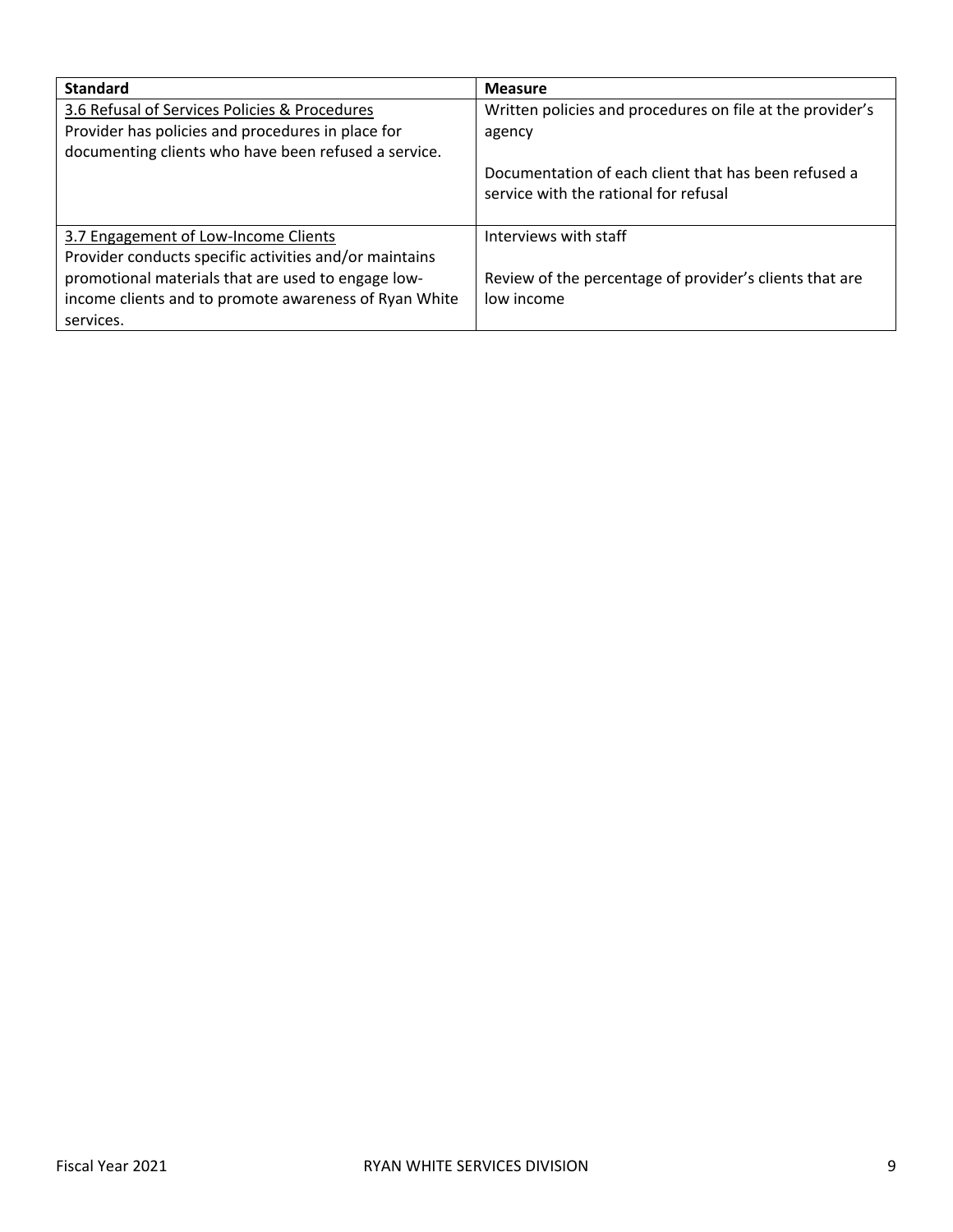## <span id="page-10-0"></span>4.0 Staff Credentials, Training, & Supervision

#### **RWSD Description:**

Providers are responsible for delineating administrative and direct service costs in accordance with PCN 15-01. The licensure, credentials, experience and training of staff on Ryan White Part A budgets must reflect requirements of the service-specific standards set forth within this document or reflect internal policies set by the agency. Generally, all staff must meet minimal qualifications to administer and/or deliver services, including:

- Provision of appropriate care to people with HIV
- Documentation of the services delivered to people with HIV
- Administration of the required fiscal or programmatic components of service delivery

Furthermore, all direct service staff must receive administrative supervision. Administrative supervision addresses issues relating to staffing, policy, distribution of vouchers, scheduling, training, quality improvement activities and overall communication. One hour per month of clinical supervision must be provided for Health Education & Risk Reduction, Non-Medical Case Management, Medical Case Management and Psychosocial Support direct staff. Clinical supervision can occur in a group or individual setting and must be provided by a third part who is not associated with the funded Ryan White Part A service. The clinical supervisor may be employed by the agency but must be impartial to the service(s) provided.

All agencies must maximize third-party billing for staff with the proper credentials and/or licensure to bill third-party payers for services render to clients by credentialed and/or licensed staff member. They must bill for the services rendered to clients. Income earned from the Ryan White program must be tracked and reported to RWSD.

Source: PCN 15 – 01 Treatment of Cost Under the 10% Administrative Cost <https://hab.hrsa.gov/sites/default/files/hab/Global/pcn1501.pdf>

#### Source: PCN 11 - 04 Use of Ryan White HIV Program Funding for Staff Training

<https://hab.hrsa.gov/sites/default/files/hab/Global/habpl1104.pdf>

| <b>Standard</b>                                                                                                                                                                                                | <b>Measure</b>                                                                                                                                                                                       |
|----------------------------------------------------------------------------------------------------------------------------------------------------------------------------------------------------------------|------------------------------------------------------------------------------------------------------------------------------------------------------------------------------------------------------|
| 4.1 Training and Onboarding<br>The agency must develop and execute training according<br>to PCN 11-04.                                                                                                         | Training and onboarding materials on file                                                                                                                                                            |
| 4.2 Cultural Competency<br>The agency's recruitment, onboarding and training<br>policies must reflect an intention to provide accessible<br>services in a manner most appropriate to the population<br>served. | The agency will provide documentation, in the form of a<br>cultural competency policy or other document, that<br>reflects a commitment to provide appropriate services to<br>the service population. |
| 4.3 Supervision of Service Delivery of Funded Service<br>Categories<br>All staff will receive relevant supervision of services<br>rendered under the funded service category.                                  | The supervision structure will be defined and documented<br>in a policy by the subrecipient.                                                                                                         |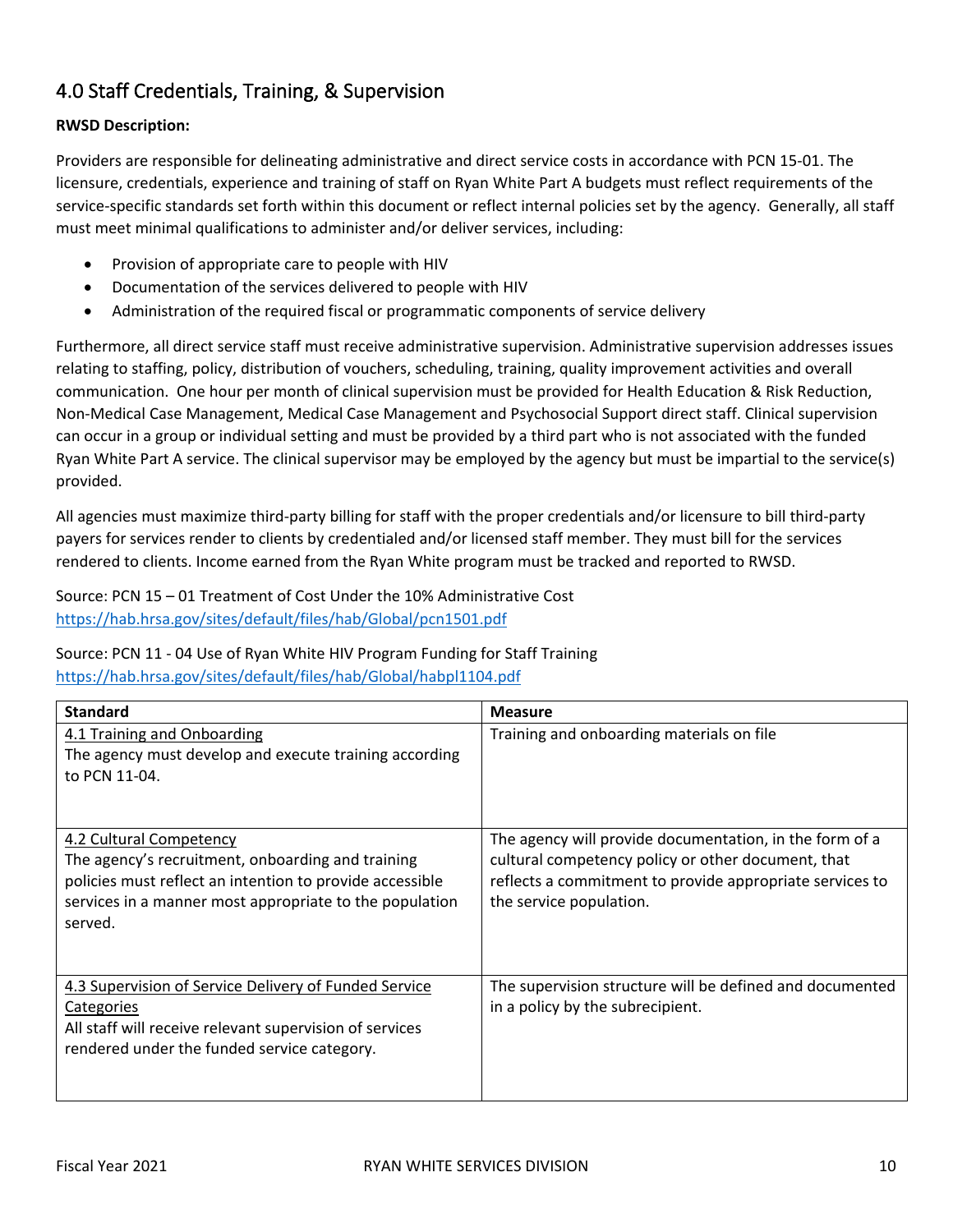## <span id="page-11-0"></span>5.0 Staff Safety Standards

#### **RWSD Description:**

The Ryan White Part A funded agency must establish policies and procedures to protect the physical safety of staff and clients, both on-site and in the community. Ryan White Part A staff must be protected and supported by an agency to ensure crises can be properly managed and de-escalation protocols are in place to prevent harm to both clients and staff members.

| <b>Standard</b>                                                                                                | <b>Measure</b>                                     |
|----------------------------------------------------------------------------------------------------------------|----------------------------------------------------|
| 5.1 Safety protocol for staff and clients                                                                      | A written policy is on file at the agency location |
| Agency must have a safety policy/protocol that is                                                              |                                                    |
| reviewed and signed by Part A staff members.                                                                   |                                                    |
|                                                                                                                |                                                    |
| 5.2 Anti-bullying, discrimination, and sexual harassment                                                       | A written policy is on file at the agency location |
| The agency must have a policy with language that                                                               |                                                    |
| protects staff and clients, regardless of how they identify<br>their gender, sexual orientation and ethnicity. |                                                    |
|                                                                                                                |                                                    |
| 5.3 Staff safety on community and home visits                                                                  | A written policy is on file at the agency location |
| The agency must have policies in place to ensure the                                                           |                                                    |
| safety of staff and clients during community and home-                                                         |                                                    |
| visits.                                                                                                        |                                                    |
|                                                                                                                |                                                    |
| 5.4 Protocol for incident reporting                                                                            | A written policy is on file at the agency location |
| The agency must have policies in place for staff to report                                                     |                                                    |
| incidents.                                                                                                     |                                                    |
|                                                                                                                |                                                    |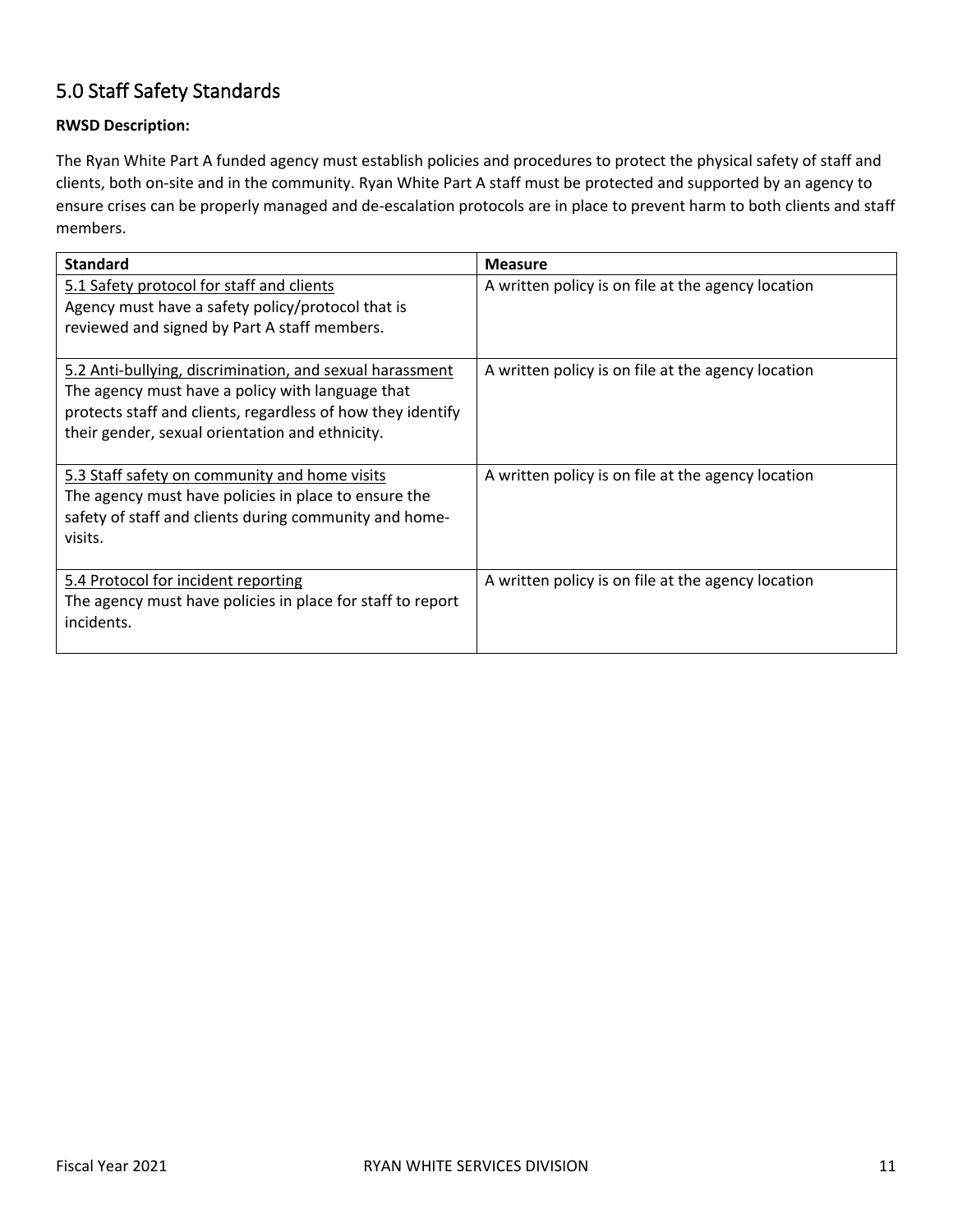## <span id="page-12-0"></span>6.0 File Maintenance & Data Security

#### **RWSD Description:**

The Ryan White Part A funded agency must meet all mandatory file maintenance and data security requirements and standards. These requirements include the documentation of engagements between the client and provider both inperson and via telehealth, policies pertaining to electronic and paper file security, and quality assurance activities related to the maintenance of files and the archiving of files.

| <b>Standard</b>                                         | <b>Measure</b>                                          |
|---------------------------------------------------------|---------------------------------------------------------|
| 6.1 File Security                                       | Security measures observed during monitoring activities |
| Client records maintained by the agency must be locked  |                                                         |
| or password protected.                                  |                                                         |
|                                                         |                                                         |
| Access to records must be limited to relevant staff.    |                                                         |
| 6.2 Data Entry                                          | Verified through e2Boston                               |
| Data entry and reporting requirements for recipient and |                                                         |
| HRSA are completed according to the required schedule   |                                                         |
| and with complete and accurate data.                    |                                                         |
|                                                         |                                                         |
| 6.3 Archiving                                           | Policy must be documented and may include use of Iron   |
| Subrecipient will archive client files for a minimum of | Mountain or other archive systems                       |
| three years after the completion of the grant.          |                                                         |
|                                                         |                                                         |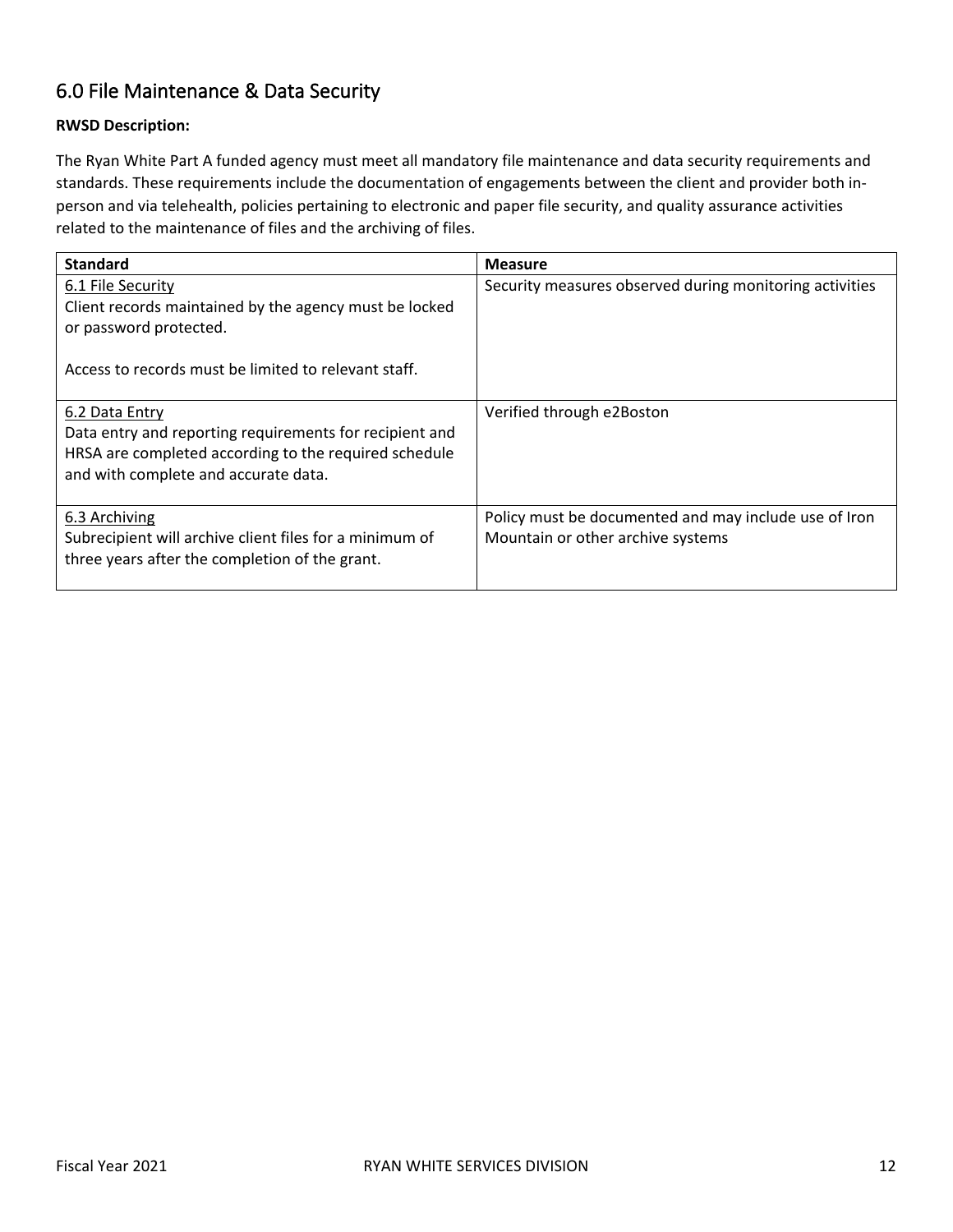## **Section II: Core Medical Services**

#### **HRSA Definition:**

Essential, direct, health care services for HIV care.

## <span id="page-13-0"></span>7.0 ADAP

#### **HRSA Description:**

The AIDS Drug Assistance Program (ADAP) is a state-administered program authorized under RWHAP Part B to provide U.S. Food and Drug Administration (FDA)-approved medications to low-income clients living with HIV who have no coverage or limited health care coverage. HRSA RWHAP ADAP formularies must include at least one FDA approved medicine in each drug class of core antiretroviral medicines from the U.S. Department of Health and Human Services' Clinical Guidelines for the Treatment of HIV. HRSA RWHAP ADAPs can also provide access to medications by using program funds to purchase health care coverage and through medication cost sharing for eligible clients. HRSA RWHAP ADAPs must assess and compare the aggregate cost of paying for the health care coverage versus paying for the full cost of medications to ensure that purchasing health care coverage is cost effective in the aggregate. HRSA RWHAP ADAPs may use a limited amount of program funds for activities that enhance access to, adherence to, and monitoring of antiretroviral therapy with prior approval.

#### **Program Guidance:**

- HRSA RWHAP Parts A, C and D recipients may contribute RWHAP funds to the RWHAP Part B ADAP for the purchase of medication and/or health care coverage and medication cost sharing for ADAP-eligible clients.
- See PCN 07-03: The Use of Ryan White HIV Program, Part B AIDS Drug Assistance Program (ADAP) Funds for Access, Adherence, and Monitoring Services
- See PCN 18-01: Clarifications Regarding the use of Ryan White HIV Program Funds for Health Care Coverage Premium and Cost Sharing Assistance
- See also AIDS Pharmaceutical Assistance and Emergency Financial Assistance

Source: [https://hab.hrsa.gov/sites/default/files/hab/program-grants-management/ServiceCategoryPCN\\_16-02Final.pdf](https://hab.hrsa.gov/sites/default/files/hab/program-grants-management/ServiceCategoryPCN_16-02Final.pdf)

**Goal:** Ensure that all people with HIV have access to and are able to adhere to HIV and other prescribed medical regimens.

**Objective***:* Ease the financial burden of medical costs for people with HIV by providing financial assistance for prescription medication.

| <b>Standard</b>                                                                                                                                                                                                               | <b>Measure</b>                                                                                       |
|-------------------------------------------------------------------------------------------------------------------------------------------------------------------------------------------------------------------------------|------------------------------------------------------------------------------------------------------|
| 7.1 Pricing<br>ADAP agency has a process to secure best prices available<br>for all medications, including 340b pricing or better and a<br>policy to determine the cost effectiveness of purchasing<br>insurance for clients. | Record of medication purchases and policy to determine<br>cost effectiveness of purchasing insurance |
| 7.2 File Maintenance<br>ADAP files will be kept in accordance with Massachusetts<br>code of regulations.                                                                                                                      | Files compliant upon RWSD staff review during<br>monitoring visits                                   |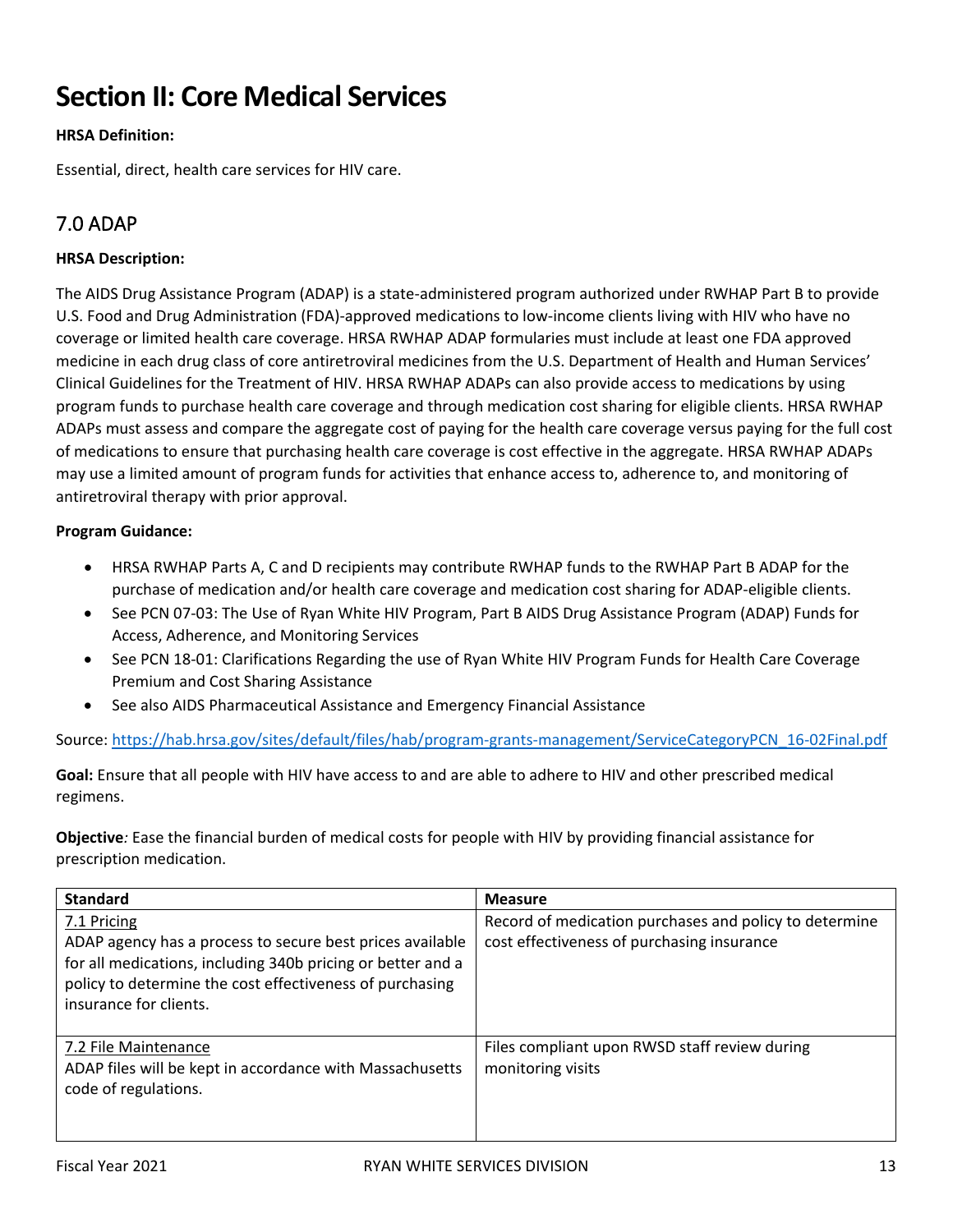| <b>Standard</b>                                                                                                                                                                            | <b>Measure</b>                    |
|--------------------------------------------------------------------------------------------------------------------------------------------------------------------------------------------|-----------------------------------|
| 7.3 Formulary<br>ADAP services must include a medication formulary that<br>meets the minimum requirements of all approved classes<br>of medications according to HHS treatment guidelines. | A record of the formulary on file |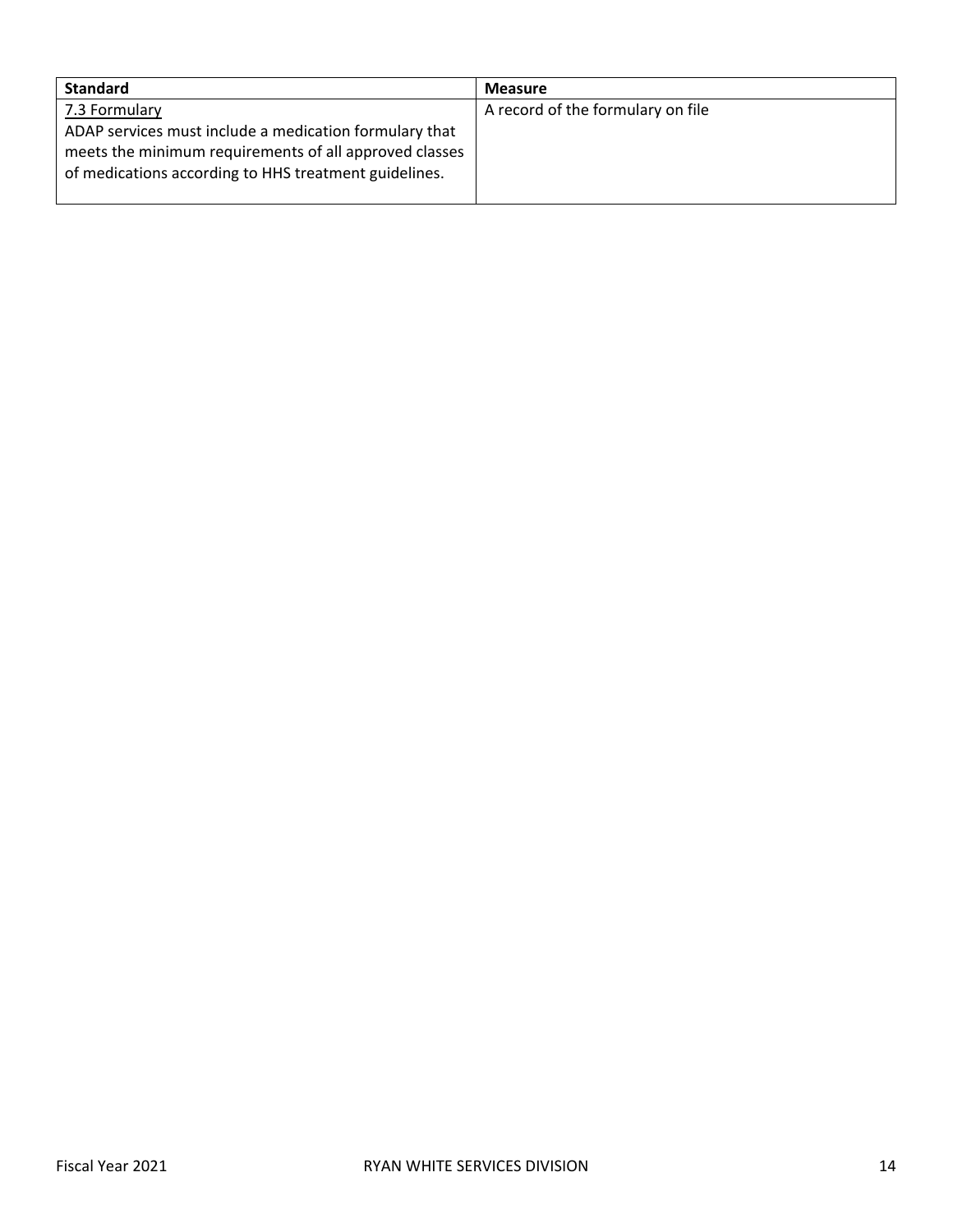## <span id="page-15-0"></span>8.0 Medical Case Management

#### **HRSA Description:**

Medical Case Management is the provision of a range of client-centered activities focused on improving health outcomes in support of the HIV care continuum.

Activities provided under this service category may be provided by an interdisciplinary team that includes other specialty care providers. Medical Case Management includes variety of encounters including face-to-face, phone contact, or via another form of telehealth, etc.

Key activities include:

- Initial assessment of service needs
- Development of a comprehensive, individualized care plan
- Timely and coordinated access to medically appropriate levels of health and support services and continuity of care
- Continuous client monitoring to assess the efficacy of the care plan
- Re-evaluation of the care plan at least every 6 months with adaptations as necessary
- Ongoing assessment of the client's and other key family members' needs and personal support systems
- Treatment adherence counseling to ensure readiness for and adherence to complex HIV treatments
- Client-specific advocacy and/or review of utilization of services

In addition to providing the medically oriented activities above, Medical Case Management may also provide benefits counseling by assisting eligible clients in obtaining access to other public and private programs for which they may be eligible (e.g., Medicaid, Medicare Part D, State Pharmacy Assistance Programs, Pharmaceutical Manufacturer's Patient Assistance Programs, other state or local health care and supportive services, and insurance plans through the health insurance Marketplaces/Exchanges).

#### **Program Guidance:**

- Activities provided under the Medical Case Management service category have as their objective improving health care outcomes whereas those provided under the Non-Medical Case Management service category have as their objective providing guidance and assistance in improving access to needed services.
- Visits to ensure readiness for, and adherence to, complex HIV treatments shall be considered Medical Case Management or Outpatient/Ambulatory Health Services. Treatment Adherence services provided during a Medical Case Management visit should be reported in the Medical Case Management service category whereas Treatment Adherence services provided during an Outpatient/Ambulatory Health Service visit should be reported under the Outpatient/Ambulatory Health Services category.

Source: [https://hab.hrsa.gov/sites/default/files/hab/program-grants-management/ServiceCategoryPCN\\_16-02Final.pdf](https://hab.hrsa.gov/sites/default/files/hab/program-grants-management/ServiceCategoryPCN_16-02Final.pdf)

**Goal:** Engage clients who face significant challenges to enter and maintain treatment for their HIV.

**Objective:** Assess client needs and develop a Comprehensive Treatment Plan (CTP) that provides guidance and assistance in improving health care outcomes for people with HIV.

| <b>Standard</b>                                             | <b>Measure</b>                                          |
|-------------------------------------------------------------|---------------------------------------------------------|
| 8.1 Medical Case Management Needs Assessment                | Record of needs assessment in client files completed 30 |
| A client needs assessment must be completed within 30       | days after the completion of the intake                 |
| days of intake and include a wide range of topics to        |                                                         |
| identify the client needs and address potential barriers to |                                                         |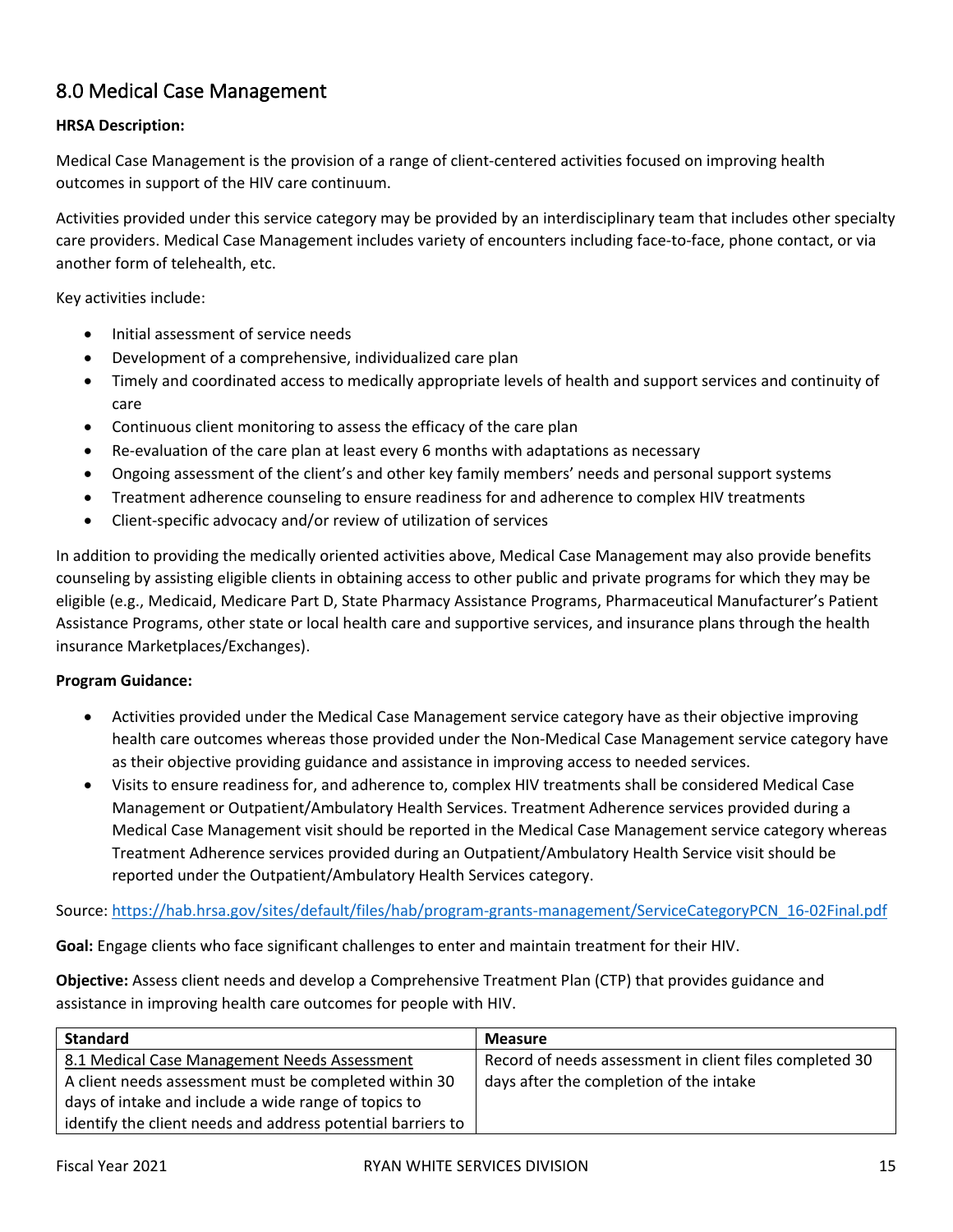| <b>Standard</b>                                                                 | <b>Measure</b>                                                                                 |
|---------------------------------------------------------------------------------|------------------------------------------------------------------------------------------------|
| retention in care. The following topics, at minimum,                            |                                                                                                |
| should be assessed:                                                             |                                                                                                |
| Healthcare<br>$\bullet$                                                         |                                                                                                |
| <b>Mental Health</b><br>Ġ                                                       |                                                                                                |
| Transportation<br>$\bullet$                                                     |                                                                                                |
| Health Education & Risk Reduction<br>$\bullet$                                  |                                                                                                |
| Sexual Health Assessment<br>Ġ                                                   |                                                                                                |
| Legal                                                                           |                                                                                                |
| Support systems                                                                 |                                                                                                |
| Nutrition                                                                       |                                                                                                |
| Housing                                                                         |                                                                                                |
| Insurance                                                                       |                                                                                                |
|                                                                                 |                                                                                                |
| 8.2 Medical Case Management Reassessment of Needs                               | Record of reassessment completed six months after the                                          |
| A reassessment of needs must be completed every six                             | previous assessment in the client file                                                         |
| months from the previous completed assessment. The                              |                                                                                                |
| reassessment can be adapted to reflect a more narrow                            |                                                                                                |
| focus than the initial assessment based on the clients                          |                                                                                                |
| ongoing needs.                                                                  |                                                                                                |
|                                                                                 |                                                                                                |
| 8.3 Comprehensive Treatment Plan (CTP)                                          | Record of the Comprehensive Treatment Plan completed                                           |
| Medical case management staff must develop a medically                          | within six months, or less, from the initial or previous                                       |
| oriented Comprehensive Treatment Plan with a client-                            | comprehensive service plan                                                                     |
| centered approach that is informed by the client needs                          |                                                                                                |
| assessment. The Comprehensive Treatment Plan must be                            |                                                                                                |
| updated every six months, or more often as needed.                              |                                                                                                |
|                                                                                 |                                                                                                |
| 8.4 Client Monitoring<br>The provider must continuously monitor the efficacy of | Record of regular contact with client within client's file to<br>monitor progress with the CTP |
| the Comprehensive Treatment Plan (CTP). This includes                           |                                                                                                |
| the ongoing assessment of adherence to the                                      |                                                                                                |
| Comprehensive Treatment Plan.                                                   |                                                                                                |
|                                                                                 |                                                                                                |
| 8.5 Treatment Adherence Screening                                               | Record of treatment adherence screening within client                                          |
| Medical case management staff must routinely perform                            | files                                                                                          |
| treatment adherence screenings to ensure adherence to                           |                                                                                                |
| medication.                                                                     |                                                                                                |
|                                                                                 |                                                                                                |
|                                                                                 |                                                                                                |
| 8.6 Coordination of Care                                                        | Record of services detailed and maintained within client                                       |
| Medical case management staff must coordinate services                          | files                                                                                          |
| being provided to the client. Activities may include, but                       |                                                                                                |
| are not limited to:                                                             | Completed Authorization Forms for communication with                                           |
| Scheduling medical and/or behavioral health<br>٠                                | external agencies in accordance with HIPAA                                                     |
| appointments.                                                                   |                                                                                                |
| Ordering labs<br>$\bullet$                                                      | Written Referral Policies and Procedures on file at the                                        |
| Providing referrals                                                             | agency                                                                                         |
| Completing supported referrals                                                  |                                                                                                |
| Case conferences                                                                |                                                                                                |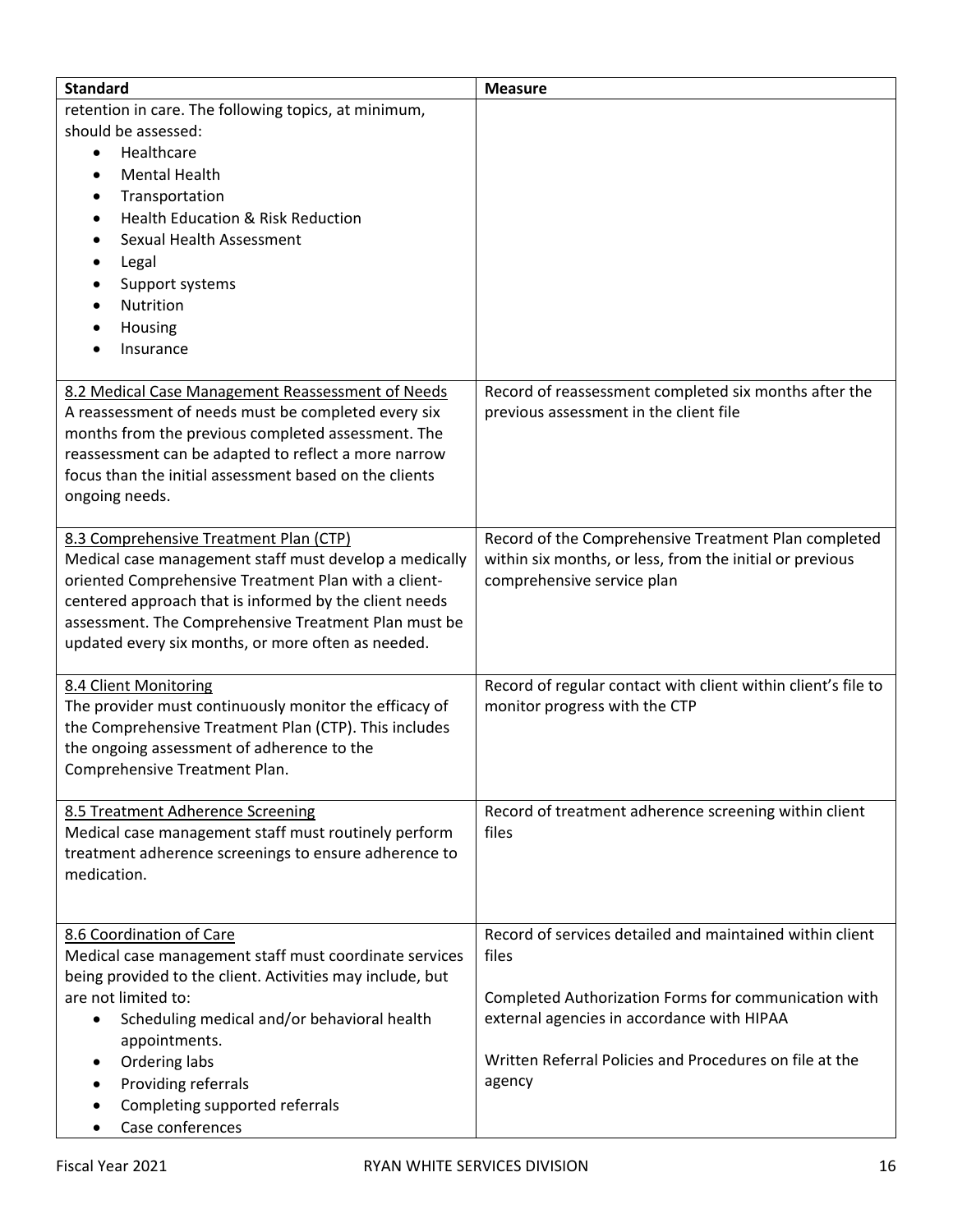| <b>Standard</b>                                                                                                                                                                         | <b>Measure</b>                                                                |
|-----------------------------------------------------------------------------------------------------------------------------------------------------------------------------------------|-------------------------------------------------------------------------------|
| Coordination of care must be appropriate to the client's<br>needs, as identified by the Needs Assessment and/or the<br>comprehensive service plan. These activities must be<br>tracked. |                                                                               |
| Coordinating care with external agencies requires the<br>consent of the client. Consent must be obtained in<br>accordance with state and federal code of regulation.                    |                                                                               |
| 8.7 Clinical Supervision<br>Medical case management staff must receive at least one<br>hour of clinical supervision per month.                                                          | Record of medical case management staff attendance in<br>clinical supervision |
| 8.8 Caseload<br>Case load determination should be based on client<br>characteristics and the intensity of case management<br>activities.                                                | Written policy on file and procedures for staffing ratios                     |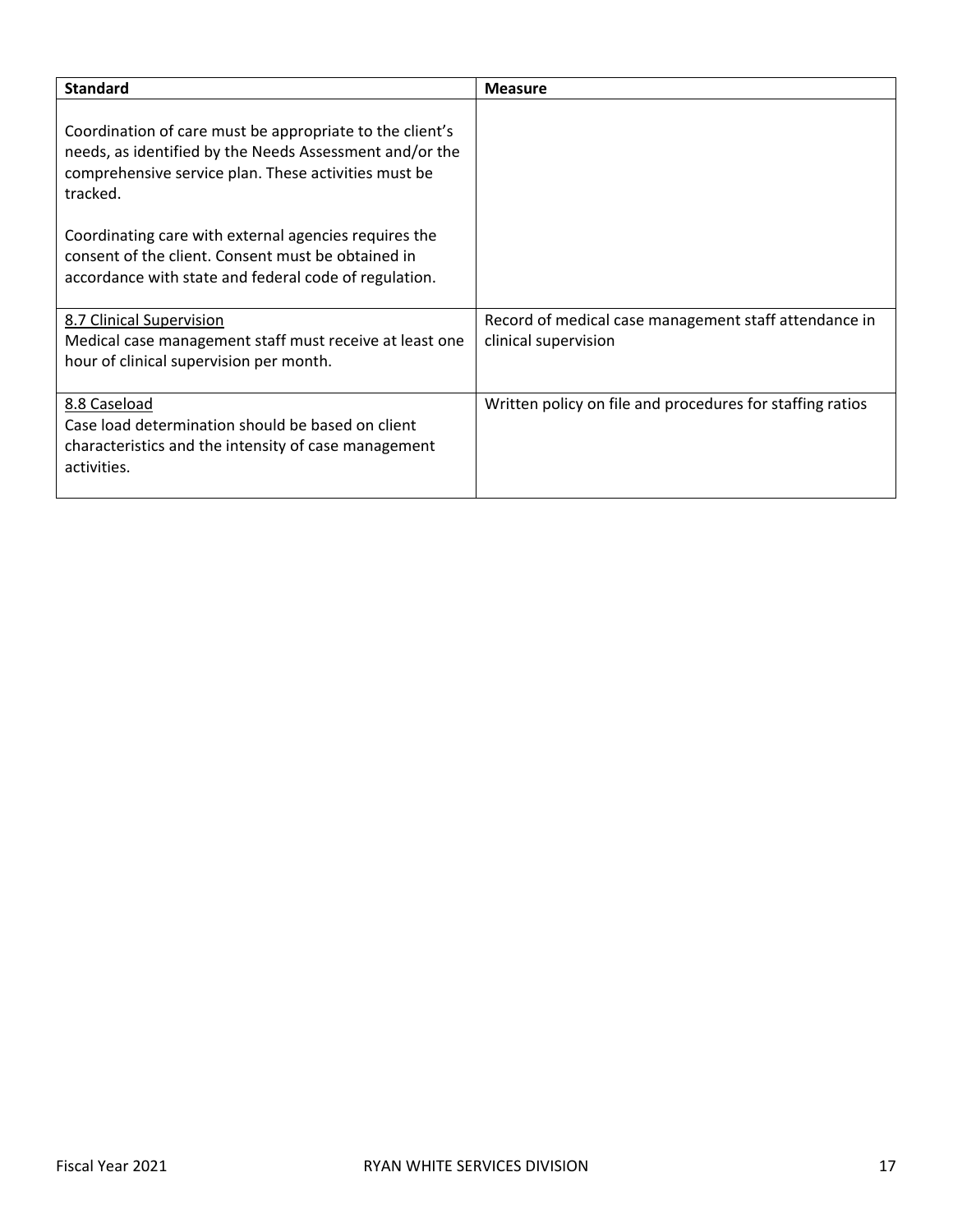## <span id="page-18-0"></span>9.0 Medical Nutrition Therapy

#### **HRSA Description:**

Medical Nutrition Therapy includes:

- Nutrition assessment and screening
- Dietary/nutritional evaluation
- Food and/or nutritional supplements per medical provider's recommendation
- Nutrition education and/or counseling

These activities can be provided in individual and/or group settings and outside of HIV Outpatient/Ambulatory Health Services.

#### **Program Guidance:**

- All activities performed under this service category must be pursuant to a medical provider's referral and based on a nutritional plan developed by the registered dietitian or other licensed nutrition professional. Activities not provided by a registered/licensed dietician should be considered Psychosocial Support Services under the HRSA RWHAP.
- See also Foodbank/Home Delivered Meals

Source: [https://hab.hrsa.gov/sites/default/files/hab/program-grants-management/ServiceCategoryPCN\\_16-02Final.pdf](https://hab.hrsa.gov/sites/default/files/hab/program-grants-management/ServiceCategoryPCN_16-02Final.pdf)

**Goal:** Optimize immunity, reduce weight loss and nutritional deficiencies, and improve the overall wellbeing for people with HIV.

**Objective:** Identify and treat nutritional deficiencies in people with HIV through the provision of medical nutrition therapy which includes nutritional counseling and the prescription of dietary regimens by a physician or licensed nutritionist or registered dietician.

| <b>Standard</b>                                              | <b>Measure</b>                                           |
|--------------------------------------------------------------|----------------------------------------------------------|
| 9.1 Medical Provider Referral                                | Record of medical provider referral in client file       |
| Clients receiving services under the MNT service category    |                                                          |
| must be referred by a medical provider.                      |                                                          |
|                                                              |                                                          |
| 9.2 Nutrition Assessment, Screening and Dietary              | Record of an assessment, screening and/or dietary        |
| Evaluation                                                   | evaluation in clients file                               |
| A licensed nutritionist or registered dietician must         |                                                          |
| perform a nutritional assessment, screening or evaluation    |                                                          |
| of the dietary needs of the client.                          |                                                          |
|                                                              |                                                          |
| 9.3 Nutritional Plan                                         | Record of nutritional plan in client file                |
| A nutritional plan must be developed in accordance with      |                                                          |
| the nutritional assessment and screening. The nutritional    | Record that nutritional plan is updated every six months |
| plan must include (but not limited to) the following items:  | in client file                                           |
| Recommend services and course of MNT to be<br>$\bullet$      |                                                          |
| provided, including types and amounts of                     |                                                          |
| nutritional supplements and food.                            |                                                          |
| The signature of the referring medical provider<br>$\bullet$ |                                                          |
| and each registered dietician who rendered                   |                                                          |
| services.                                                    |                                                          |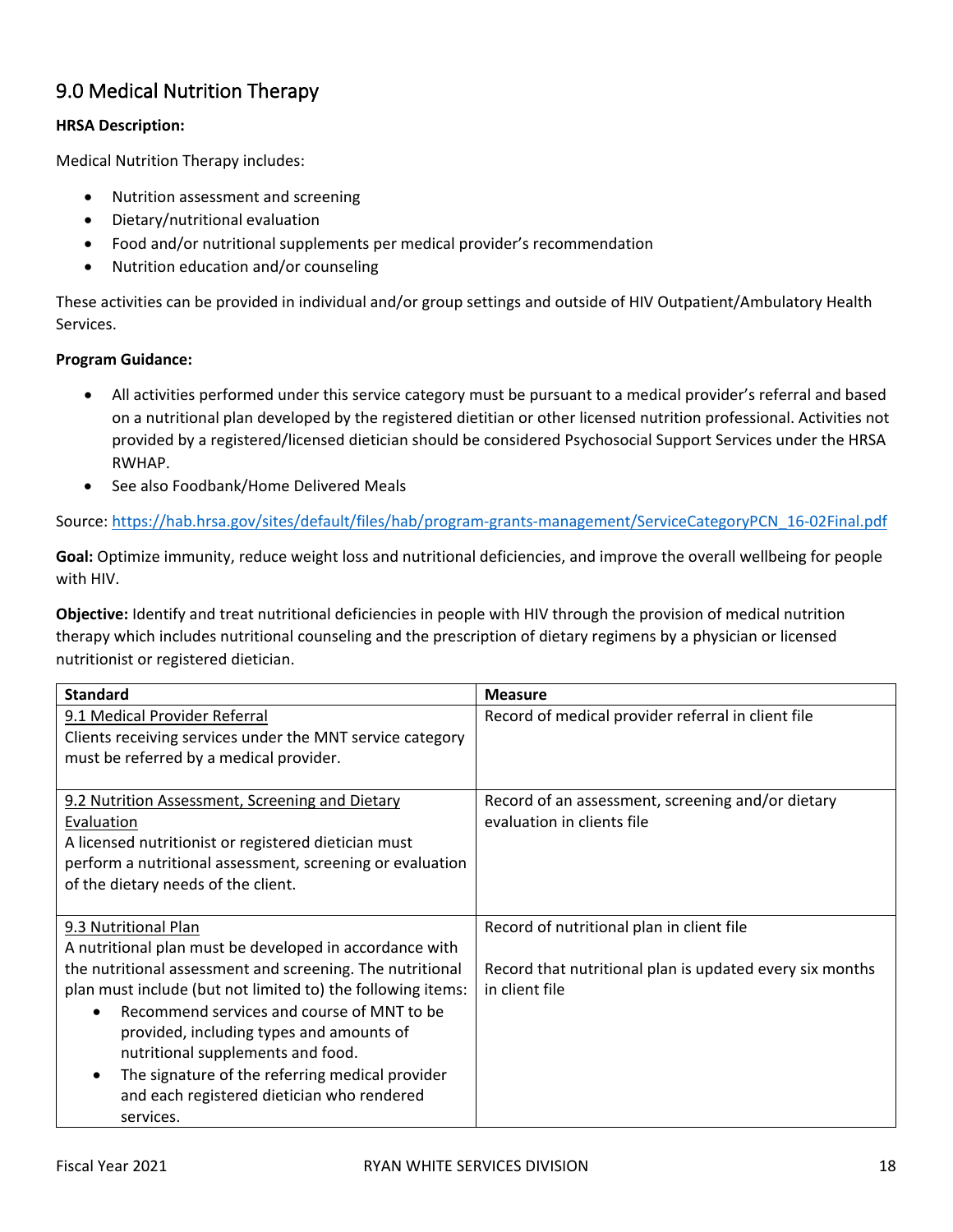| <b>Standard</b>                                                                                                                                                                                                                                                                                                                                              | <b>Measure</b>                                                                     |
|--------------------------------------------------------------------------------------------------------------------------------------------------------------------------------------------------------------------------------------------------------------------------------------------------------------------------------------------------------------|------------------------------------------------------------------------------------|
| Date of the initiation and/or termination of MNT<br>$\bullet$<br>services<br>Recommendations for follow-up<br>٠<br>Planned number and frequency of sessions<br>$\bullet$<br>The nutritional plan must be updated every six months.                                                                                                                           |                                                                                    |
| 9.4 Food and/or Nutritional Supplements<br>Food and nutritional supplements can be provided to the<br>client based on the nutritional plan completed by the<br>registered dietician or licensed nutritionist.                                                                                                                                                | Record of food and nutritional supplements provided to<br>the client               |
| 9.5 Nutrition education and/or counseling<br>All clients receiving a food and/or supplement for the first<br>time will receive appropriate education/counseling. This<br>must include written information regarding the health<br>benefits of the prescribed nutritional plan and<br>recommended strategies to promote adherence to the<br>nutritional plan. | Record of nutritional education and/or counseling in<br>client file                |
| 9.6 Provider Licensure<br>Services must be provided by a nutritionist or registered<br>dietician.                                                                                                                                                                                                                                                            | Record of licenses and credentials maintained in<br>employees Human Resources file |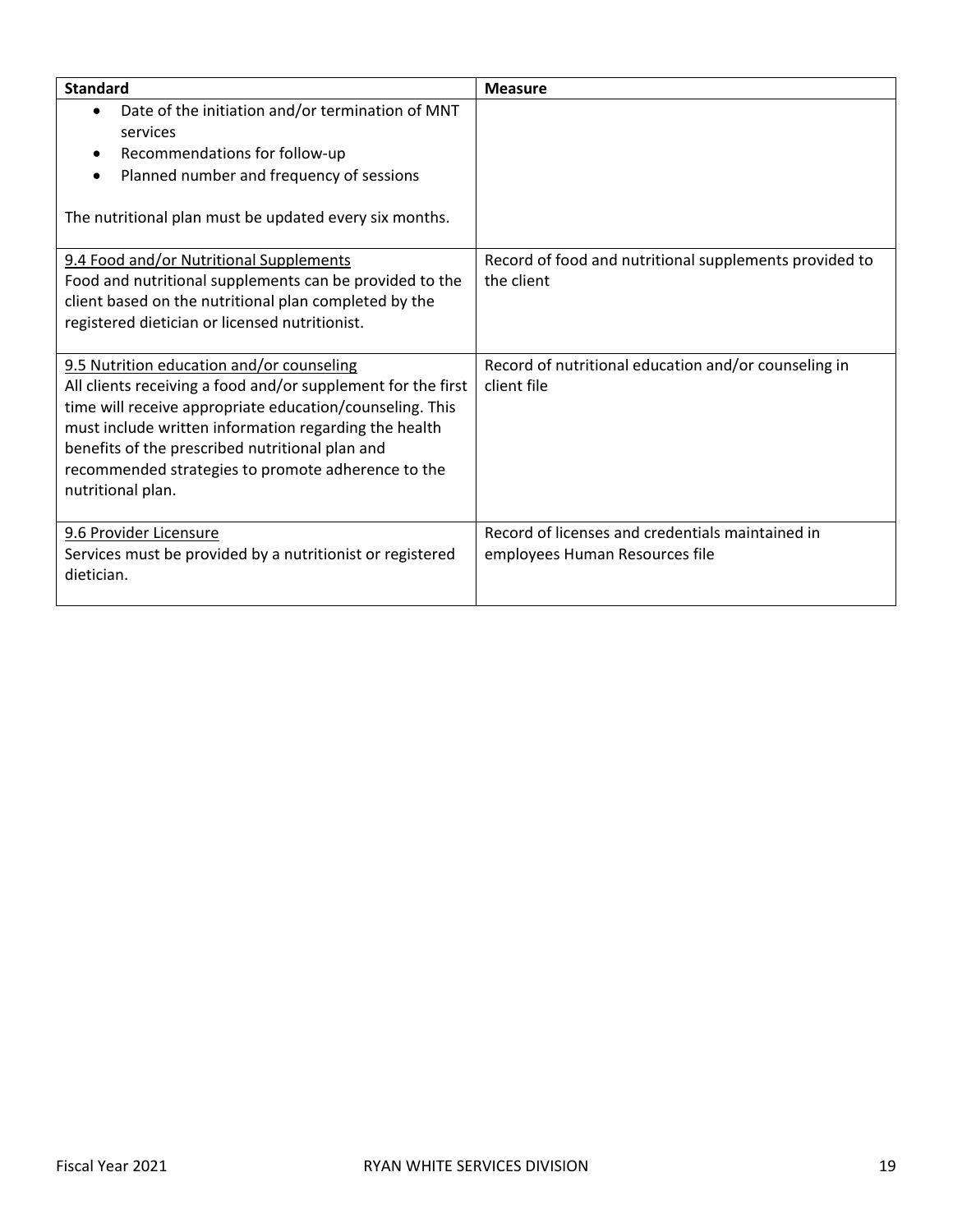## <span id="page-20-0"></span>10.0 Oral Health Services

#### **HRSA Description:**

Oral Health Care activities include outpatient diagnosis, prevention, and therapy provided by dental health care professionals, including general dental practitioners, dental specialists, dental hygienists, and licensed dental assistants.

Source: [https://hab.hrsa.gov/sites/default/files/hab/program-grants-management/ServiceCategoryPCN\\_16-02Final.pdf](https://hab.hrsa.gov/sites/default/files/hab/program-grants-management/ServiceCategoryPCN_16-02Final.pdf)

**Goal:** Prevent and control oral and craniofacial diseases, conditions, and injuries, and improve access to preventive services and dental care for eligible people with HIV.

**Objective:** Increase awareness of the importance of oral health to overall health and well-being, increase the acceptance and adoption of effective preventive interventions and reduce disparities in access to effective preventive and dental treatment services. (Healthy People 2020).

| <b>Standard</b>                                                                                         | <b>Measure</b>                                            |
|---------------------------------------------------------------------------------------------------------|-----------------------------------------------------------|
| 10.1 Clinical Decisions and Treatment Guidelines                                                        | Written policies and procedures that reflect the most up- |
| Dental providers must provide oral health care in                                                       | to-date treatment guidelines and American Dental          |
| accordance with HIV treatment guidelines released by                                                    | <b>Association Dental Practice Parameters</b>             |
| state and federal regulatory bodies. Additionally, clinical                                             |                                                           |
| decisions must be supported by the American Dental                                                      |                                                           |
| <b>Association Dental Practice Parameters.</b>                                                          |                                                           |
| 10.2 Contractor Licensure                                                                               | Record of licenses and credentials maintained by the      |
| All dental staff must have appropriate license, credentials                                             | dental provider and submitted to the program for review   |
| and expertise to administer oral health care.                                                           |                                                           |
|                                                                                                         |                                                           |
| 10.3 Leadership Training                                                                                | Record of demonstrated experience within personnel        |
| The program director must have training experience in                                                   | files                                                     |
| clinical aspects of oral hygiene, dental treatment planning                                             |                                                           |
| and dental care                                                                                         |                                                           |
| 10.4 Wait List Policy                                                                                   | Written wait list policy on file                          |
| The program must have a policy to manage a wait list for                                                |                                                           |
| eligible RWHAP, Part A clients.                                                                         |                                                           |
|                                                                                                         |                                                           |
| 10.5 Appeal Process                                                                                     | Written policy and procedures on file at the agency       |
| The program must have a process in place in the event a                                                 |                                                           |
| client's treatment plan is not approved and the client                                                  | Record that appeal forms are accessible to the clients    |
| wishes to appeal the denial of the treatment plan. The                                                  |                                                           |
| client must be informed of the appeals process upon                                                     |                                                           |
| denial.                                                                                                 |                                                           |
|                                                                                                         |                                                           |
| 10.6 Contractor Recruitment & Training                                                                  | Written policies and procedures to recruit and onboard    |
| The program must routinely recruit and train dental<br>providers to ensure gaps in service delivery are | dental providers on file at the agency                    |
| addressed.                                                                                              |                                                           |
|                                                                                                         |                                                           |
| 10.7 Treatment Plan                                                                                     | Contracted dental providers must record treatment plans   |
| A treatment plan must be developed by contracted                                                        | in client file                                            |
| dental providers that is based on an initial examination of                                             |                                                           |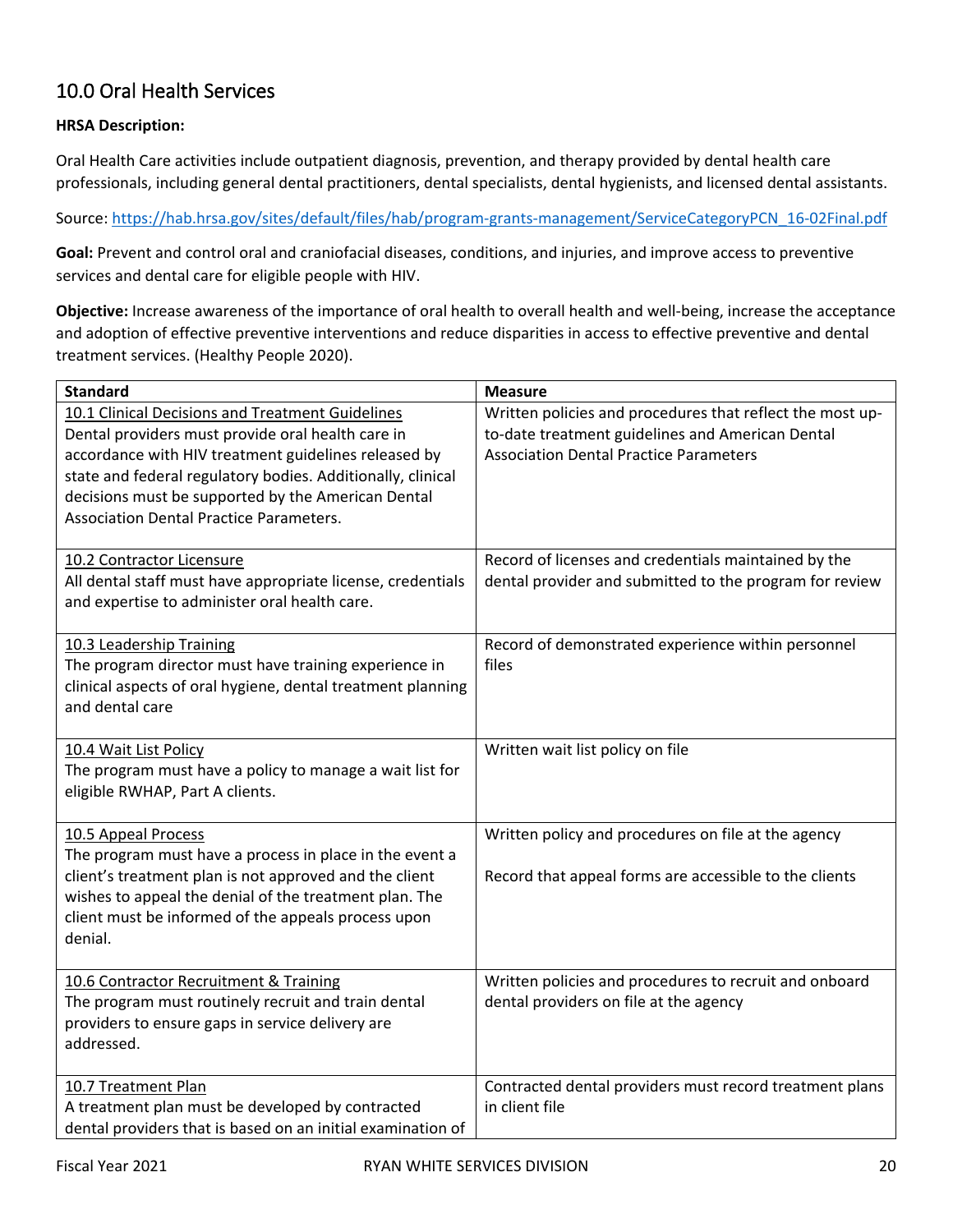| <b>Standard</b>                                                                                                                                                 | <b>Measure</b>                                             |
|-----------------------------------------------------------------------------------------------------------------------------------------------------------------|------------------------------------------------------------|
| the client. Treatment plans must be reviewed and<br>approved by the dental program director.                                                                    |                                                            |
|                                                                                                                                                                 |                                                            |
| 10.8 Treatment Plan Review and Update<br>The treatment plan must be reviewed and updated<br>routinely by the dental provider and/or dental program<br>director. | Record of treatment plan review and update in client files |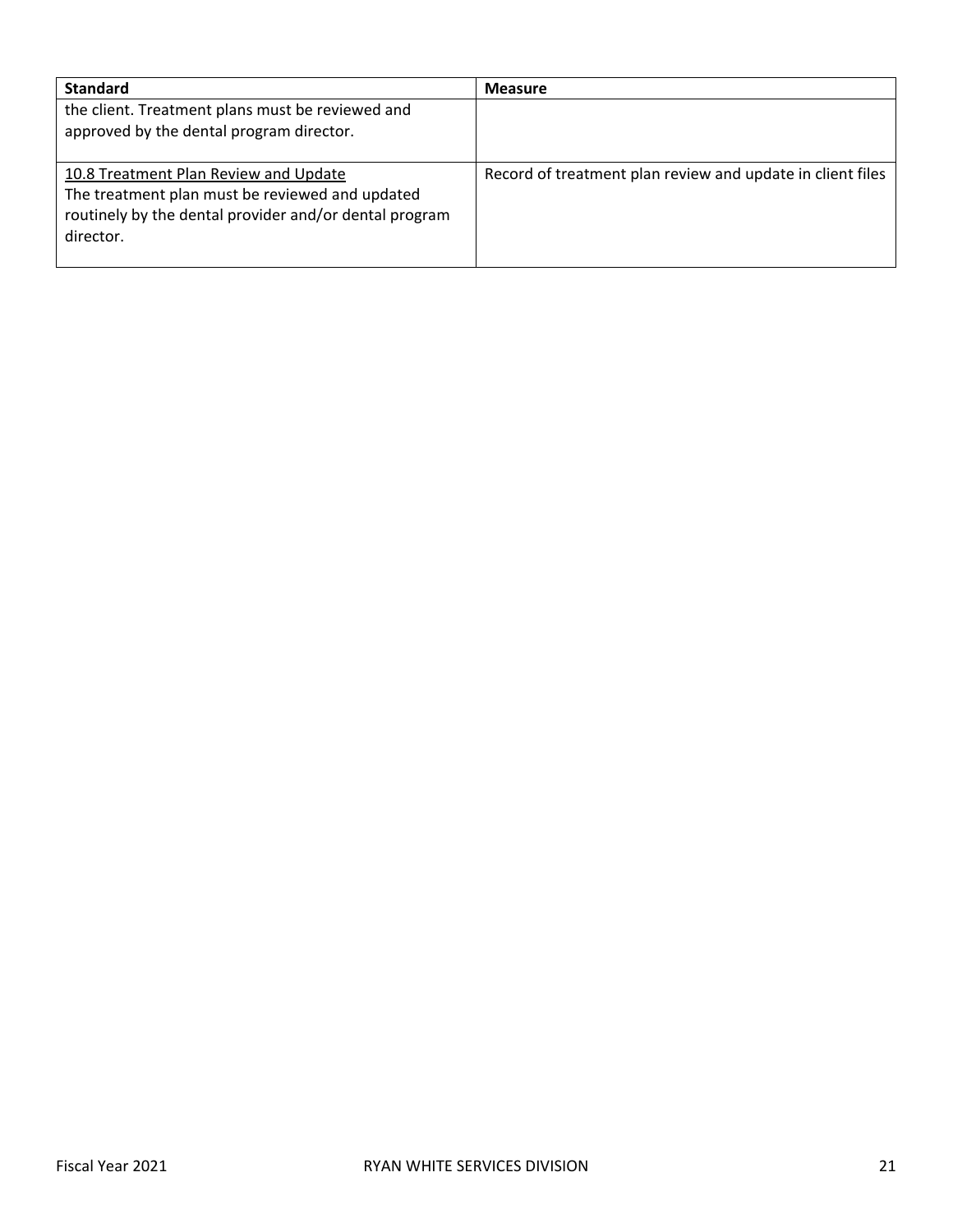## Section III: Support Services

#### **HRSA Definition:**

Services needed to achieve medical outcomes that affect the HIV-related clinical status of a person living with HIV.

#### <span id="page-22-0"></span>11.0 Emergency Financial Assistance

#### **HRSA Description:**

Emergency Financial Assistance provides limited one- time or short-term payments to assist a RWHAP client with an urgent need for essential items or services necessary to improve health outcomes, including: paying for utilities, housing, food (including groceries and food vouchers), transportation, medication not covered by an AIDS Drug Assistance Program or AIDS Pharmaceutical Assistance, or another HRSA RWHAP-allowable cost needed to improve health outcomes. Emergency Financial Assistance must occur as a direct payment to an agency or through a voucher program.

#### **Program Guidance:**

- Emergency Financial Assistance funds used to pay for otherwise allowable HRSA RWHAP services must be accounted for under the Emergency Financial Assistance category.
- Direct cash payments to clients are not permitted.
- If EFA is being used for emergency housing support, mortgage and rental deposits are not permitted and all other housing services standards must also be followed.
- Continuous provision of an allowable service to a client must not be funded through Emergency Financial Assistance.

#### Source: [https://hab.hrsa.gov/sites/default/files/hab/program-grants-management/ServiceCategoryPCN\\_16-02Final.pdf](https://hab.hrsa.gov/sites/default/files/hab/program-grants-management/ServiceCategoryPCN_16-02Final.pdf)

**Goal:** Assist clients with meeting a short-term urgent need for an item or service that is essential to their HIV care and treatment. Services and items could include, but are not limited to, the following:

- Utilities (*may include household utilities including gas, electricity, propane, water, and all required fees*)
- Housing (*may include as rent or temporary shelter. EFA can only be used if HOPWA assistance is not available*)
- Food (i.e., groceries or food vouchers)
- Transportation (Taxi vouchers, Uber Health, Lyft Health, bus passes)
- Prescription medication assistance (i.e., short term or one-time assistance for any medication and associated dispensing fee as a result or component of a primary medical visit, and not to exceed a 30-day supply)
- Other RWHAP allowable costs needed to improve health outcomes
- Vision Care to pay the cost of corrective prescription eye wear for eligible clients

#### **AGENCIES FUNDED FOR EFA MUST BE ABLE TO MAKE AN EXPLICIT CONNECTION BETWEEN ANY SERVICE SUPPORTED WITH EFA FUNDS AND THE INTENDED CLIENT'S HIV CARE AND TREATMENT, OR CARE-GIVING RELATIONSHIP TO A PERSON LIVING WITH HIV.**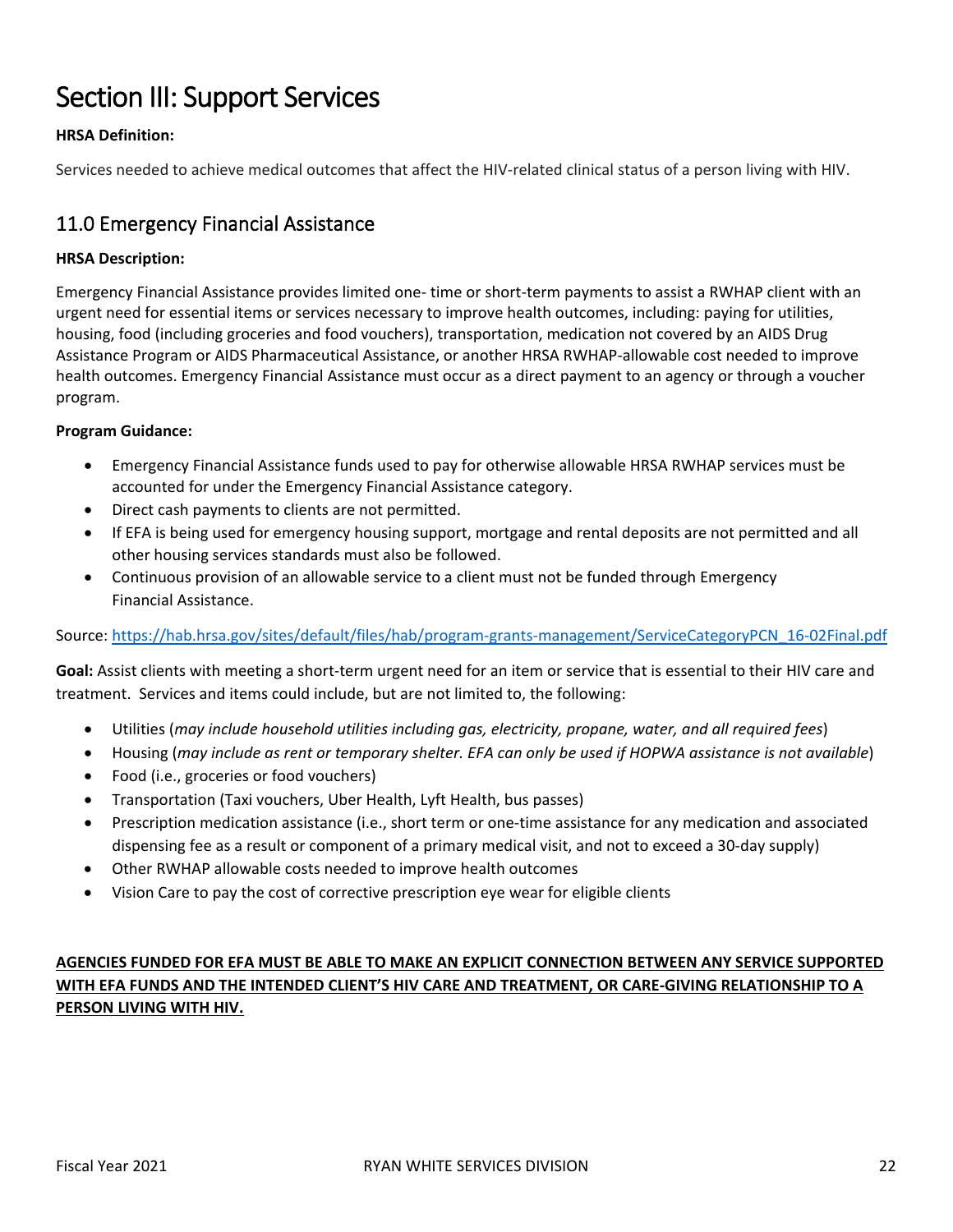#### **Unallowable EFA Expenses:**

- Mortgage payments and security deposits for rental housing
- Direct cash payments to clients
- Clothing
- Court fees
- Maintenance expense (tires, repairs, etc.) of a privately-owned vehicle or any other costs associated with a vehicle, such as lease or loan payments, insurance, or license and registration fees, towing or impound fees, excise tax. This restriction does not apply to vehicle operated by organizations for program purposes.
- Local or state personal property taxes (for residential property, private automobiles, or any other personal property against which taxes may be levied).
- Employment and Employment-Readiness Services, except in limited, specified instances (e.g., Non-Medical Case Management Services or Rehabilitation Services)
- Funeral and burial expenses

**Objective:** Agencies funded for EFA will assess client's emergency needs related to food security, housing, utilities, transportation and cost of medication, as well as provide appropriate assistance.

| <b>Standard</b>                                                                                                                                                                                                                                                                                                                                                                                                                                                                                                                                                                                                                                                                                                                                                                                                                                                                                                                                                                                                   | <b>Measure</b>                                                                                                        |
|-------------------------------------------------------------------------------------------------------------------------------------------------------------------------------------------------------------------------------------------------------------------------------------------------------------------------------------------------------------------------------------------------------------------------------------------------------------------------------------------------------------------------------------------------------------------------------------------------------------------------------------------------------------------------------------------------------------------------------------------------------------------------------------------------------------------------------------------------------------------------------------------------------------------------------------------------------------------------------------------------------------------|-----------------------------------------------------------------------------------------------------------------------|
| 11.1 Emergency Financial Assistance Assessment<br>An assessment of the presenting emergency must be<br>completed by the provider.<br>Providers must demonstrate an urgent need resulting in<br>client's inability to pay their utility bills or prescriptions<br>without financial assistance for essential items or services<br>necessary to improve health outcomes. For example,<br>demonstrated need may be demonstrated by, but not<br>limited to the following:<br>A significant increase in bills<br>$\bullet$<br>A recent decrease in income<br>Unexpected event that hinders ability to meet<br>$\bullet$<br>housing, utility, food or medication need<br>High unexpected expenses on essential items<br>$\bullet$<br>Client is unable to provide for basic needs and<br>$\bullet$<br>shelter<br>A failure to provide EFA will result in danger to<br>$\bullet$<br>the physical health of client or dependent<br>children<br>Other emergency needs as deemed appropriate<br>$\bullet$<br>by the provider | Record of assessment of need evident in the client file                                                               |
| 11.2 Tracking EFA<br>The provider must track dispersal of EFA. This includes<br>creating a tracking system that clearly indicates the date<br>of distribution, client code and type of EFA provided.                                                                                                                                                                                                                                                                                                                                                                                                                                                                                                                                                                                                                                                                                                                                                                                                              | Development of a tracking mechanism and a record of<br>EFA provision within 3 business days of approval of<br>request |
| 11.3 EFA Voucher                                                                                                                                                                                                                                                                                                                                                                                                                                                                                                                                                                                                                                                                                                                                                                                                                                                                                                                                                                                                  | Program/agency fiscal records                                                                                         |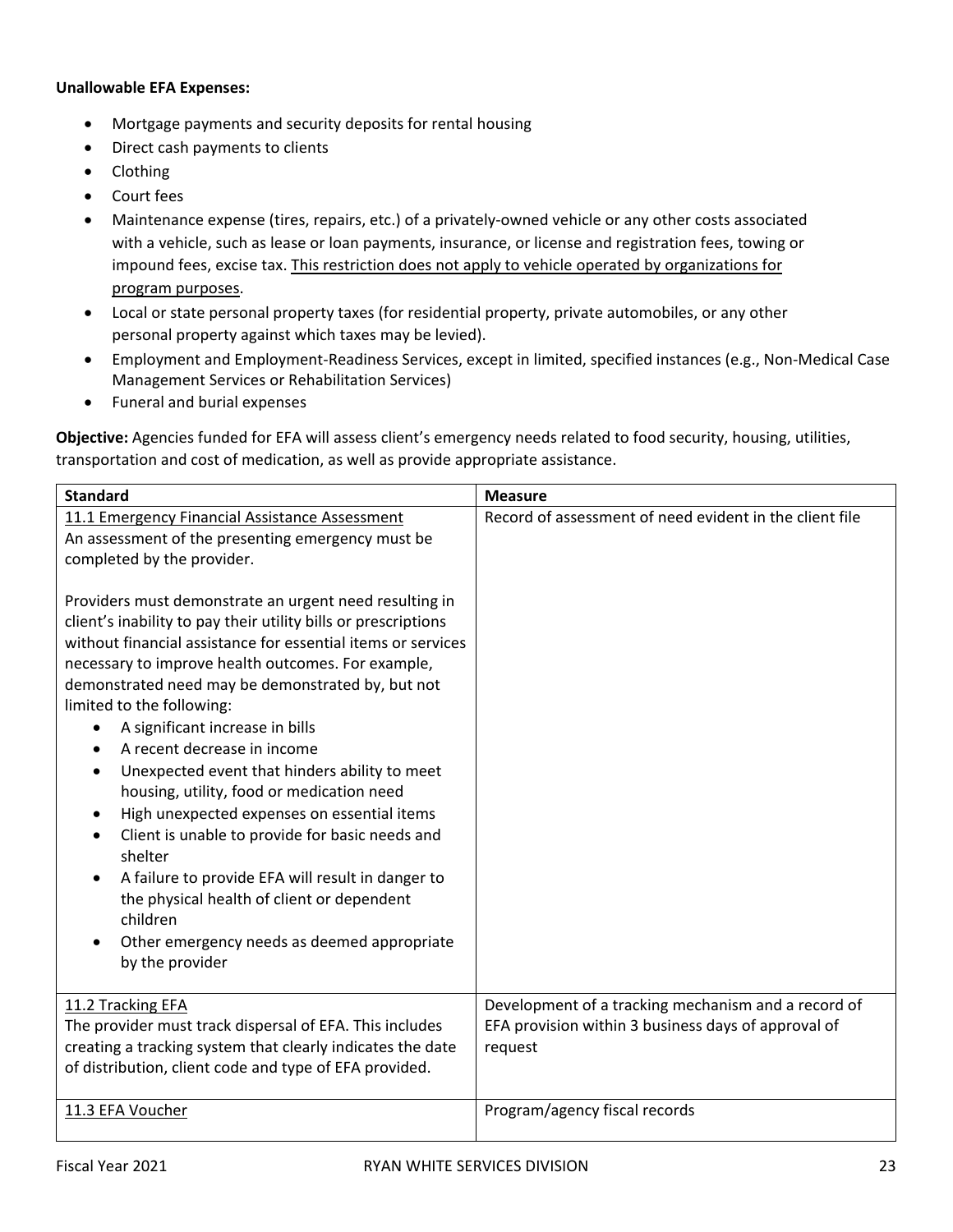| <b>Standard</b>                                                                                                                                                                                                                                                                                                                                                                                                        | <b>Measure</b>                                                                                                                                  |
|------------------------------------------------------------------------------------------------------------------------------------------------------------------------------------------------------------------------------------------------------------------------------------------------------------------------------------------------------------------------------------------------------------------------|-------------------------------------------------------------------------------------------------------------------------------------------------|
| All payments made on behalf of clients or vouchers<br>distributed, of any kind, to clients, is/are consider an EFA<br>Voucher. EFA Vouchers cannot be provided in the form<br>of direct cash payment to a client. The use of store<br>cards/gift cards with the Mastercard/Visa logo are<br>considered cash payments and cannot be distributed to<br>the client. Payments must be made to another agency or<br>vendor. |                                                                                                                                                 |
| 11.4 Payer Anonymity<br>Payment for assistance made to service providers will<br>protect client confidentiality by ensuring the source of<br>payment cannot be identified as a HIV service provider.<br>Use of checks, envelopes, credit cards, or other<br>forms of payment that de-identify agency as an<br>HIV/AIDS provider.                                                                                       | Program/agency fiscal records                                                                                                                   |
| 11.5 Processing EFA<br>All completed requests for assistance shall be approved<br>or denied within three (3) business days.                                                                                                                                                                                                                                                                                            | Record of EFA voucher distributed within three (3)<br>business days of application                                                              |
| 11.6 Drugs/Medication<br>Drugs distributed under EFA must be included in the<br>State formulary.                                                                                                                                                                                                                                                                                                                       | Record of the type of medication purchased, the cost of<br>the medication, and evidence that the medication is/are<br>on the approved formulary |
| 11.7 Third-Party Payer & Benefits Applications<br>The provider must take steps to enroll the client into<br>HDAP, MassHealth, housing supports, SNAP, or other<br>third party to continue support for the client.                                                                                                                                                                                                      | Record of third-party payer applications/screenings<br>maintained in the client files                                                           |
| 11.8 Multiple Funding Sources & Payor of Last Resort<br>All other sources of funds for Housing, Food Bank/Home<br>Delivered meals or other funding sources that can<br>address the urgent needs of the client, must be<br>exhausted prior to the use of EFA. Prior approval can be<br>made for special circumstances.                                                                                                  | Program/agency fiscal records<br>Documentation of referrals to other resources as relevant                                                      |
| 11.9 EFA Limitation & Agency Controls<br>The delivery of EFA must be a one-time or short-term<br>financial support. The provider must have approved<br>policies for the distribution of EFA and only distribute EFA<br>in accordance with the defined terms within the scope of<br>services.                                                                                                                           | Written policy, approved by RWSD, on file                                                                                                       |
| The policy must detail fiscal and programmatic controls<br>and define the limitations of each type of EFA awarded to<br>provide. Policies must include:<br><b>EFA Duration &amp; Frequency</b><br>Limitation of Unit Distribution                                                                                                                                                                                      |                                                                                                                                                 |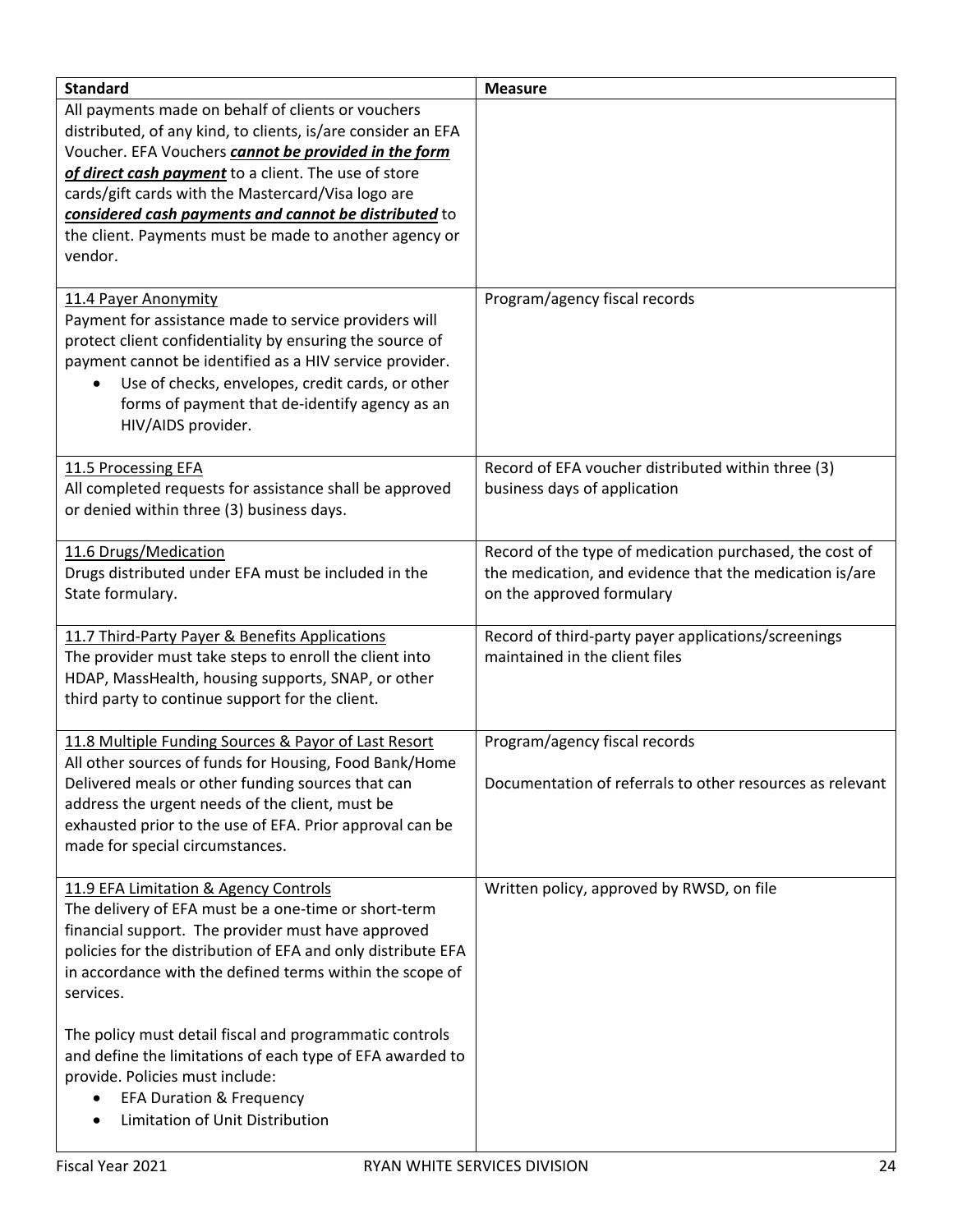<span id="page-25-0"></span>

| Standard                                                  | <b>Measure</b> |
|-----------------------------------------------------------|----------------|
| <b>NOTE:</b> RWSD recommends agencies awarded with EFA to |                |
| narrow the definition of emergency for each type of EFA   |                |
| service.                                                  |                |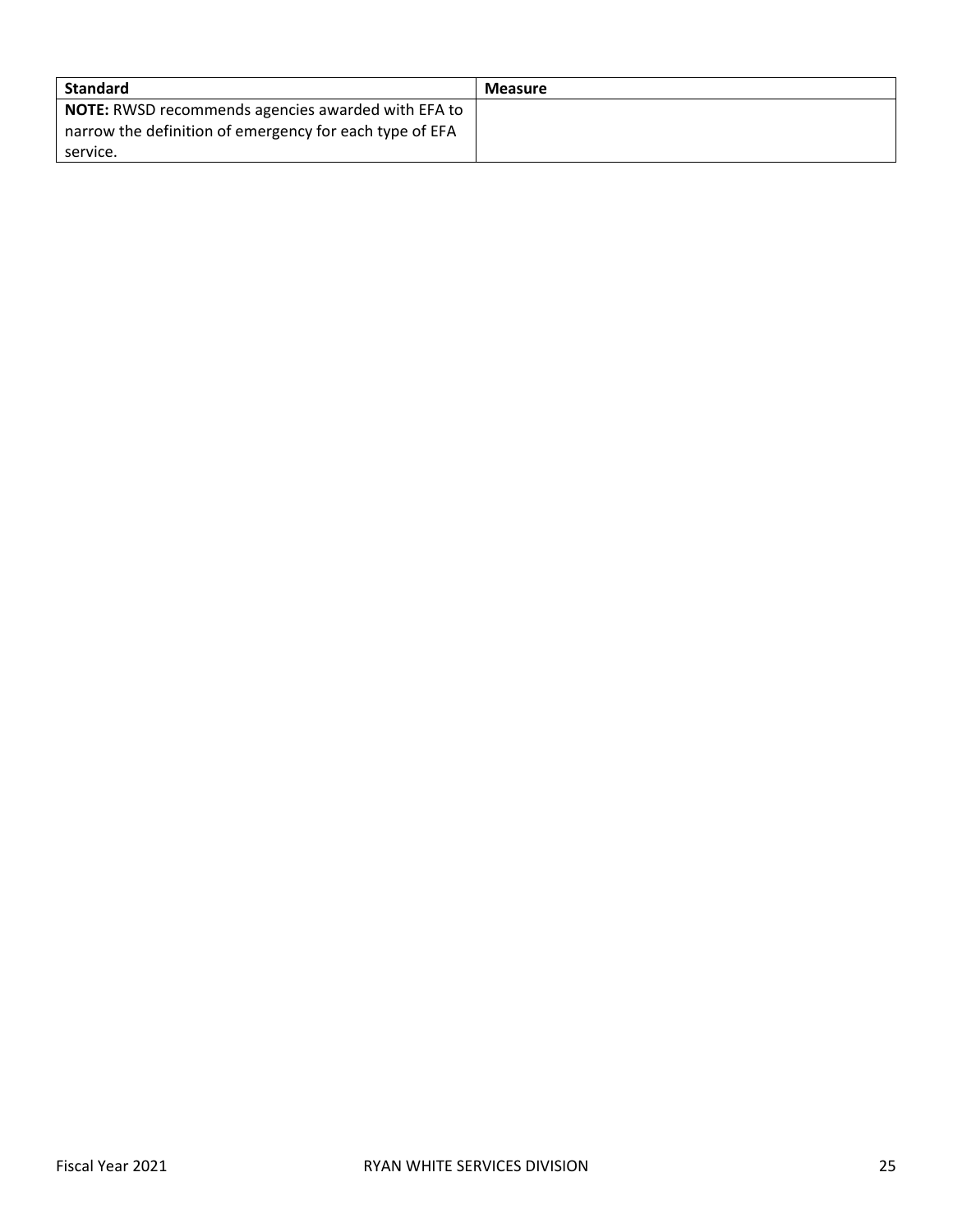## 12.0 Food Bank/Home Delivered Meals

#### **HRSA Description:**

Food Bank/Home Delivered Meals refers to the provision of actual food items, hot meals, or a voucher program to purchase food. This also includes the provision of essential non-food items that are limited to the following:

- Personal hygiene products
- Household cleaning supplies
- Water filtration/purification systems in communities where issues of water safety exist

#### **Program Guidance:**

- Unallowable costs include household appliances, pet foods, and other non-essential products.
- See Medical Nutrition Therapy. Nutritional services and nutritional supplements provided by a registered dietitian are considered a core medical service under the HRSA RWHAP.

Source: [https://hab.hrsa.gov/sites/default/files/hab/program-grants-management/ServiceCategoryPCN\\_16-02Final.pdf](https://hab.hrsa.gov/sites/default/files/hab/program-grants-management/ServiceCategoryPCN_16-02Final.pdf)

**Goal:** Prevent hunger and malnutrition among people with HIV.

**Objective:** Improve access to food sources and to improve nutrition for people with HIV with identified food security needs.

| <b>Standard</b>                                                                                                                                                                                                                                                                                                                                                                  | <b>Measure</b>                                                                                        |
|----------------------------------------------------------------------------------------------------------------------------------------------------------------------------------------------------------------------------------------------------------------------------------------------------------------------------------------------------------------------------------|-------------------------------------------------------------------------------------------------------|
| 12.1 Documenting Service Delivery<br>The agency must document the provision of food items,<br>hot meals, food vouchers and/or allowable non-food<br>items. Documentation must include:<br>Service provided<br>$\bullet$<br>Amount of food, vouchers, and/or non-food<br>$\bullet$<br>items distributed<br>Number of clients served<br>$\bullet$<br>Date of services<br>$\bullet$ | Record of service delivery in the client file                                                         |
| 12.2 Food Safety<br>The agency must meet all requirements of the local and<br>state health department for food handling and storage.                                                                                                                                                                                                                                             | Record of certifications and licenses on file                                                         |
| 12.3 Agency Drivers<br>All drivers delivering meals must hold a valid<br>Massachusetts driver's license and automobile insurance<br>consistent with state minimum requirements.                                                                                                                                                                                                  | Personnel files of paid and volunteer drivers contain<br>documents indicating valid driver's licenses |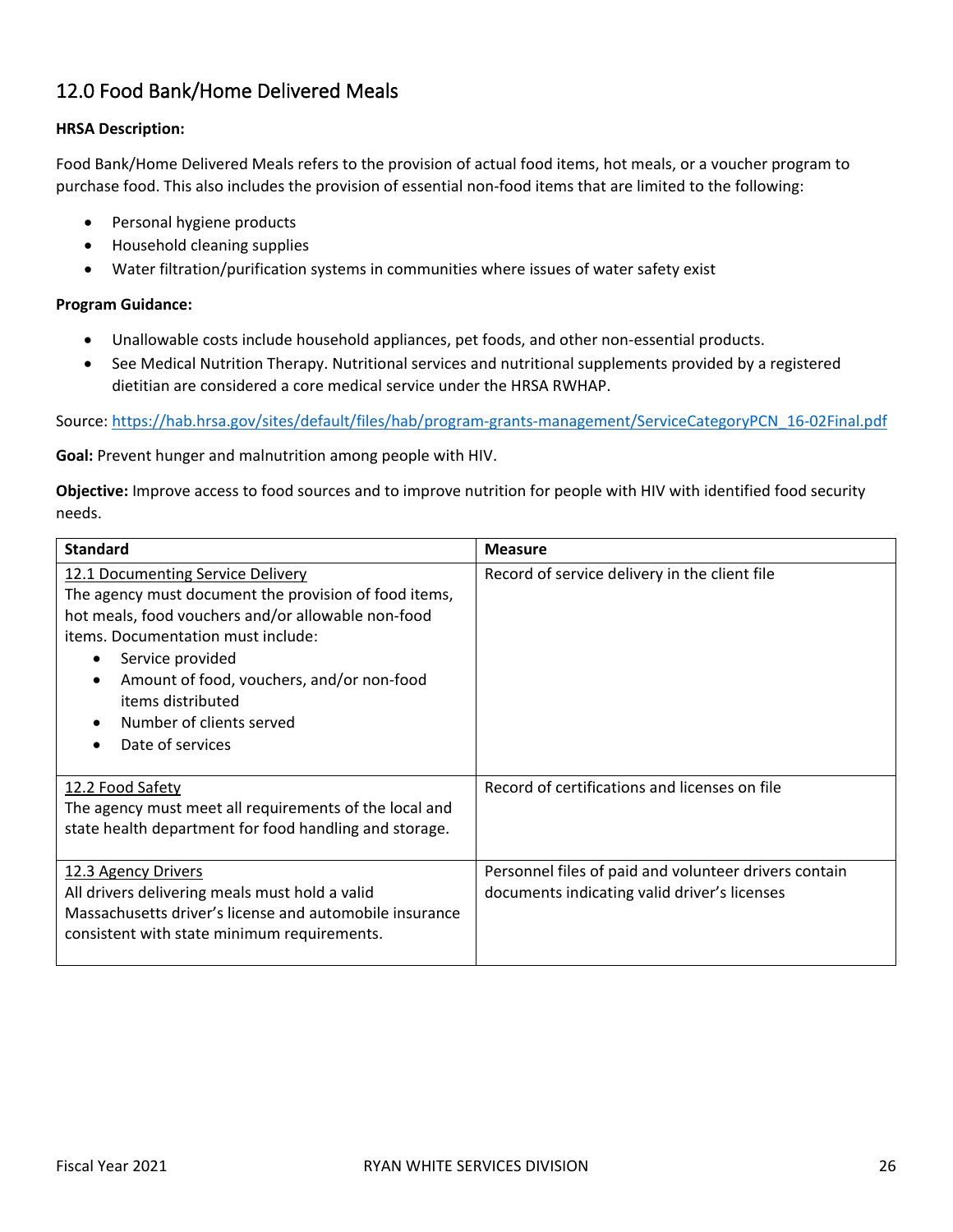## <span id="page-27-0"></span>13.0 Health Education and Risk Reduction (HE-RR)

#### **HRSA Description:**

Health Education/Risk Reduction is the provision of education to clients living with HIV about HIV transmission and how to reduce the risk of HIV transmission. It includes sharing information about medical and psychosocial support services and counseling with clients to improve their health status. Topics covered may include (but are not limited to):

- Education on risk reduction strategies to reduce transmission such as pre-exposure prophylaxis (PrEP) for clients' partners and treatment as prevention
- Up-to-date health promotions campaigns (i.e. U=U)
- Education on health care coverage options (e.g., qualified health plans through the Marketplace, Medicaid coverage, Medicare coverage)
- Health literacy
- Treatment adherence education

#### **Program Guidance:**

- Ryan White Health Education/Risk Reduction services cannot be delivered anonymously.
- See also Early Intervention Services

Source: [https://hab.hrsa.gov/sites/default/files/hab/program-grants-management/ServiceCategoryPCN\\_16-02Final.pdf](https://hab.hrsa.gov/sites/default/files/hab/program-grants-management/ServiceCategoryPCN_16-02Final.pdf)

**Goal:** Reduce the risk of HIV transmission.

**Objective:** Provide education on various topics related to reducing the risk of transmission, as well as identify resources in the community that complement and support risk reduction.

| <b>Standard</b>                                             | <b>Measure</b>                                |
|-------------------------------------------------------------|-----------------------------------------------|
| 13.1 Health Education & Risk Reduction Assessment           | Record of an assessment in the client file    |
| HE-RR services must include an assessment of client HE-     |                                               |
| RR needs, assessment may include, but not limited to the    |                                               |
| following topics:                                           |                                               |
| Health literacy<br>$\bullet$                                |                                               |
| HIV Risk transmission/exposure<br>$\bullet$                 |                                               |
| Serodiscordant relationships                                |                                               |
| Perinatal transmission                                      |                                               |
| Sexual health                                               |                                               |
|                                                             |                                               |
| 13.2 Health Education & Risk Reduction Counseling           | Record of the one-on-one or group interaction |
| Health Education & Risk Reduction includes the provision    | maintained in the client file                 |
| of ongoing health communications, health education, and     |                                               |
| risk reduction counseling to assist clients in making plans |                                               |
| for individual behavior change and ongoing appraisals of    |                                               |
| their own behavior. The provider should facilitate          |                                               |
| linkages to services in both clinic and community settings  |                                               |
| in support of behaviors and practices which prevent         |                                               |
| transmission of HIV, and help clients make plans to obtain  |                                               |
| these services.                                             |                                               |
|                                                             |                                               |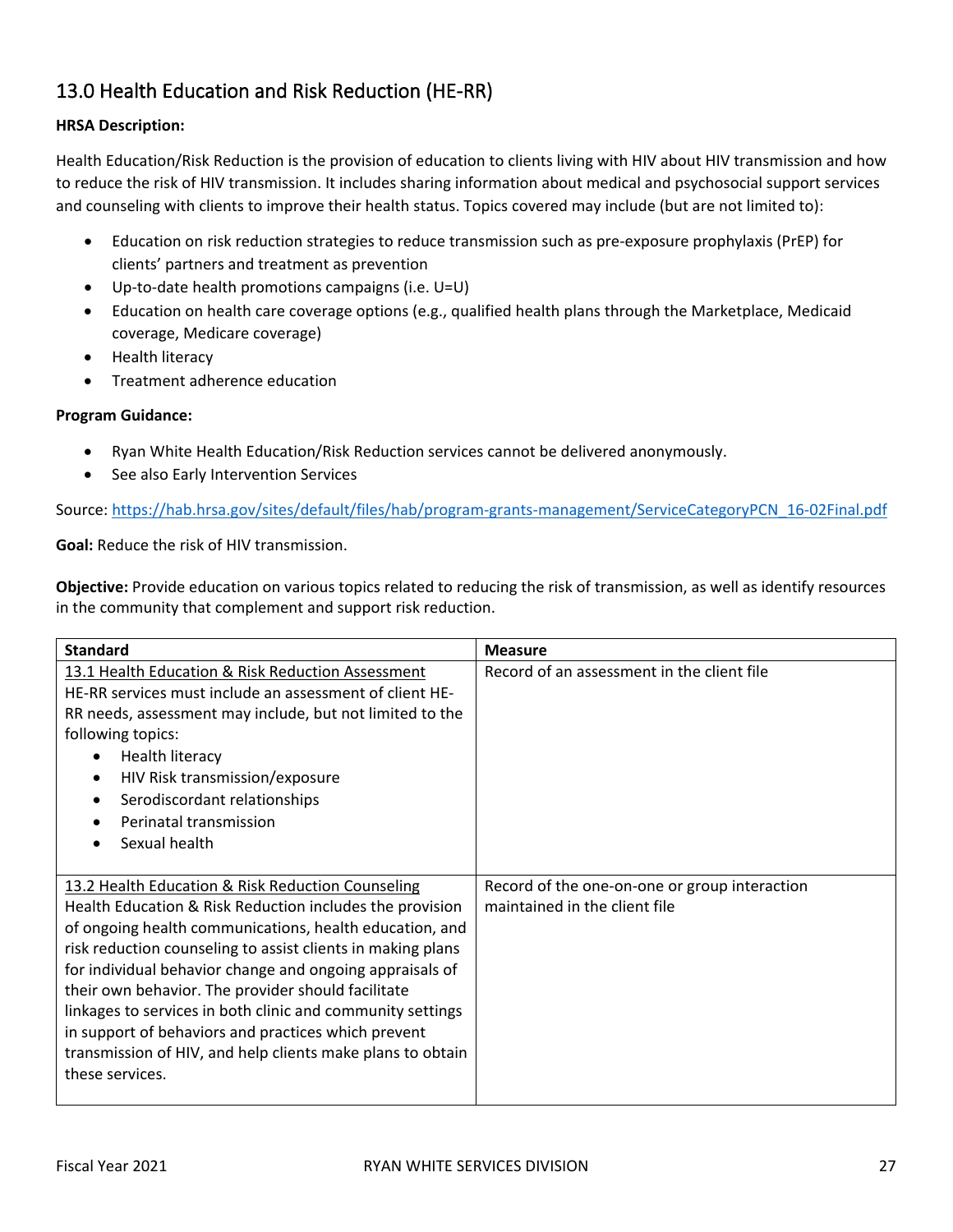## <span id="page-28-0"></span>14.0 Housing

#### **HRSA Description:**

Housing provides transitional, short- term, or emergency housing assistance to enable a client or family to gain or maintain outpatient/ambulatory health services and treatment, including temporary assistance necessary to prevent homelessness and to gain or maintain access to medical care. Activities within the Housing category must also include the development of an individualized housing plan, updated annually, to guide the client's linkage to permanent housing. Housing may provide some type of core medical (e.g., mental health services) or support services (e.g., residential substance use disorder services).

Housing activities also include housing referral services, including assessment, search, placement, and housing advocacy services on behalf of the eligible client, and fees associated with these activities.

#### **Program Guidance:**

- HRSA RWHAP recipients and subrecipients that use funds to provide Housing must have mechanisms in place to assess and document the housing status and housing service needs of new clients, and at least annually for existing clients.
- HRSA RWHAP recipients and subrecipients, along with local decision-making planning bodies, are strongly encouraged to institute duration limits to housing activities. HRSA HAB recommends recipients and subrecipients align duration limits with those definitions used by other housing programs, such as those administered by the Department of Housing and Urban Development, which currently uses 24 months for transitional housing.
- Housing activities cannot be in the form of direct cash payments to clients and cannot be used for mortgage payments or rental deposits, although these may be allowable costs under the HUD Housing Opportunities for Persons with AIDS grant awards.

Source: [https://hab.hrsa.gov/sites/default/files/hab/program-grants-management/ServiceCategoryPCN\\_16-02Final.pdf](https://hab.hrsa.gov/sites/default/files/hab/program-grants-management/ServiceCategoryPCN_16-02Final.pdf)

**Goal:** Assist a client to gain or maintain medical care by reducing the barriers to permanent shelter and provide linkages to permanent housing.

**Objective:** Eligible clients will receive assistance in the form of individual sessions with a housing search advocate, or in the form of financial assistance, within the parameters listed below.

| <b>Standard</b>                                            | <b>Measure</b>                            |
|------------------------------------------------------------|-------------------------------------------|
| 14.1 Rental Assistance Services                            | Written policy on file at agency location |
| Agencies funded to provide rental assistance services      |                                           |
| must have policies that define:                            | Lease Agreement/Rental Agreement on file  |
| Use of funds<br>$\bullet$                                  |                                           |
| Maximum/minimum financial assistance a client<br>$\bullet$ |                                           |
| can have per fiscal year                                   |                                           |
| Reapplication periods<br>$\bullet$                         |                                           |
| Appeals process<br>$\bullet$                               |                                           |
|                                                            |                                           |
| The agency must collect documents that validate the        |                                           |
| housing conditions of the client.                          |                                           |
|                                                            |                                           |
| 14.2 Payment Policies                                      | Written policy on file at agency location |
| The agency must have detailed payment policies and         |                                           |
| procedures. These policies must include, at minimum,       |                                           |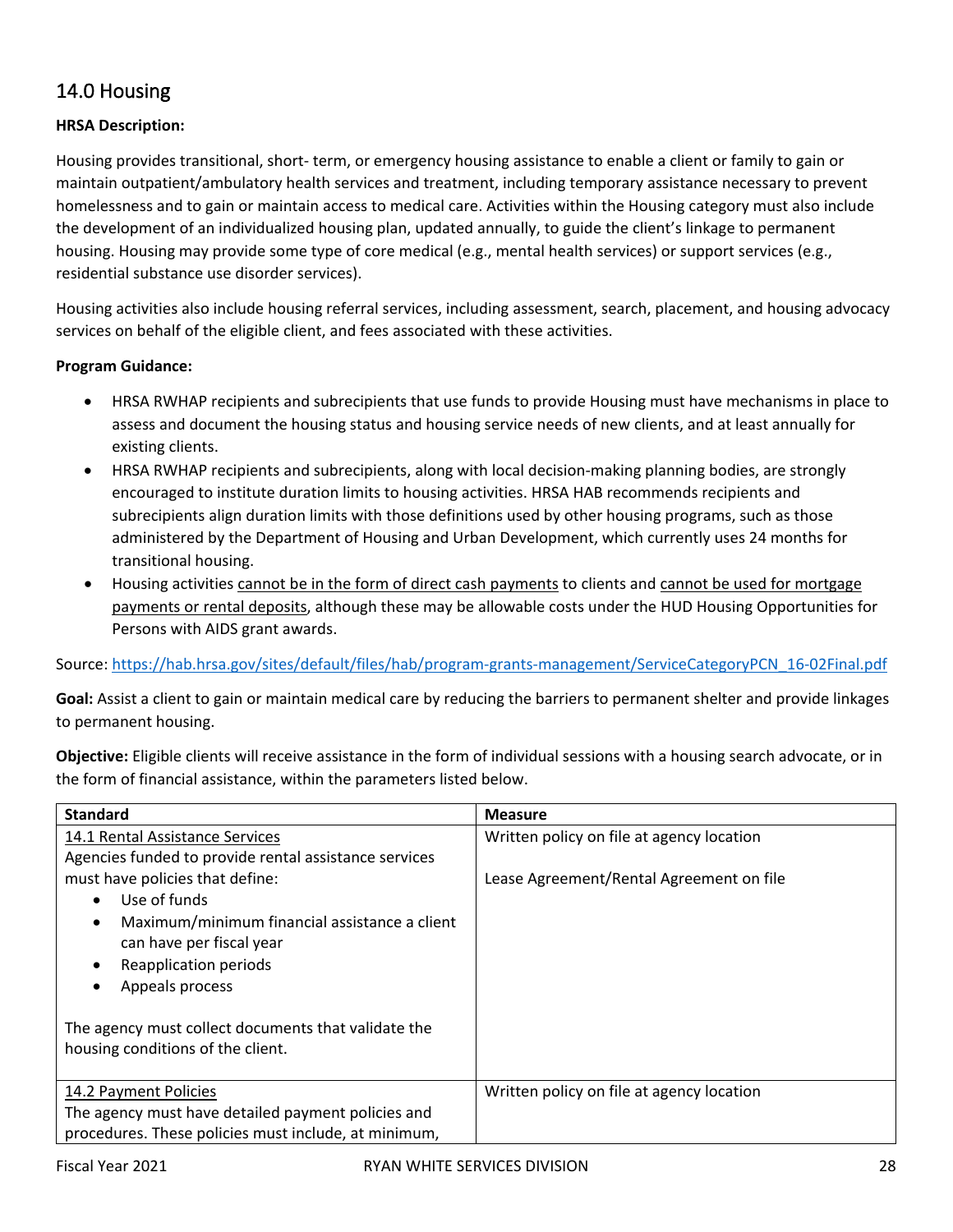| <b>Standard</b>                                                                                                                                                                                                                                                                                                                                                    | <b>Measure</b>                                                                     |
|--------------------------------------------------------------------------------------------------------------------------------------------------------------------------------------------------------------------------------------------------------------------------------------------------------------------------------------------------------------------|------------------------------------------------------------------------------------|
| Rental Assistance Application Approval Process<br>٠                                                                                                                                                                                                                                                                                                                |                                                                                    |
| <b>Payment Timelines</b><br>٠                                                                                                                                                                                                                                                                                                                                      |                                                                                    |
| <b>Payment Tracking</b><br>٠                                                                                                                                                                                                                                                                                                                                       |                                                                                    |
| NOTE: Ryan White <i>cannot pay more</i> than the Fair Market<br>Rent as set by the U.S. Department of Housing & Urban<br>Development (HUD).                                                                                                                                                                                                                        |                                                                                    |
| Fair Market Rent amounts are available at:<br>https://www.huduser.gov/portal/datasets/fmr.html<br>Additionally, payments cannot be made for<br>security/rental deposits, mortgage payments and/or                                                                                                                                                                  |                                                                                    |
| directly to clients.                                                                                                                                                                                                                                                                                                                                               |                                                                                    |
| 14.3 Program Application (Rental Assistance)<br>The agency must implement an application for clients to<br>formally request rental assistance. The provider must<br>support all clients in the completion of the application.<br>The program application, at minimum, must include the<br>following:<br>Date of the Request<br>$\bullet$<br>Reason for the Request | Record of completed application in client file                                     |
| 14.4 Rejected Applications (Rental Assistance)<br>If an application has been rejected, the client must be<br>informed of the rejection within 24 hours of the decision.                                                                                                                                                                                            | Record of contact (or attempts to contact) in client file                          |
| 14.5 Payor of Last Resort (Rental Assistance)<br>Alternative rental assistance must be used prior to the<br>use housing rental assistance. Reasonable efforts to<br>explore and apply for alternative rental assistance<br>programs must be performed.                                                                                                             | Record of application and rejection from alternative<br>rental assistance programs |
| NOTE: If the clients housing stability will be affected by<br>pending housing application, the use of housing funds to<br>ensure a client is not evicted will be appropriate use of<br>funds.                                                                                                                                                                      |                                                                                    |
| 14.6 Housing Search & Advocacy Services<br>Agencies funded to provide Housing Search & Advocacy                                                                                                                                                                                                                                                                    | Record of Supported Referral and Client Housing<br>Placement on File               |
| services must have tools in place to track placement of<br>clients and provide referral to services that will lead to<br>permanent housing.                                                                                                                                                                                                                        |                                                                                    |
| 14.7 Housing Assessment                                                                                                                                                                                                                                                                                                                                            | Record of assessment in clients file                                               |
| The agency must assess the housing needs of the clients.                                                                                                                                                                                                                                                                                                           |                                                                                    |
| The assessment must include, but not limited to:                                                                                                                                                                                                                                                                                                                   | Record of client's budget on file                                                  |
| Resources                                                                                                                                                                                                                                                                                                                                                          |                                                                                    |
| <b>Projected Barriers</b><br>٠                                                                                                                                                                                                                                                                                                                                     |                                                                                    |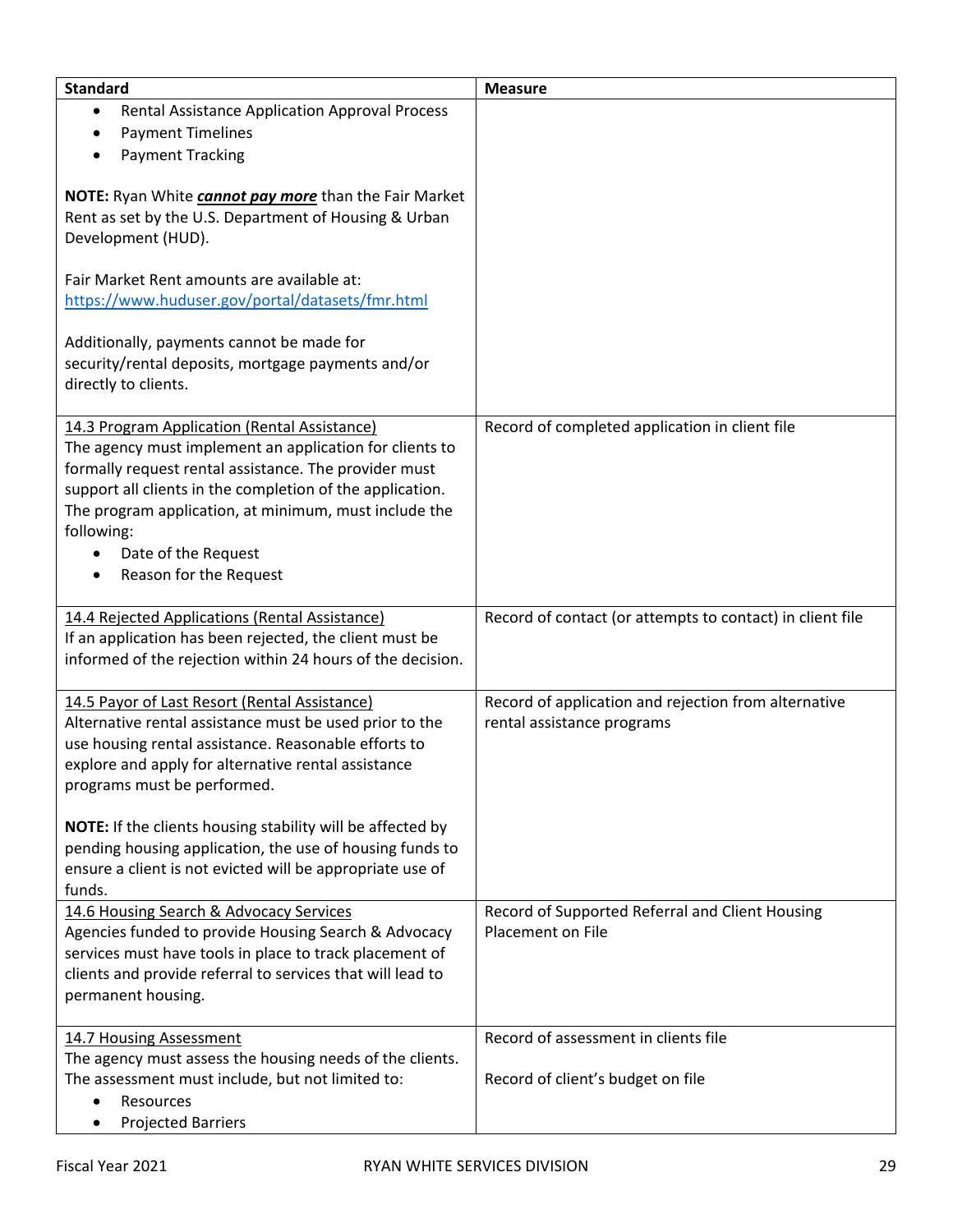| <b>Standard</b>                                                                                                                                                                                                                                                                                                           | <b>Measure</b>                            |
|---------------------------------------------------------------------------------------------------------------------------------------------------------------------------------------------------------------------------------------------------------------------------------------------------------------------------|-------------------------------------------|
| Strength/Weakness<br>$\bullet$                                                                                                                                                                                                                                                                                            |                                           |
| The housing needs assessment must include a detailed<br>client budget that is completed with the provider.                                                                                                                                                                                                                |                                           |
| 14.8 Individual Housing Plan<br>Informed by the client's needs assessment, an individual<br>housing plan must detail tenancy goals. If a client receives<br>rental assistance, a client must agree to maintaining<br>communication with housing provider for up to 6 months<br>after rental assistance has been provided. | Record of Individual Housing Plan on file |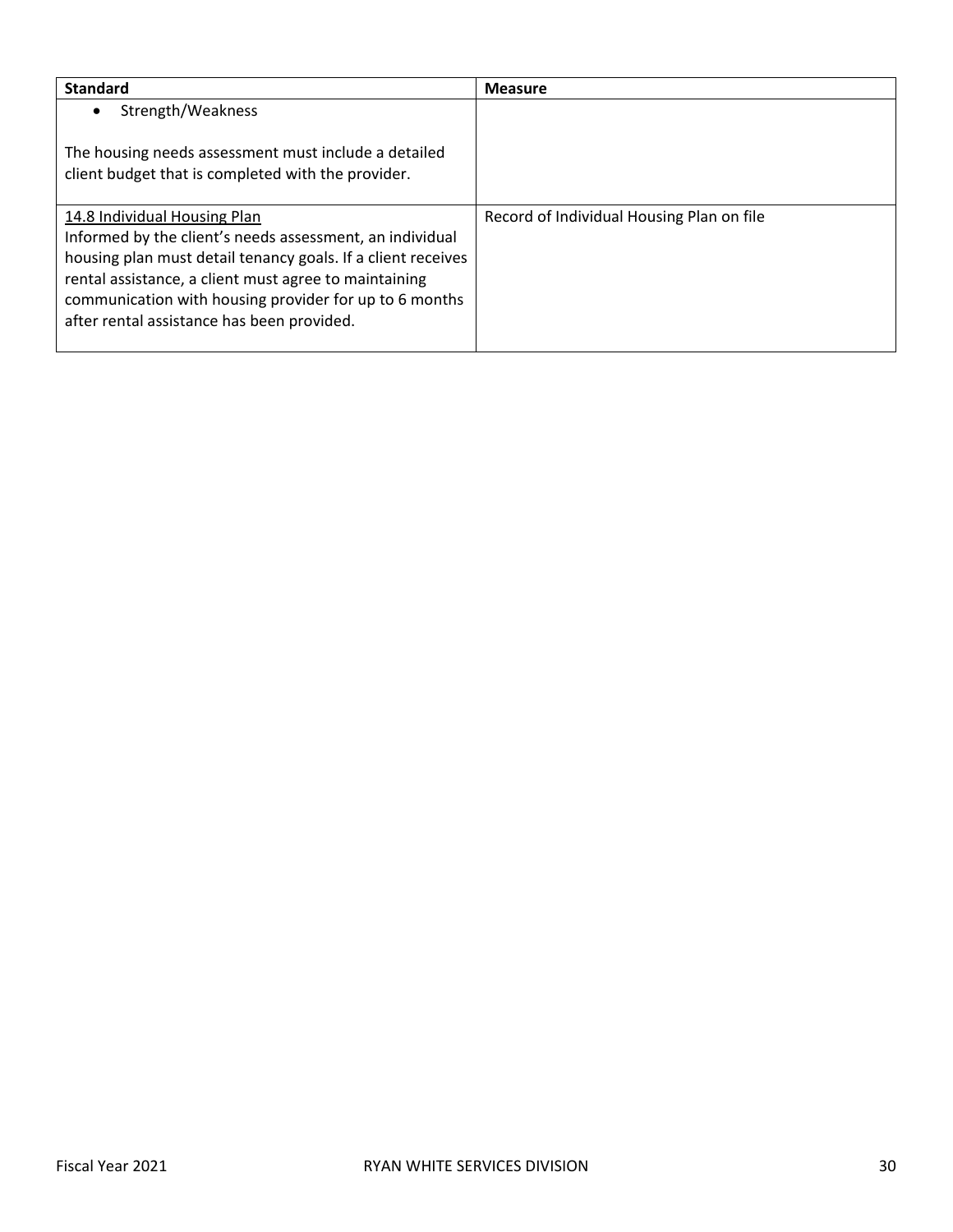### <span id="page-31-0"></span>15.0 Linguistic Services

#### **HRSA Description:**

Linguistic Services includes interpretation and translation activities, both oral and written, to eligible clients. These activities must be provided by qualified linguistic services providers as a component of HIV service delivery between the healthcare or other provider and the client. These services are to be provided when such services are necessary to facilitate communication between the provider, client and/or support delivery of HRSA RWHAP-eligible services.

#### **Program Guidance:**

Linguistic Services provided must comply with the National Standards for Culturally and Linguistically Appropriate Services (CLAS).

Source: [https://hab.hrsa.gov/sites/default/files/hab/program-grants-management/ServiceCategoryPCN\\_16-02Final.pdf](https://hab.hrsa.gov/sites/default/files/hab/program-grants-management/ServiceCategoryPCN_16-02Final.pdf)

**Goal:** Address language as a key barrier to access of core medical and support services, and to support the provision of culturally competent, high quality care to Ryan White Part A clients.

**Objective:** Provide both oral and written interpretation and translation services to Ryan White Part A clients to enable clear communication between provider and client for HIV care and services.

| <b>Standard</b>                                                                                                                                                                                                                         | <b>Performance Measure</b>                                                                                  |
|-----------------------------------------------------------------------------------------------------------------------------------------------------------------------------------------------------------------------------------------|-------------------------------------------------------------------------------------------------------------|
| 15.1 Linguistic Assessment<br>Client files will have documented evidence of a need for<br>linguistic services for interpretation/translation in order<br>to communicate with the healthcare provider and/or<br>other service providers. | Documented evidence of client needs for<br>translation/interpretation in client file                        |
| 15.2 Responsive and Timely Provision of Service<br>Agencies shall provide translation/interpretation services<br>in response to the identified client need in a timely<br>manner.                                                       | Record of interpretation and/or translation services<br>provided, including date of service, in client file |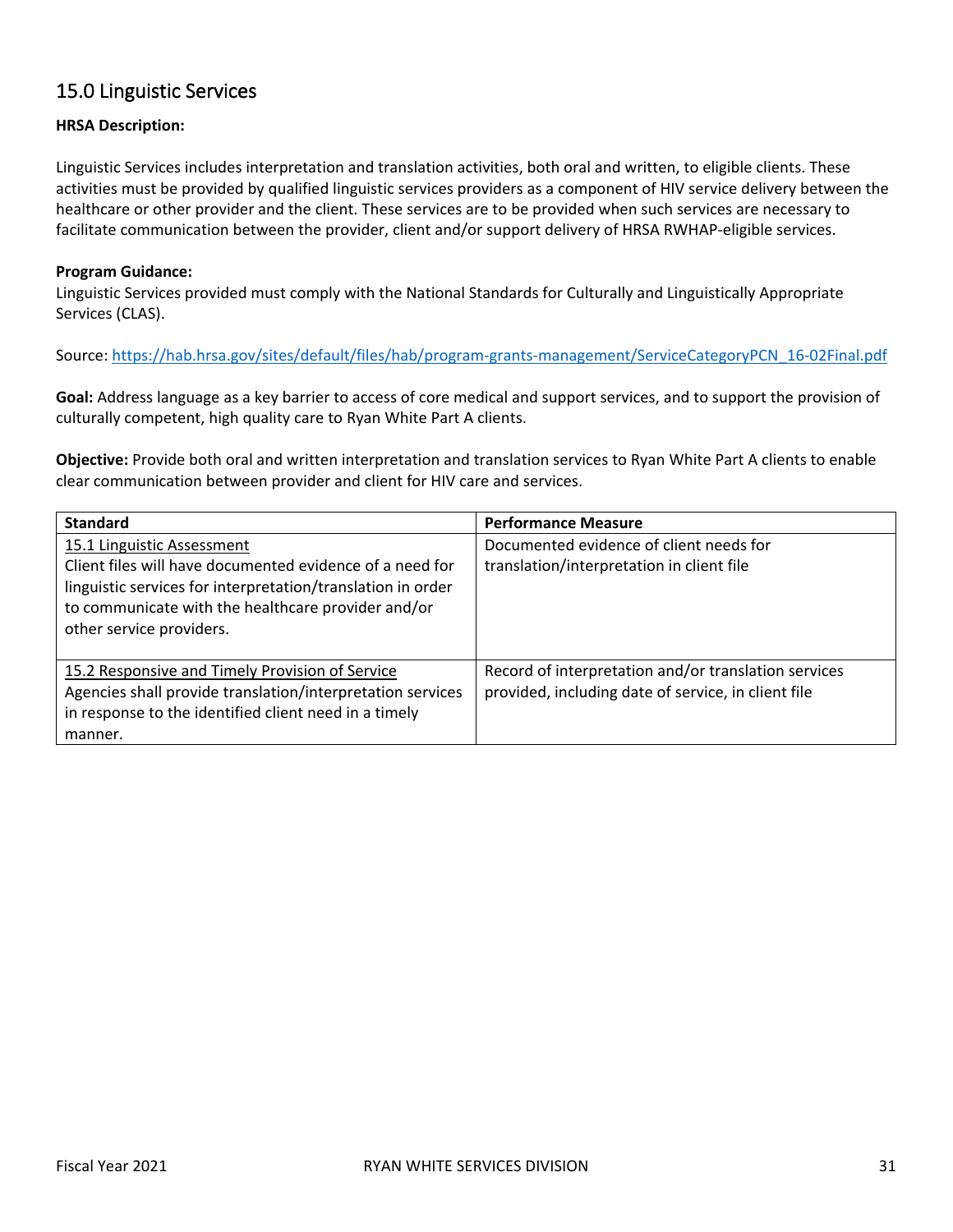## <span id="page-32-0"></span>16.0 Medical Transportation

#### **HRSA Description:**

Medical Transportation is the provision of nonemergency transportation that enables an eligible client to access or be retained in core medical and support services.

#### **Program Guidance:**

Medical transportation may be provided through:

- Contracts with providers of transportation services
- Mileage reimbursement (through a non-cash system) that enables clients to travel to needed medical or other support services, but should not in any case exceed the established rates for federal Programs (Federal Travel Regulations provide further guidance on this subject)
- Purchase or lease of organizational vehicles for client transportation programs, provided the recipient receives prior approval for the purchase of a vehicle
- Volunteer drivers (with insurance and other liability issues specifically addressed)
- Voucher or token systems

Unallowable costs include:

- Direct cash payments or cash reimbursements to clients
- Direct maintenance expenses (tires, repairs, etc.) of a privately-owned vehicle
- Any other costs associated with a privately-owned vehicle such as lease, loan payments, insurance, license, or registration fees.

Source: [https://hab.hrsa.gov/sites/default/files/hab/program-grants-management/ServiceCategoryPCN\\_16-02Final.pdf](https://hab.hrsa.gov/sites/default/files/hab/program-grants-management/ServiceCategoryPCN_16-02Final.pdf)

**Goal:** Maintain clients connected to core medical and support services that contribute to positive health outcomes.

**Objective:** Provide allowable transportation resources to eligible clients who otherwise could not access the core and support services to meet medical and support needs.

| <b>Standard</b>                                                | <b>Measure</b>                                             |
|----------------------------------------------------------------|------------------------------------------------------------|
| 15.1 Approved Transportation Methods                           | Record of method of transportation in client's file        |
| The use of transportation funds can include;                   |                                                            |
| Volunteer driver system<br>$\bullet$                           | Contract with transportation services                      |
| Purchase/Lease of a Vehicle (Prior Approval<br>$\bullet$       |                                                            |
| required)                                                      | Tracking mechanism for the distribution of vouchers (i.e.  |
| Voucher System (for taxi or public transportation<br>$\bullet$ | <b>GATRA Pass or Charlie Cards)</b>                        |
| etc.)                                                          |                                                            |
| Rideshare<br>$\bullet$                                         | Receipts of Rideshare Utilization (i.e. Circulation, Uber, |
| Uber Health<br>$\bullet$                                       | Lyft)                                                      |
| Lyft Health<br>$\bullet$                                       |                                                            |
| Mileage Reimbursement (through a non-cash<br>$\bullet$         | Written policies and procedures for a volunteer driver     |
| system) that enables clients to travel to needed               | system                                                     |
| medical or other support services, but should not              |                                                            |
| in any case exceed the established rates for                   |                                                            |
| federal Programs (Federal Joint Travel                         |                                                            |
| Regulations provide further guidance on this                   |                                                            |
| subject)                                                       |                                                            |
|                                                                |                                                            |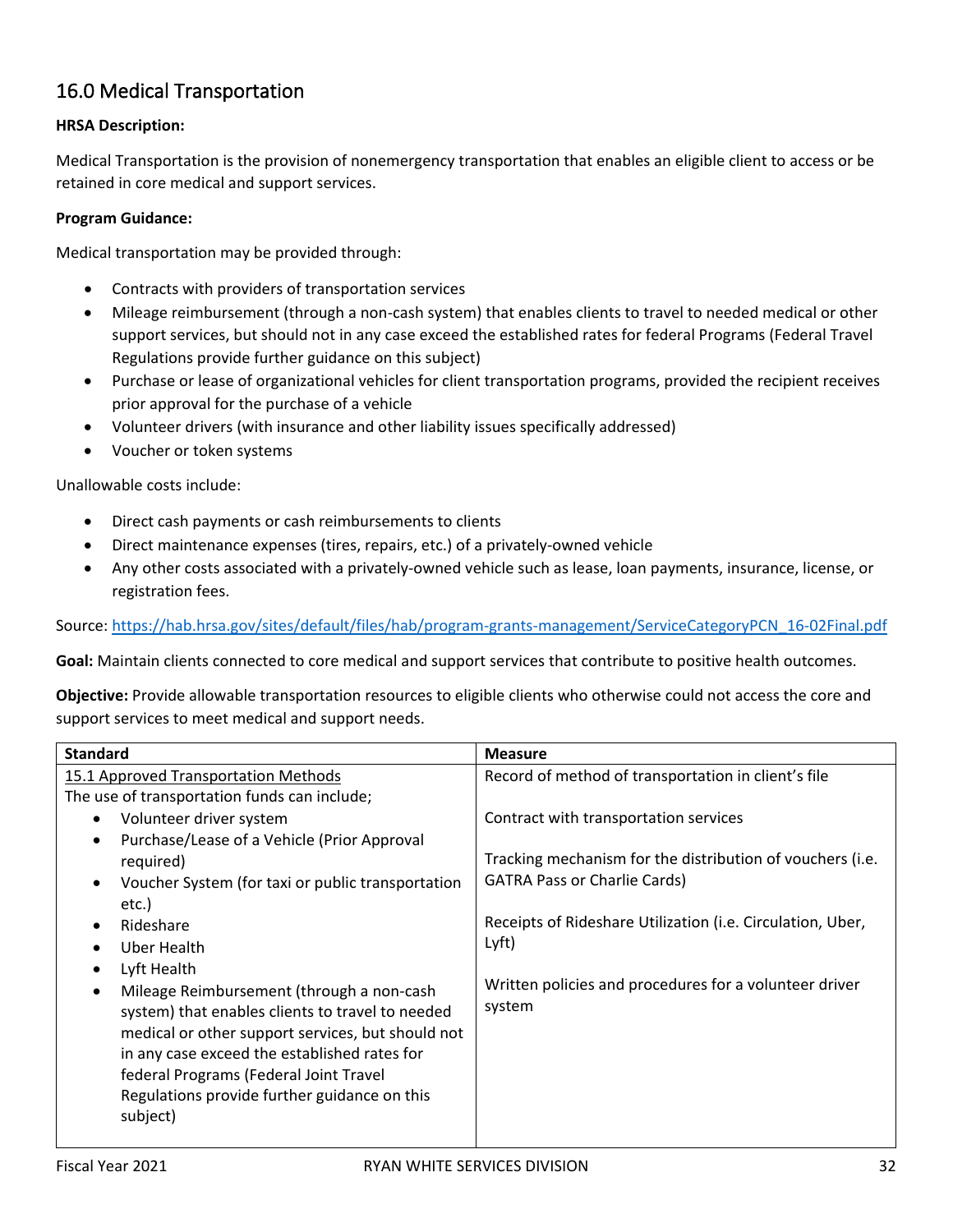| <b>Standard</b>                                                                                           | <b>Measure</b>                                        |
|-----------------------------------------------------------------------------------------------------------|-------------------------------------------------------|
| 15.2 Agency Vehicle                                                                                       | Record of Registration and Insurance                  |
| All vehicles must be registered and properly insured.                                                     |                                                       |
| 15.3 Agency Drivers                                                                                       | Personnel files of paid and volunteer drivers contain |
| All drivers transporting clients must hold a valid                                                        | documents indicating valid driver's licenses          |
| Massachusetts or New Hampshire driver's license and<br>automobile insurance consistent with state minimum | Written Accident policy on file                       |
| requirements.                                                                                             |                                                       |
|                                                                                                           |                                                       |
| All drivers must be aware of their responsibility in the                                                  |                                                       |
| event of an accident.                                                                                     |                                                       |
| 15.4 Mobility Impaired & Other Special Needs                                                              | Record of service delivery in the client file         |
| All clients must be accommodated under the medical                                                        |                                                       |
| transportation funds. The agency must seek alternative<br>methods for transporting clients who cannot be  |                                                       |
| accommodated with the agency's primary transportation                                                     |                                                       |
| service delivery method.                                                                                  |                                                       |
|                                                                                                           |                                                       |
| 15.5 Documenting Service Delivery<br>The agency must document transportation of all                       | Record of service delivery in the client file         |
| approved methods. Documentation must include:                                                             | Completed tracking log for transportation services    |
| Method<br>$\bullet$                                                                                       | maintained at agencies location                       |
| Destination/origin<br>٠                                                                                   |                                                       |
| Type of Appointment (Reason)<br>٠                                                                         | Receipts and vouchers maintained at the agency        |
| Date of Service(s)<br>٠                                                                                   |                                                       |
| Units of Service (One Way/Two Way)<br>$\bullet$<br>Cost                                                   |                                                       |
|                                                                                                           |                                                       |
| A log system must be developed to track transportation                                                    |                                                       |
| services on a monthly basis.                                                                              |                                                       |
| NOTE: For Volunteer Systems/Agency Vehicle,                                                               |                                                       |
| documentation must include:                                                                               |                                                       |
| <b>Drivers Name</b><br>$\bullet$                                                                          |                                                       |
| Mileage                                                                                                   |                                                       |
| For Taxi, Public Transportation & Rideshare Services:                                                     |                                                       |
| Receipts                                                                                                  |                                                       |
| 15.6 Payor of Last Resort                                                                                 | Record of application in client file                  |
| Alternative transportation methods (i.e. Medicaid) must                                                   |                                                       |
| be used prior to the use of Medical Transportation funds.                                                 |                                                       |
|                                                                                                           |                                                       |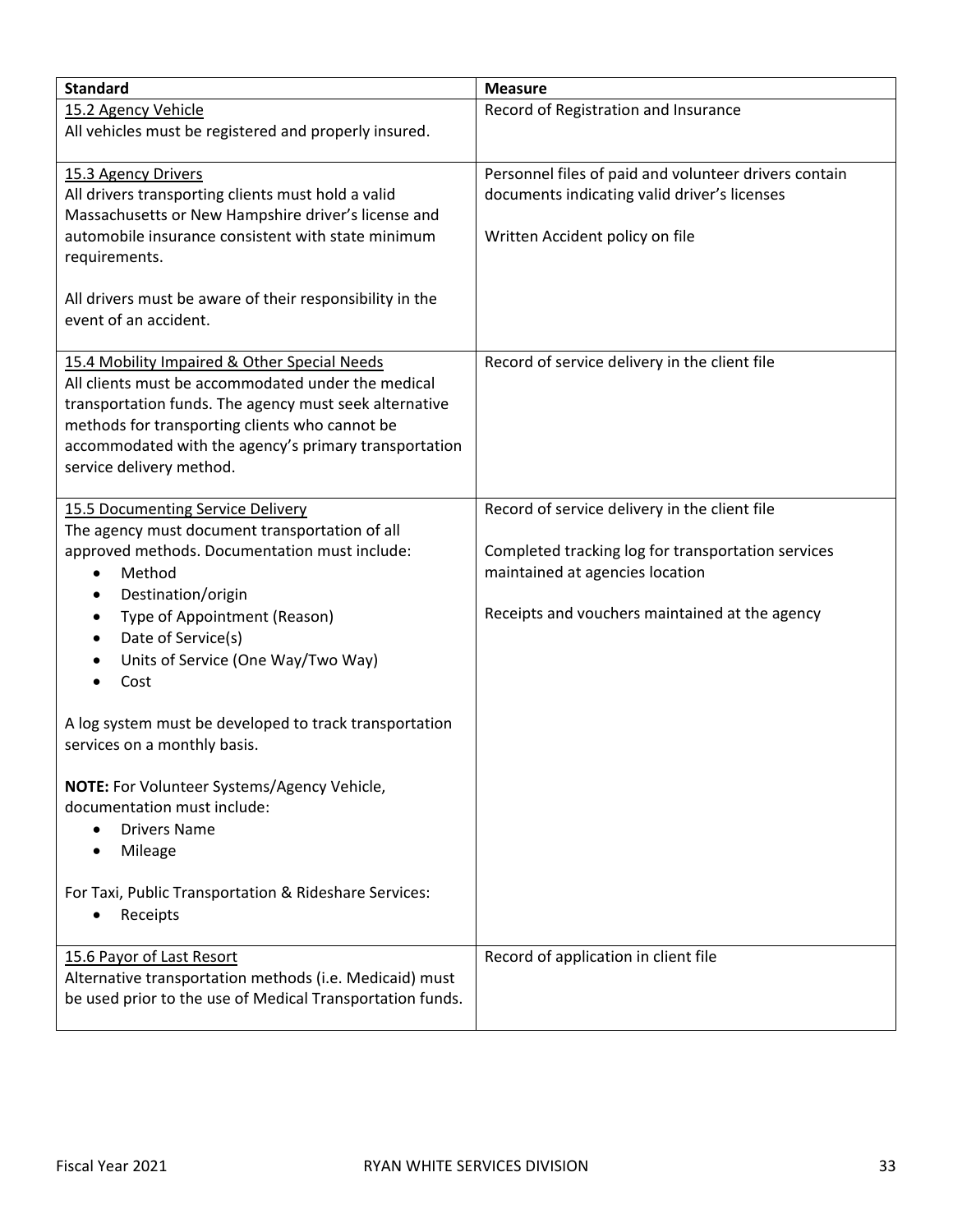## <span id="page-34-0"></span>17.0 Non-Medical Case Management

#### **HRSA Description:**

Non-Medical Case Management Services (NMCM) is the provision of a range of client-centered activities focused on improving access to and retention in needed core medical and support services. NMCM provides coordination, guidance, and assistance with accessing medical, social, community, legal, financial, employment, vocational, and/or other needed services. NMCM Services may also include assisting eligible clients to obtain access to other public and private programs for which they may be eligible, such as Medicaid, Children's Health Insurance Program, Medicare Part D, State Pharmacy Assistance Programs, Pharmaceutical Manufacturer's Patient Assistance Programs, Department of Labor or Educationfunded services, other state or local health care and supportive services, or private health care coverage plans. NMCM Services includes a variety of types encounters including (but not limited to) face-to- face, telehealth, phone contact, etc. Key activities include:

- Initial assessment of service needs
- Development of a comprehensive, individualized care plan
- Timely and coordinated access to medically appropriate levels of health and support services and continuity of care
- Client-specific advocacy and/or review of utilization of services
- Continuous client monitoring to assess the efficacy of the care plan
- Re-evaluation of the care plan at least every 6 months with adaptations as necessary
- Ongoing assessment of the client's and other key family members' needs and personal support systems

#### **Program Guidance:**

• NMCM Services have as their objective providing coordination, guidance and assistance in improving access to and retention in needed medical and support services to mitigate and eliminate barriers to HIV care services, whereas Medical Case Management Services have as their objective improving health care outcomes.

#### Source: [https://hab.hrsa.gov/sites/default/files/hab/program-grants-management/ServiceCategoryPCN\\_16-02Final.pdf](https://hab.hrsa.gov/sites/default/files/hab/program-grants-management/ServiceCategoryPCN_16-02Final.pdf)

**Goal:** Enhance access to and retention in essential medical and social support service for people with HIV. This is a human service approach that supports engagement and retention into medical care.

**Objective:** Assess client needs and develop an Individual Service Plan (ISP) that provides guidance and assistance in improving access to needed services.

| <b>Standard</b>                                           | <b>Measure</b>                                         |
|-----------------------------------------------------------|--------------------------------------------------------|
| 17.1 Non-Medical Case Management Needs Assessment         | Record of needs assessment in client file completed 30 |
| The assessment must be administered within 30 days of     | days after the completion of the intake                |
| intake and include a wide range of topics to identify the |                                                        |
| client needs to access medical and support services. The  |                                                        |
| following topics, at minimum, must be assessed:           |                                                        |
| Healthcare<br>$\bullet$                                   |                                                        |
| Mental Health<br>$\bullet$                                |                                                        |
| Transportation<br>٠                                       |                                                        |
| <b>Health Education &amp; Risk Reduction</b>              |                                                        |
| Legal                                                     |                                                        |
| Support systems<br>٠                                      |                                                        |
| <b>Nutrition</b>                                          |                                                        |
| Housing<br>$\bullet$                                      |                                                        |
| Insurance                                                 |                                                        |
| Fiscal Year 2021<br>RYAN WHITE SERVICES DIVISION          | 34                                                     |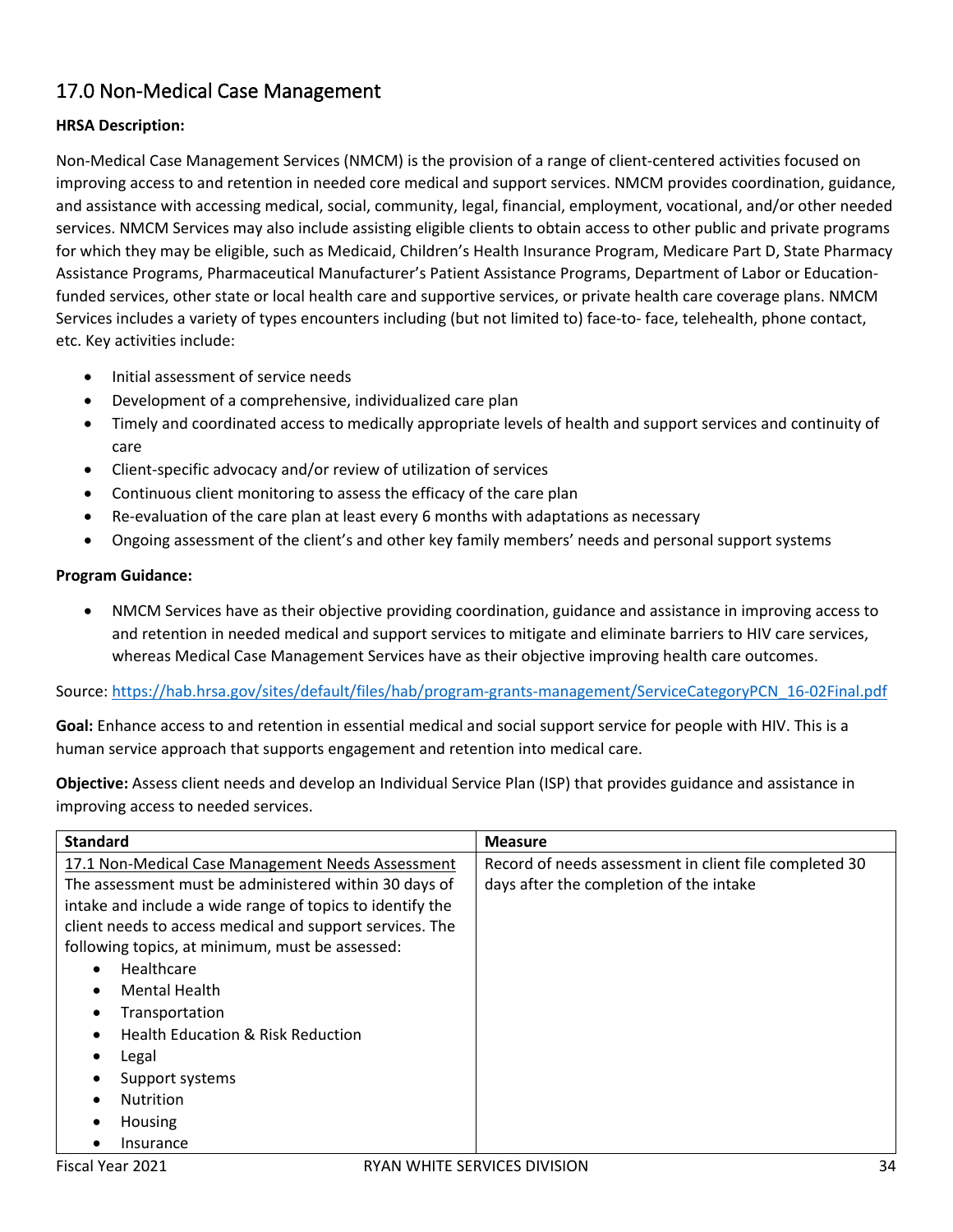| <b>Standard</b>                                                                                                                                                                                                                                                                                                                                    | <b>Measure</b>                                                                                                                                          |
|----------------------------------------------------------------------------------------------------------------------------------------------------------------------------------------------------------------------------------------------------------------------------------------------------------------------------------------------------|---------------------------------------------------------------------------------------------------------------------------------------------------------|
| Vocational<br>$\bullet$                                                                                                                                                                                                                                                                                                                            |                                                                                                                                                         |
| 17.2 Non-Medical Case Management Reassessment of<br><b>Needs</b><br>A reassessment of needs must be completed every six<br>months from the previous completed assessment. The<br>reassessment can be adapted to reflect a more narrow<br>focus than the initial assessment based on the clients<br>ongoing needs.                                  | Record of reassessment completed six months after the<br>previous assessment in the client file                                                         |
| 17.3 Assistance with Benefits<br>Non-medical case managers may assess status of benefits<br>(HDAP, MassHealth, SNAP, WIC, Section 8, PT-1 etc)<br>and assist clients in the maintenance of benefits.                                                                                                                                               | Completed benefit applications within client file                                                                                                       |
| 17.4 Individual Service Plan<br>Non-Medical Case Management staff must develop an<br>Individual Service Plan (ISP) with a client-centered<br>approach, using SMART goals, that is informed by the<br>client needs assessment. The ISP must be updated at<br>minimum every six months and as needed to respond to<br>changes in client needs.       | An Individual Service Plan (ISP) completed within six<br>months, or less, from the initial or previous<br>comprehensive service plan within client file |
| 17.5 Client Monitoring<br>The provider must continuously monitor the efficacy of<br>the individual service plan. This includes the ongoing<br>assessment of key family member needs and the client's<br>personal support system. If circumstances of the client<br>changes, the Individual Service Plan must be adapted to<br>meet changing needs. | Record of regular contact with client within client file                                                                                                |
| 17.6 Caseload<br>Case load determination should be based on client<br>characteristics and the intensity of case management<br>activities.                                                                                                                                                                                                          | Written policy on file at agency regarding staffing ratios                                                                                              |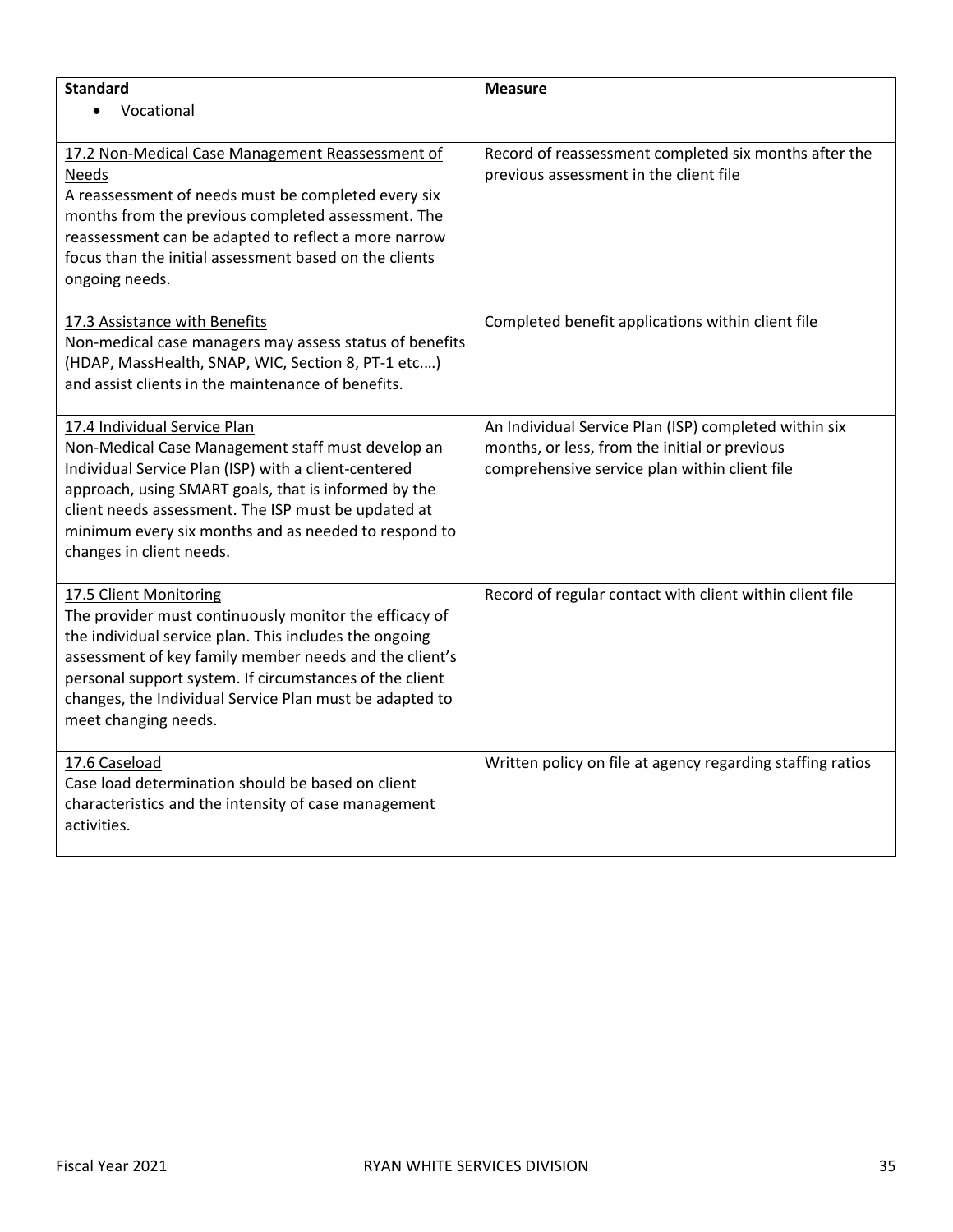## <span id="page-36-0"></span>18.0 Other Professional Services (Legal)

**HRSA Description:** Other Professional Services (OPS) allows for the provision of professional and consultant services rendered by members of professions licensed and/or qualified to offer such services by local governing authorities.

Under OPS, legal services may be provided to, and/or on behalf of, the HRSA RWHAP-eligible people with HIV, involving legal matters related to or arising from their HIV disease, including

- Assistance with public benefits
	- o Unemployment compensation
	- o Social Security Disability Insurance (SSDI)
	- o Supplemental Nutrition Assistant Program (SNAP)
	- o Supplemental Security Income (SSI)
	- o Medicare & Medicaid
- Interventions necessary to ensure access to eligible benefits, including discrimination or breach of confidentiality litigation as it relates to services eligible for funding under the HRSA RWHAP
- Preparation of:
	- o Durable Power of Attorney for Healthcare
	- o Living will
	- o General/Financial Power of Attorney
	- o Last Will & Testament or Trust
	- o Permanency planning to help clients/families make decisions about the placement and care of minor children after their parents/caregivers are deceased or are no longer able to care for them, including:
		- **P** Drafting of wills or delegating powers of attorney
		- **Preparation for custody options for legal dependents including standby guardianship, joint** custody, or adoption
- Legal Consultation Services (*not representation*) may also be available in these areas:
	- **•** Debt collection and judgment process
	- **Bankruptcy**
	- Garnishment

### **Providers must be able to make an explicit connection between the legal service and the intended client's HIV care and treatment. They must be able demonstrate that the service is necessary to improve the client's health outcomes.**

**Program Guidance:** Legal services exclude criminal defense, OUI, immigration, and class action lawsuits. A class action lawsuit may be considered if related to access to services eligible for funding under the RWHAP.

Source: [https://hab.hrsa.gov/sites/default/files/hab/program-grants-management/ServiceCategoryPCN\\_16-02Final.pdf](https://hab.hrsa.gov/sites/default/files/hab/program-grants-management/ServiceCategoryPCN_16-02Final.pdf)

**Goal:** Provide clients with access to legal services necessary to improve client health outcomes.

**Objective:** Reduce the effects of HIV discrimination; assist with access to and maintenance of medical care; remove barriers to accessing care, treatment, and services.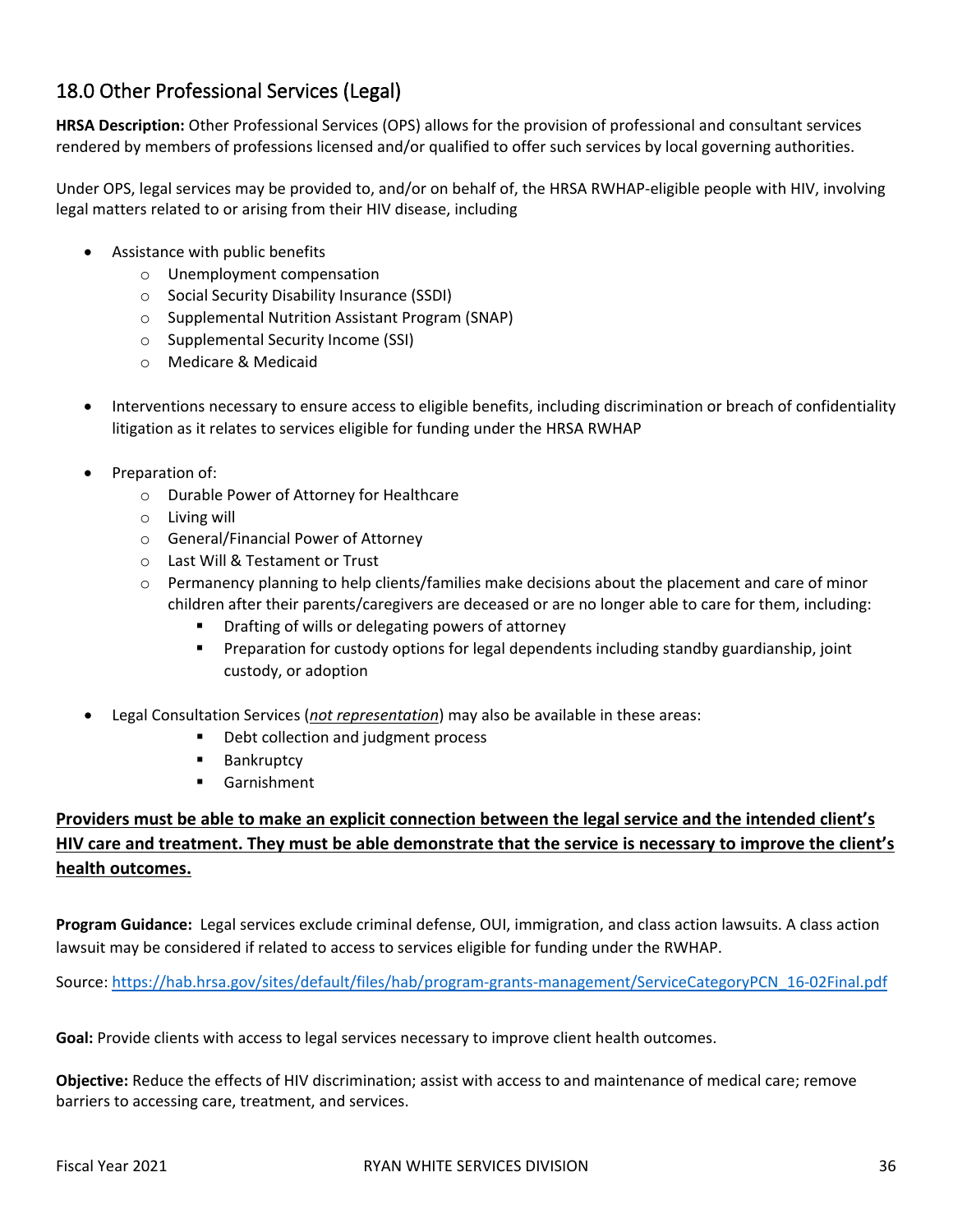| <b>Standard</b>                                                                                                                                                                                                                                                                                                                                                                                                                                                                                                                                                                                                                                                                                                                                                                                                                                                                                                                                                                                                                                                                              | <b>Measure</b>                                                                                                                                                                                                                                                                                                                                                                                                                                                                                                                   |
|----------------------------------------------------------------------------------------------------------------------------------------------------------------------------------------------------------------------------------------------------------------------------------------------------------------------------------------------------------------------------------------------------------------------------------------------------------------------------------------------------------------------------------------------------------------------------------------------------------------------------------------------------------------------------------------------------------------------------------------------------------------------------------------------------------------------------------------------------------------------------------------------------------------------------------------------------------------------------------------------------------------------------------------------------------------------------------------------|----------------------------------------------------------------------------------------------------------------------------------------------------------------------------------------------------------------------------------------------------------------------------------------------------------------------------------------------------------------------------------------------------------------------------------------------------------------------------------------------------------------------------------|
| 18.1 Professional Services Staff Qualifications<br>All legal counsel services must be performed by<br>trained professional staff. Attorneys must be current<br>members of the Massachusetts Bar by the Board of<br>Bar Overseers or other similar body in the relevant<br>state. Licensed volunteer attorneys, law students, law<br>school graduates and other legal professionals (acting<br>under the supervision of a member of the bar) may<br>be used to expand program capacity. Paralegal Staff<br>must be supervised by a member of the bar.                                                                                                                                                                                                                                                                                                                                                                                                                                                                                                                                         | Certifications and Licenses of all staff funded through<br>Ryan White Part A on file at the agency                                                                                                                                                                                                                                                                                                                                                                                                                               |
| Paralegal staff or other employees must be qualified<br>to hold the position in which they are employed.<br>Non-licensed staff must be supervised by a licensed<br>attorney.                                                                                                                                                                                                                                                                                                                                                                                                                                                                                                                                                                                                                                                                                                                                                                                                                                                                                                                 |                                                                                                                                                                                                                                                                                                                                                                                                                                                                                                                                  |
| 18.2 Service Documentation and Legal Assessment<br>The provider must have a written policy that<br>identifies allowable and unallowable legal services<br>funded by Ryan White Part A. Any provider that sub-<br>contracts for Ryan White Part A legal services must<br>ensure the contract includes assurances from the<br>agency providing legal services that it will not bill the<br>provider for legal services that are unallowable under<br>Ryan White Part A legal services.<br>Client file must include a documentation of the need<br>for legal services to support HIV care, treatment and<br>health outcomes. Service agreements will be<br>developed and signed by both the attorney and the<br>client.<br>Documentation for legal services provided must<br>include attorney name, client name, duration of<br>service, rate, type of service provided, (for example,<br>legal consultation, in-person representation of client,<br>developing written legal documents, phone call etc.).<br>The legal matter addressed does not need to be<br>included in this documentation. | Written policy and contracts (if applicable) with<br>assurances regarding billing for services that are<br>unallowable through Ryan White Part A funds on file<br>for RWSD staff review<br>Documentation of the need for legal services to<br>support HIV care, treatment and health outcomes<br>included in client file<br>Services agreements, signed by both the attorney and<br>client, in client file<br>Written documentation including the required<br>information about the legal service provided in the<br>client file |
| 18.3 Written Criteria for Services<br>The provider must have an established fee structure,<br>intake process, and case closure policies.<br>Clients must be informed of these criteria before<br>receiving services and related documentation must<br>be included in the client's chart.                                                                                                                                                                                                                                                                                                                                                                                                                                                                                                                                                                                                                                                                                                                                                                                                     | Written policies for intake process and case closure<br>procedures on file at the agency<br>Fee schedule readily available<br>An acknowledgement signed by the client that they<br>have been advised/informed of fee schedule, intake                                                                                                                                                                                                                                                                                            |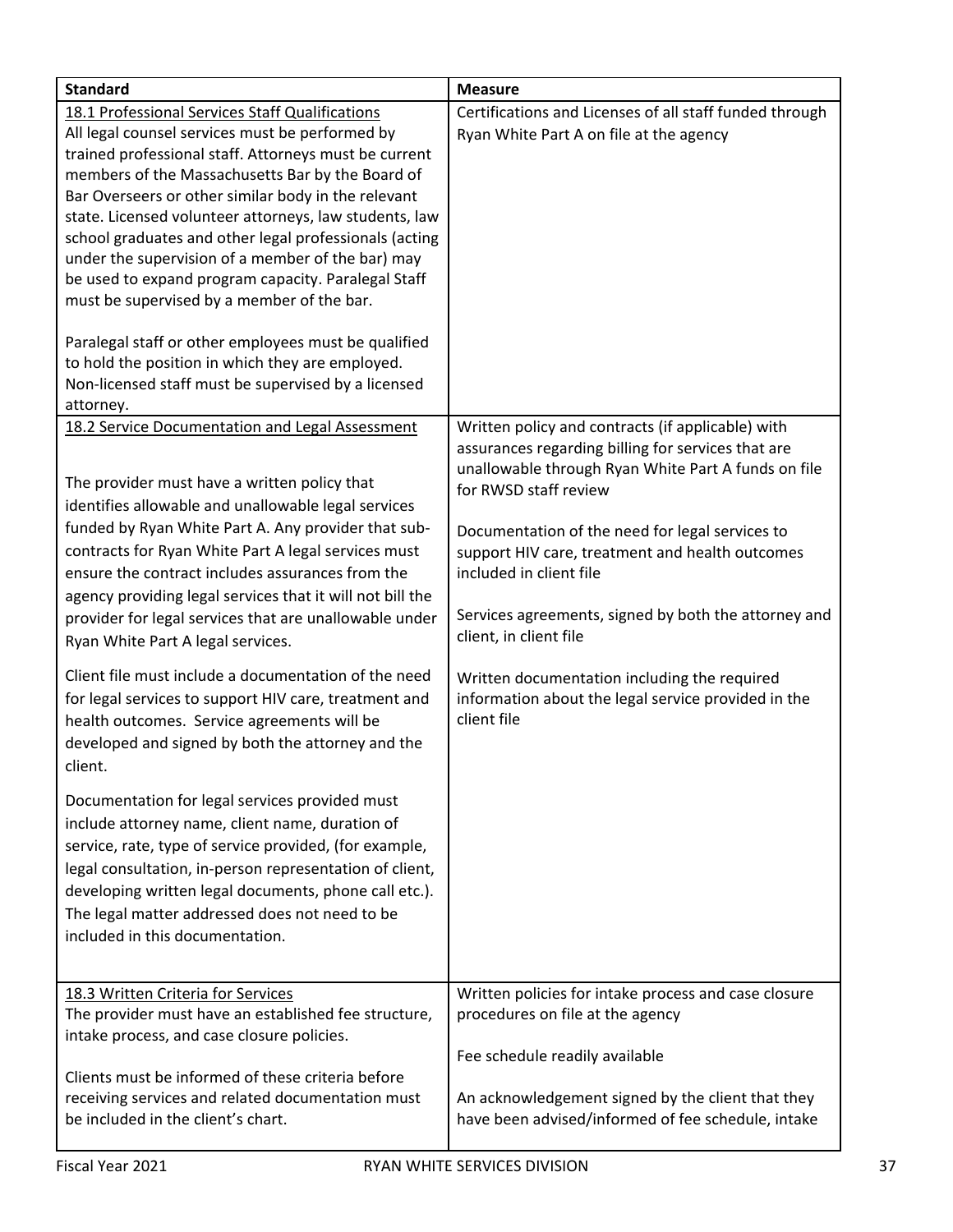| <b>Standard</b>                                          | <b>Measure</b>                                       |
|----------------------------------------------------------|------------------------------------------------------|
|                                                          | process, and case closure process prior to receiving |
|                                                          | service                                              |
| 18.4 Caseloads & Waiting List                            | Written policies and procedures for caseload         |
| Staff must have reasonable caseloads and cases must      | management and case closures on file at the agency   |
| be accepted on priority basis. If the provider uses a    |                                                      |
| wait list, they must have a policy in place that ensures |                                                      |
| that the wait list is appropriately managed and          |                                                      |
| updated; and that they communicate the client's          |                                                      |
| place on the wait list regularly.                        |                                                      |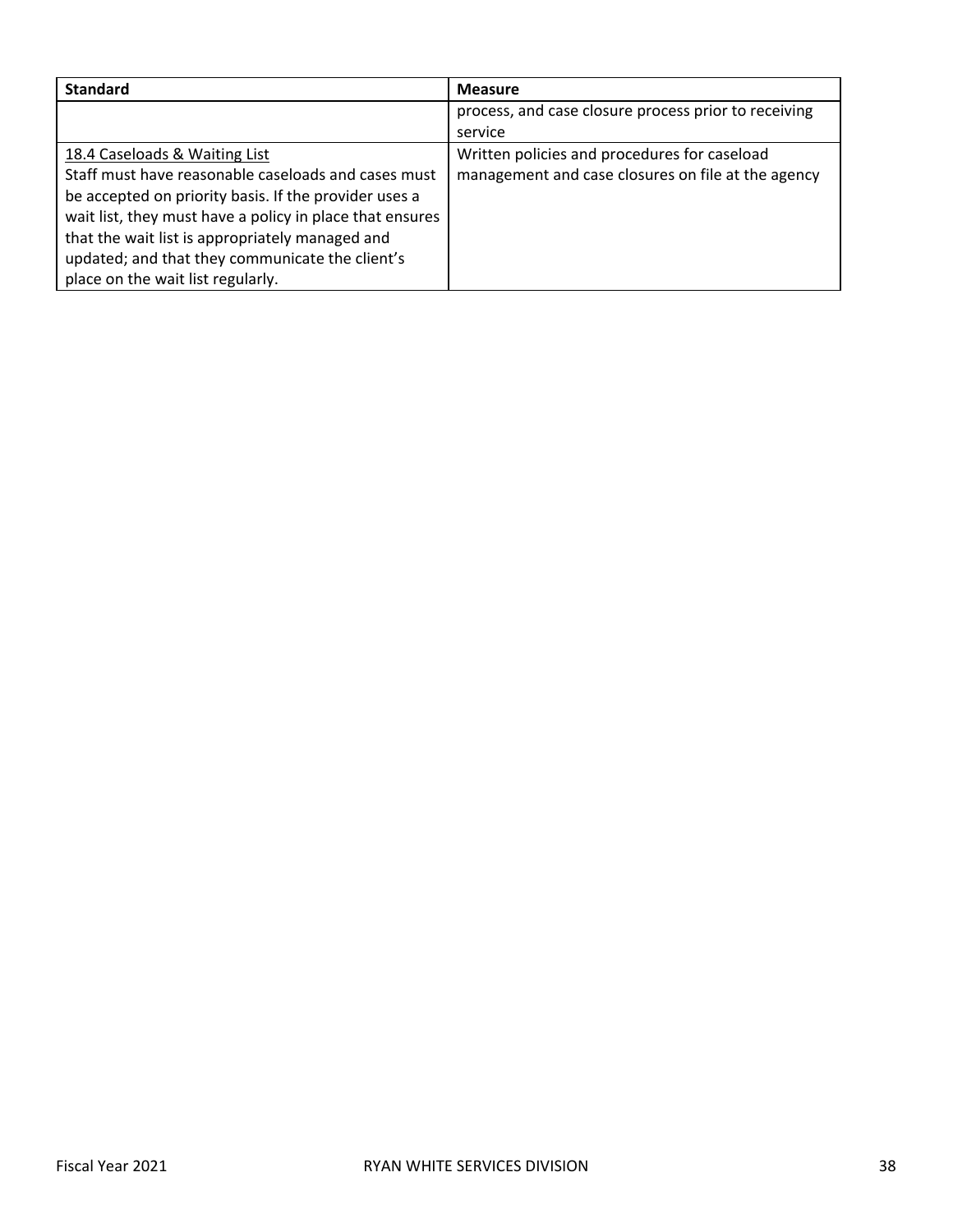## <span id="page-39-0"></span>19.0 Psychosocial Support

#### **HRSA Description:**

Psychosocial Support Services provide group or individual support and counseling services to assist HRSA RWHAP-eligible people with HIV to address behavioral and physical health concerns. Activities provided under the Psychosocial Support Services may include:

- Bereavement counseling
- Child abuse and neglect counseling
- HIV support groups
- Nutrition counseling provided by a non-registered dietitian (see Medical Nutrition Therapy Services)
- Pastoral care/counseling services

#### **Program Guidance:**

- Funds under this service category may not be used to provide nutritional supplements (See Food Bank/Home Delivered Meals) or client incentives.
- HRSA RWHAP-funded pastoral counseling must be available to all eligible clients regardless of their religious denominational affiliation.
- HRSA RWHAP Funds may not be used for social/recreational activities or to pay for a client's gym membership.
- Psychosocial Support staff are not required to be people living with HIV.

Source: [https://hab.hrsa.gov/sites/default/files/hab/program-grants-management/ServiceCategoryPCN\\_16-02Final.pdf](https://hab.hrsa.gov/sites/default/files/hab/program-grants-management/ServiceCategoryPCN_16-02Final.pdf)

**Goal:** Psychosocial support services will decrease isolation for people with HIV and support the wellbeing of people living with HIV.

**Objective:** Through one-on-one interactions and in small groups, psychosocial support promotes clients' engagement in health care and emotional support in a respectful setting. Subrecipients of psychosocial support assist in the development of coping skills, reduce feelings of social isolation, and increase self-determination and self-advocacy, to help improve quality of life for participants.

| <b>Standard</b>                                         | <b>Measure</b>                              |
|---------------------------------------------------------|---------------------------------------------|
| 19.1 Psychosocial Assessment                            | Record of assessment evident in client file |
| The agency must assess the psychosocial support needs   |                                             |
| of the client. The assessment can include the following |                                             |
| topics:                                                 |                                             |
| Alcohol and drug use<br>$\bullet$                       |                                             |
| Violence risk<br>$\bullet$                              |                                             |
| Family                                                  |                                             |
| Social support<br>$\bullet$                             |                                             |
| Occupational history<br>6                               |                                             |
| Education<br>٠                                          |                                             |
| Legal history                                           |                                             |
| Financial<br>$\bullet$                                  |                                             |
| Development history                                     |                                             |
| Spiritual                                               |                                             |
| Cultural                                                |                                             |
| Coping skills                                           |                                             |
| Nutrition<br>$\bullet$                                  |                                             |
| Interests and abilities<br>$\bullet$                    |                                             |
| Fiscal Year 2021                                        | 39<br>RYAN WHITE SERVICES DIVISION          |